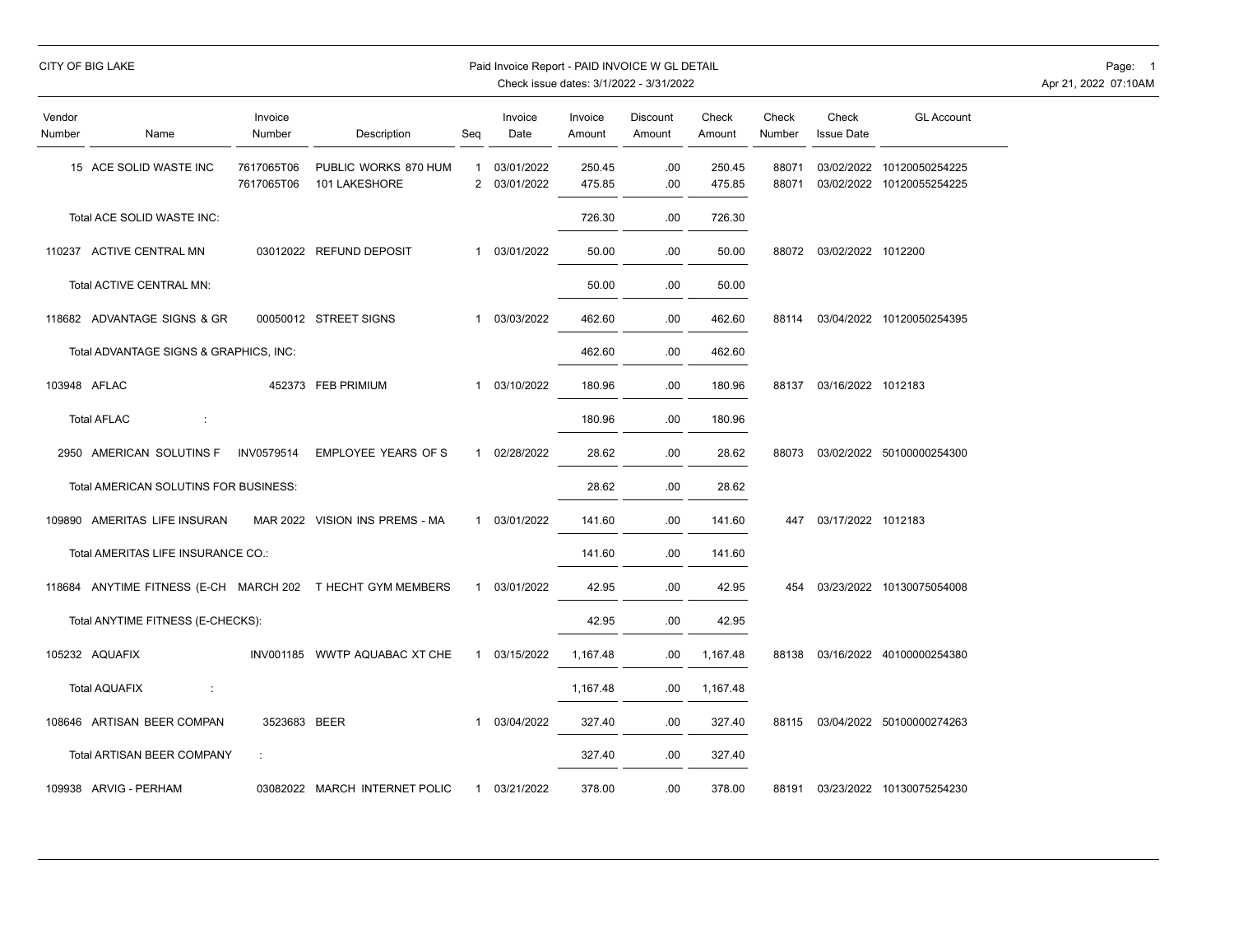## CITY OF BIG LAKE **Example 2** Paid Invoice Report - PAID INVOICE W GL DETAIL **Page: 2** Page: 2

| Vendor<br>Number | Name                         | Invoice<br>Number | Description                   | Seq                     | Invoice<br>Date | Invoice<br>Amount | Discount<br>Amount | Check<br>Amount | Check<br>Number | Check<br><b>Issue Date</b> | <b>GL Account</b>         |
|------------------|------------------------------|-------------------|-------------------------------|-------------------------|-----------------|-------------------|--------------------|-----------------|-----------------|----------------------------|---------------------------|
|                  | Total ARVIG - PERHAM<br>÷    |                   |                               |                         |                 | 378.00            | .00                | 378.00          |                 |                            |                           |
|                  |                              |                   |                               |                         |                 |                   |                    |                 |                 |                            |                           |
|                  | 104355 BADER, RANDY          |                   | 03032022 TRAINING TRAVEL PARK | $\mathbf{1}$            | 03/03/2022      | 128.80            | .00                | 128.80          | 88116           |                            | 03/04/2022 30100000254240 |
|                  | Total BADER, RANDY<br>÷      |                   |                               |                         |                 | 128.80            | .00                | 128.80          |                 |                            |                           |
|                  | 110216 BAER, STEVE           |                   | 03192022 FARMERS MARKET 3/19/ | $\mathbf{1}$            | 03/22/2022      | 150.00            | .00                | 150.00          | 88221           |                            | 03/23/2022 28000000254257 |
|                  | Total BAER, STEVE:           |                   |                               |                         |                 | 150.00            | .00                | 150.00          |                 |                            |                           |
|                  | 1032 BELL BOY CORPORATIO     | 0093763800        | <b>LIQUOR</b>                 | -1                      | 03/03/2022      | 653.90            | .00                | 653.90          | 88117           |                            | 03/04/2022 50100000274262 |
|                  |                              | 0093763800        | <b>WINE</b>                   | $\overline{2}$          | 03/03/2022      | 84.00             | .00                | 84.00           | 88117           | 03/04/2022                 | 50100000274264            |
|                  |                              | 0093763800        | <b>FRT</b>                    | 3                       | 03/03/2022      | 8.80              | .00                | 8.80            | 88117           | 03/04/2022                 | 50100000274269            |
|                  |                              | 0093847900        | <b>LIQUOR</b>                 | 1                       | 03/03/2022      | 392.00            | .00                | 392.00          | 88117           | 03/04/2022                 | 50100000274262            |
|                  |                              | 0093847900        | <b>WINE</b>                   | 2                       | 03/03/2022      | 264.00            | .00                | 264.00          | 88117           | 03/04/2022                 | 50100000274264            |
|                  |                              | 0093847900        | <b>FRT</b>                    | 3                       | 03/03/2022      | 11.00             | .00                | 11.00           | 88117           | 03/04/2022                 | 50100000274269            |
|                  |                              | 0093937500        | <b>LIQUOR</b>                 | $\overline{\mathbf{1}}$ | 03/15/2022      | 4,003.10          | .00                | 4,003.10        | 88139           | 03/16/2022                 | 50100000274262            |
|                  |                              | 0104804400        | MIX                           | -1                      | 03/10/2022      | 62.68             | .00                | 62.68           | 88139           | 03/16/2022                 | 50100000274265            |
|                  |                              | 0104804400        | <b>SUPPLIES</b>               | 2                       | 03/10/2022      | 200.30            | .00                | 200.30          | 88139           | 03/16/2022                 | 50100000254210            |
|                  |                              | 0104816600        | <b>SUPPLIES</b>               | -1                      | 03/15/2022      | 25.50             | .00                | 25.50           | 88139           | 03/16/2022                 | 50100000254210            |
|                  |                              | 0104816600        | <b>MIX</b>                    | $\overline{2}$          | 03/15/2022      | 28.75             | .00                | 28.75           | 88139           | 03/16/2022                 | 50100000274265            |
|                  |                              | 0104816600        | FRT                           | 3                       | 03/15/2022      | 3.26              | .00                | 3.26            | 88139           | 03/16/2022                 | 50100000274269            |
|                  | Total BELL BOY CORPORATION-1 | ÷                 |                               |                         |                 | 5,737.29          | .00                | 5,737.29        |                 |                            |                           |
|                  | 710 BERGANKDV                | 1154680           | 2021 AUDIT-INTERIM BILL       | $\mathbf{1}$            | 03/21/2022      | 200.00            | .00                | 200.00          | 88192           | 03/23/2022                 | 10110010204140            |
|                  |                              | 1154680           | 2021 AUDIT-INTERIM BILL       | 2                       | 03/21/2022      | 2,000.00          | .00                | 2,000.00        | 88192           | 03/23/2022                 | 10110015204140            |
|                  |                              | 1154680           | 2021 AUDIT-INTERIM BILL       | 3                       | 03/21/2022      | 400.00            | .00                | 400.00          | 88192           | 03/23/2022                 | 10110025204140            |
|                  |                              | 1154680           | 2021 AUDIT-INTERIM BILL       | 4                       | 03/21/2022      | 400.00            | .00                | 400.00          | 88192           | 03/23/2022                 | 10110030204140            |
|                  |                              | 1154680           | 2021 AUDIT-INTERIM BILL       | 5                       | 03/21/2022      | 200.00            | .00                | 200.00          | 88192           | 03/23/2022                 | 10120040204140            |
|                  |                              | 1154680           | 2021 AUDIT-INTERIM BILL       | 6                       | 03/21/2022      | 2,000.00          | .00                | 2,000.00        | 88192           | 03/23/2022                 | 10120050204140            |
|                  |                              | 1154680           | 2021 AUDIT-INTERIM BILL       | $\overline{7}$          | 03/21/2022      | 1,500.00          | .00                | 1,500.00        | 88192           | 03/23/2022                 | 10120055204140            |
|                  |                              | 1154680           | 2021 AUDIT-INTERIM BILL       | 8                       | 03/21/2022      | 2,300.00          | .00                | 2,300.00        | 88192           | 03/23/2022                 | 10130075204140            |
|                  |                              | 1154680           | 2021 AUDIT-INTERIM BILL       | 9                       | 03/21/2022      | 300.00            | .00                | 300.00          | 88192           | 03/23/2022                 | 27500000204140            |
|                  |                              | 1154680           | 2021 AUDIT-INTERIM BILL       | 10                      | 03/21/2022      | 3,300.00          | .00                | 3,300.00        | 88192           | 03/23/2022                 | 30100000204140            |
|                  |                              | 1154680           | 2021 AUDIT-INTERIM BILL       | 11                      | 03/21/2022      | 3,300.00          | .00                | 3,300.00        | 88192           | 03/23/2022                 | 40100000204140            |
|                  |                              | 1154680           | 2021 AUDIT-INTERIM BILL       | 12                      | 03/21/2022      | 1,000.00          | .00                | 1,000.00        | 88192           | 03/23/2022                 | 60100000204140            |
|                  |                              | 1154680           | 2021 AUDIT-INTERIM BILL       | 13                      | 03/21/2022      | 3,100.00          | .00                | 3,100.00        | 88192           |                            | 03/23/2022 50100000204140 |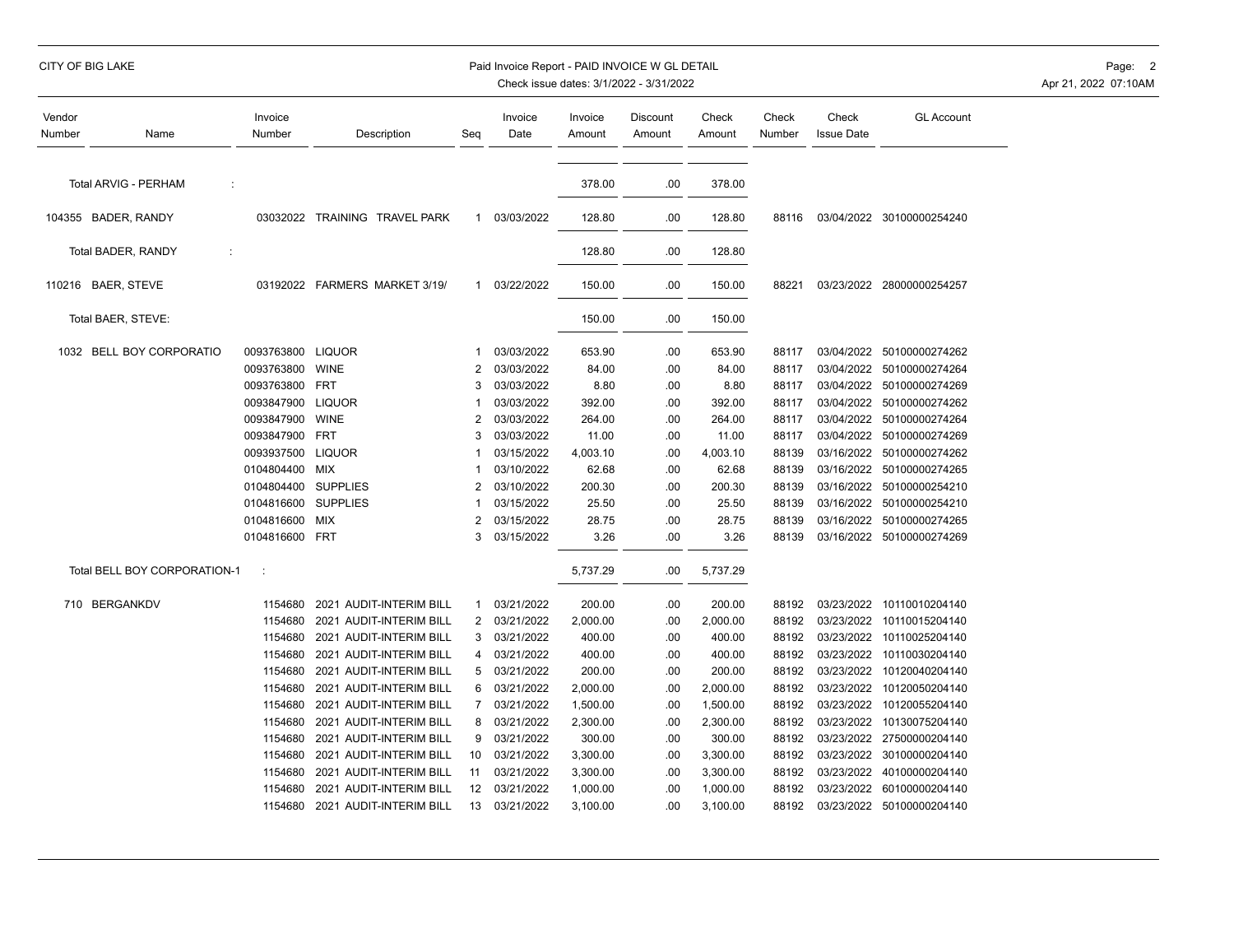## CITY OF BIG LAKE **Example 2008 CITY OF BIG LAKE** Page: 3 Paid Invoice Report - PAID INVOICE W GL DETAIL

| Vendor<br>Number | Name                                 | Invoice<br>Number | Description                  | Seq         | Invoice<br>Date | Invoice<br>Amount | Discount<br>Amount | Check<br>Amount | Check<br>Number | Check<br><b>Issue Date</b> | <b>GL Account</b>         |
|------------------|--------------------------------------|-------------------|------------------------------|-------------|-----------------|-------------------|--------------------|-----------------|-----------------|----------------------------|---------------------------|
|                  | Total BERGANKDV:                     |                   |                              |             |                 | 20,000.00         | .00                | 20,000.00       |                 |                            |                           |
|                  | 350 BERNICKS PEPSI                   | 296159 BEER       |                              |             | 03/01/2022      | 18.32-            | .00                | 18.32-          | 88074           |                            | 03/02/2022 50100000274263 |
|                  |                                      | 296160            | <b>BEER</b>                  |             | 03/01/2022      | 28.96-            | .00                | 28.96-          | 88074           | 03/02/2022                 | 50100000274263            |
|                  |                                      | 306870 MIX        |                              |             | 03/01/2022      | 129.84            | .00                | 129.84          | 88074           |                            | 03/02/2022 50100000274265 |
|                  |                                      | 306872 BEER       |                              |             | 03/01/2022      | 1,924.20          | .00                | 1,924.20        | 88074           | 03/02/2022                 | 50100000274263            |
|                  |                                      | 309484 MIX        |                              |             | 03/10/2022      | 124.00            | .00                | 124.00          | 88140           | 03/16/2022                 | 50100000274265            |
|                  |                                      | 309485            | <b>BEER</b>                  |             | 03/10/2022      | $5.92 -$          | .00                | $5.92 -$        | 88140           | 03/16/2022                 | 50100000274263            |
|                  |                                      | 309486            | <b>BEER</b>                  |             | 03/10/2022      | 938.75            | .00                | 938.75          | 88140           | 03/16/2022                 | 50100000274263            |
|                  |                                      | 311615 MIX        |                              |             | 03/21/2022      | 173.22            | .00                | 173.22          | 88193           | 03/23/2022                 | 50100000274265            |
|                  |                                      | 311616            | <b>BEER</b>                  |             | 03/21/2022      | 15.96-            | .00                | 15.96-          | 88193           | 03/23/2022                 | 50100000274263            |
|                  |                                      | 311617            | <b>BEER</b>                  |             | 03/21/2022      | 1,753.45          | .00                | 1,753.45        | 88193           | 03/23/2022                 | 50100000274263            |
|                  |                                      | 313682 MIX        |                              |             | 03/23/2022      | 21.71             | .00                | 21.71           | 88227           | 03/24/2022                 | 50100000274265            |
|                  |                                      | 313683            | <b>BEER</b>                  |             | 03/23/2022      | 43.28-            | .00                | 43.28-          | 88227           | 03/24/2022                 | 50100000274263            |
|                  |                                      | 313684 BEER       |                              |             | 03/23/2022      | 749.10            | .00                | 749.10          | 88227           |                            | 03/24/2022 50100000274263 |
|                  | Total BERNICKS PEPSI:                |                   |                              |             |                 | 5,701.83          | .00                | 5,701.83        |                 |                            |                           |
|                  | 118685 BERRY MATTHEW                 |                   | 03042022 LAND USE ESCROW REF | 1           | 03/04/2022      | 946.00            | .00                | 946.00          | 88118           | 03/04/2022 1012055         |                           |
|                  | Total BERRY MATTHEW:                 |                   |                              |             |                 | 946.00            | .00                | 946.00          |                 |                            |                           |
|                  | 105090 BIG LAKE CENTER OWN           | 03012022 LIGHTS   |                              |             | 03/01/2022      | 13.56             | .00                | 13.56           | 88075           | 03/02/2022                 | 50100000254570            |
|                  |                                      | 03012022 WATER    |                              | 2           | 03/01/2022      | 7.74              | .00                | 7.74            | 88075           |                            | 03/02/2022 50100000254590 |
|                  |                                      |                   | 03012022 ASSOCIATION FEE     | 3           | 03/01/2022      | 103.75            | .00                | 103.75          | 88075           |                            | 03/02/2022 50100000254595 |
|                  |                                      | 03012022          | <b>SNOW PLOW MONTLY</b>      | 4           | 03/01/2022      | 981.15            | .00                | 981.15          | 88075           |                            | 03/02/2022 50100000254375 |
|                  | Total BIG LAKE CENTER OWNERS ASSOC.: |                   |                              |             |                 | 1,106.20          | .00                | 1,106.20        |                 |                            |                           |
|                  | 50 BIG LAKE COMMUNITY E              | 02282022          | ADVERTISING SUMMER           | $\mathbf 1$ | 02/28/2022      | 100.00            | .00                | 100.00          | 88076           |                            | 03/02/2022 28000000254220 |
|                  | Total BIG LAKE COMMUNITY EDUCATION : |                   |                              |             |                 | 100.00            | .00                | 100.00          |                 |                            |                           |
|                  | 3800 BIG LAKE LUMBER                 | 2203-512609       | DUMP TRUCK 102 PARTS         | $\mathbf 1$ | 03/10/2022      | 73.29             | .00                | 73.29           | 88141           |                            | 03/16/2022 40100000254430 |
|                  | <b>Total BIG LAKE LUMBER</b>         |                   |                              |             |                 | 73.29             | .00                | 73.29           |                 |                            |                           |
|                  | 105708 BIG LAKE SPUD FEST            |                   | 030422 LIQUOR ADVERTISING    | 1           | 03/04/2022      | 250.00            | .00                | 250.00          | 88119           |                            | 03/04/2022 50100000254220 |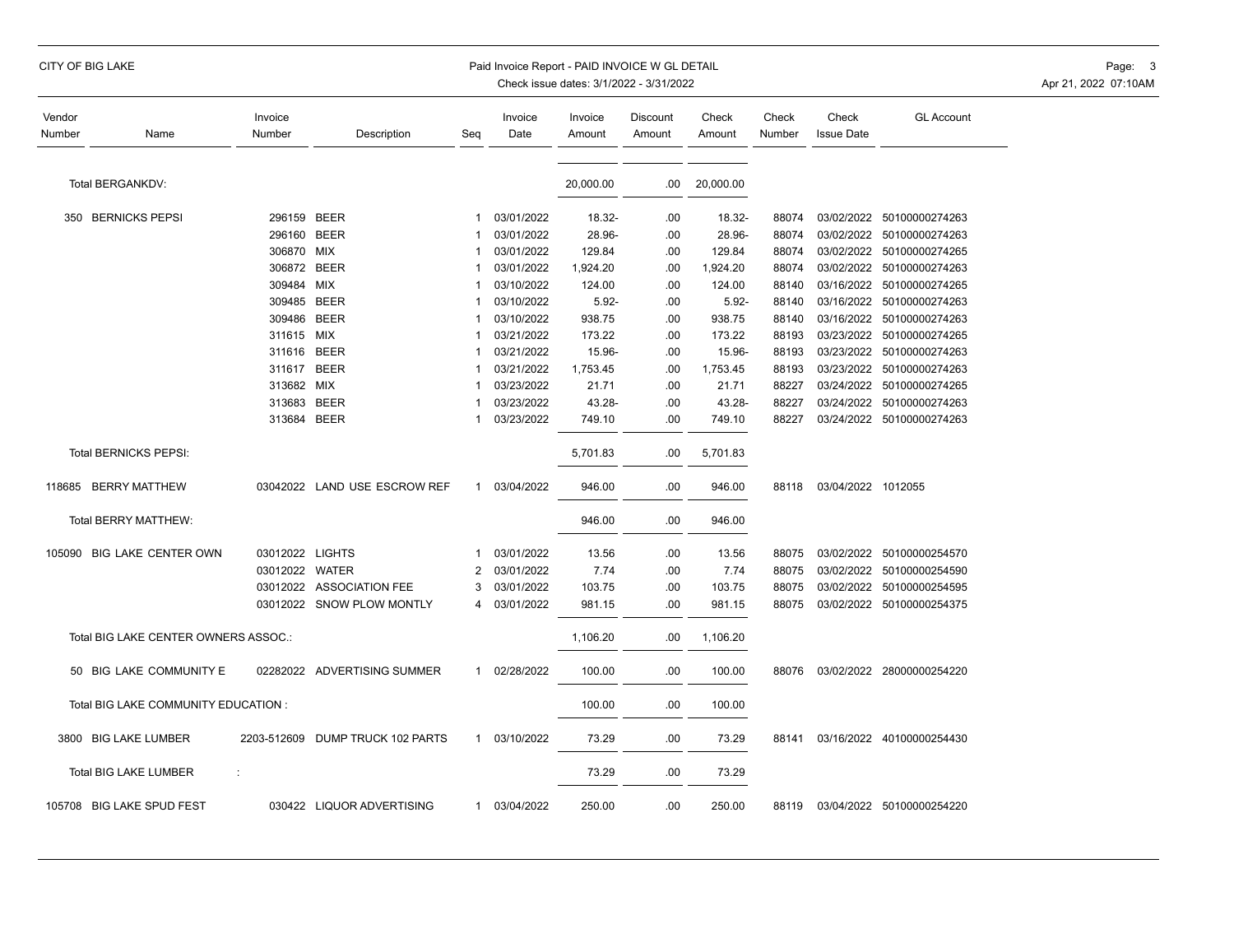## CITY OF BIG LAKE **Example 20 The State of the CITY OF BIG** LAKE Page: 4 Paid Invoice Report - PAID INVOICE W GL DETAIL

| Vendor<br>Number | Name                           | Invoice<br>Number | Description           | Seg            | Invoice<br>Date | Invoice<br>Amount | Discount<br>Amount | Check<br>Amount | Check<br>Number | Check<br><b>Issue Date</b> | <b>GL Account</b>         |
|------------------|--------------------------------|-------------------|-----------------------|----------------|-----------------|-------------------|--------------------|-----------------|-----------------|----------------------------|---------------------------|
|                  |                                |                   |                       |                |                 |                   |                    |                 |                 |                            |                           |
|                  | Total BIG LAKE SPUD FEST:      |                   |                       |                |                 | 250.00            | .00                | 250.00          |                 |                            |                           |
|                  | 106710 BREAKTHRU BEVERAGE      | 343068286         | <b>LIQUOR</b>         |                | 02/28/2022      | 2,112.48          | .00                | 2,112.48        | 88077           |                            | 03/02/2022 50100000274262 |
|                  |                                | 343068286         | WINE                  | 2              | 02/28/2022      | 256.00            | .00                | 256.00          | 88077           | 03/02/2022                 | 50100000274264            |
|                  |                                | 343068286         | MIX                   |                | 02/28/2022      | 34.13             | .00                | 34.13           | 88077           | 03/02/2022                 | 50100000274265            |
|                  |                                | 360860798         | <b>BEER</b>           |                | 03/01/2022      | $.67 -$           | .00                | $.67 -$         | 88077           | 03/02/2022                 | 50100000274263            |
|                  |                                | 360860938         | <b>LIQUOR</b>         |                | 03/01/2022      | $1.33 -$          | .00                | $1.33 -$        | 88077           |                            | 03/02/2022 50100000274262 |
|                  |                                | 343167810         | <b>WINE</b>           | 1              | 03/10/2022      | 168.00            | .00                | 168.00          | 88142           | 03/16/2022                 | 50100000274264            |
|                  |                                | 343167810         | MIX                   | 2              | 03/10/2022      | 171.30            | .00                | 171.30          | 88142           | 03/16/2022                 | 50100000274265            |
|                  |                                | 343167810         | <b>LIQUOR</b>         | 3              | 03/10/2022      | 1,996.83          | .00                | 1,996.83        | 88142           | 03/16/2022                 | 50100000274262            |
|                  |                                | 360916574         | <b>LIQUOR</b>         |                | 03/15/2022      | 14,011.73         | .00                | 14,011.73       | 88142           | 03/16/2022                 | 50100000274262            |
|                  |                                | 360916575         | <b>LIQUOR</b>         |                | 03/15/2022      | 10.50             | .00                | 10.50           | 88142           | 03/16/2022                 | 50100000274262            |
|                  |                                | 343350983         | <b>WINE</b>           | 1              | 03/21/2022      | 257.00            | .00                | 257.00          | 88194           | 03/23/2022                 | 50100000274264            |
|                  |                                | 343350983 LIQUOR  |                       | 2              | 03/21/2022      | 5,944.02          | .00                | 5,944.02        | 88194           |                            | 03/23/2022 50100000274262 |
|                  | Total BREAKTHRU BEVERAGE:      |                   |                       |                |                 | 24,959.99         | .00                | 24,959.99       |                 |                            |                           |
|                  | 105224 BROTHERS FIRE & SECU    | W16798            | 2022 ANNUAL ALARM INS | 1              | 03/01/2022      | 225.00            | .00                | 225.00          | 88078           |                            | 03/02/2022 10110015254540 |
|                  | Total BROTHERS FIRE & SECURITY | $\cdot$ :         |                       |                |                 | 225.00            | .00                | 225.00          |                 |                            |                           |
|                  | 550 C&L DISTRIBUTING COM       | 1422286           | <b>BEER</b>           | 1              | 03/01/2022      | 173.50            | .00                | 173.50          | 88079           | 03/02/2022                 | 50100000274263            |
|                  |                                | 1424752 BEER      |                       |                | 03/04/2022      | 18,661.10         | .00                | 18,661.10       | 88120           | 03/04/2022                 | 50100000274263            |
|                  |                                |                   | 1424752 LIQUOR        | 2              | 03/04/2022      | 936.00            | .00                | 936.00          | 88120           | 03/04/2022                 | 50100000274262            |
|                  |                                | 1424752 MIX       |                       | 3              | 03/04/2022      | 42.00             | .00                | 42.00           | 88120           | 03/04/2022                 | 50100000274265            |
|                  |                                | 1805000282        | <b>BEER</b>           |                | 03/04/2022      | 36.33-            | .00                | 36.33-          | 88120           | 03/04/2022                 | 50100000274263            |
|                  |                                | 1427561           | <b>BEER</b>           |                | 03/15/2022      | 7,535.13          | .00                | 7,535.13        | 88144           | 03/16/2022                 | 50100000274263            |
|                  |                                | 1427561           | <b>LIQUOR</b>         | 2              | 03/15/2022      | 292.50            | .00                | 292.50          | 88144           | 03/16/2022                 | 50100000274262            |
|                  |                                | 1427561           | <b>NA BEER</b>        | 3              | 03/15/2022      | 144.55            | .00                | 144.55          | 88144           | 03/16/2022                 | 50100000274267            |
|                  |                                | 1427561           | MIX                   | 4              | 03/15/2022      | 104.00            | .00                | 104.00          | 88144           | 03/16/2022                 | 50100000274265            |
|                  |                                | 1427561           | <b>KEG DEPOSIT</b>    | 5              | 03/15/2022      | 30.00             | .00                | 30.00           | 88144           | 03/16/2022                 | 50100000274274            |
|                  |                                | 1805000289        | <b>BEER</b>           |                | 03/15/2022      | $8.01 -$          | .00                | $8.01 -$        | 88144           | 03/16/2022                 | 50100000274263            |
|                  |                                | 1428916           | <b>BEER</b>           |                | 03/21/2022      | 1,331.10          | .00                | 1,331.10        | 88195           | 03/23/2022                 | 50100000274263            |
|                  |                                | 1430345           | <b>BEER</b>           |                | 03/21/2022      | 14,395.35         | .00                | 14,395.35       | 88195           | 03/23/2022                 | 50100000274263            |
|                  |                                | 1430345           | MIX                   | $\overline{2}$ | 03/21/2022      | 139.00            | .00                | 139.00          | 88195           | 03/23/2022                 | 50100000274265            |
|                  |                                | 1430345           | <b>KEG DEPOSIT</b>    | 3              | 03/21/2022      | 30.00             | .00                | 30.00           | 88195           | 03/23/2022                 | 50100000274274            |
|                  |                                | 1805000212        | <b>BEER</b>           |                | 03/23/2022      | 15.40             | .00                | 15.40           | 88195           | 03/23/2022                 | 50100000274263            |
|                  |                                | 1805000293        | <b>BEER</b>           | 1              | 03/21/2022      | 183.98-           | .00                | 183.98-         | 88195           |                            | 03/23/2022 50100000274263 |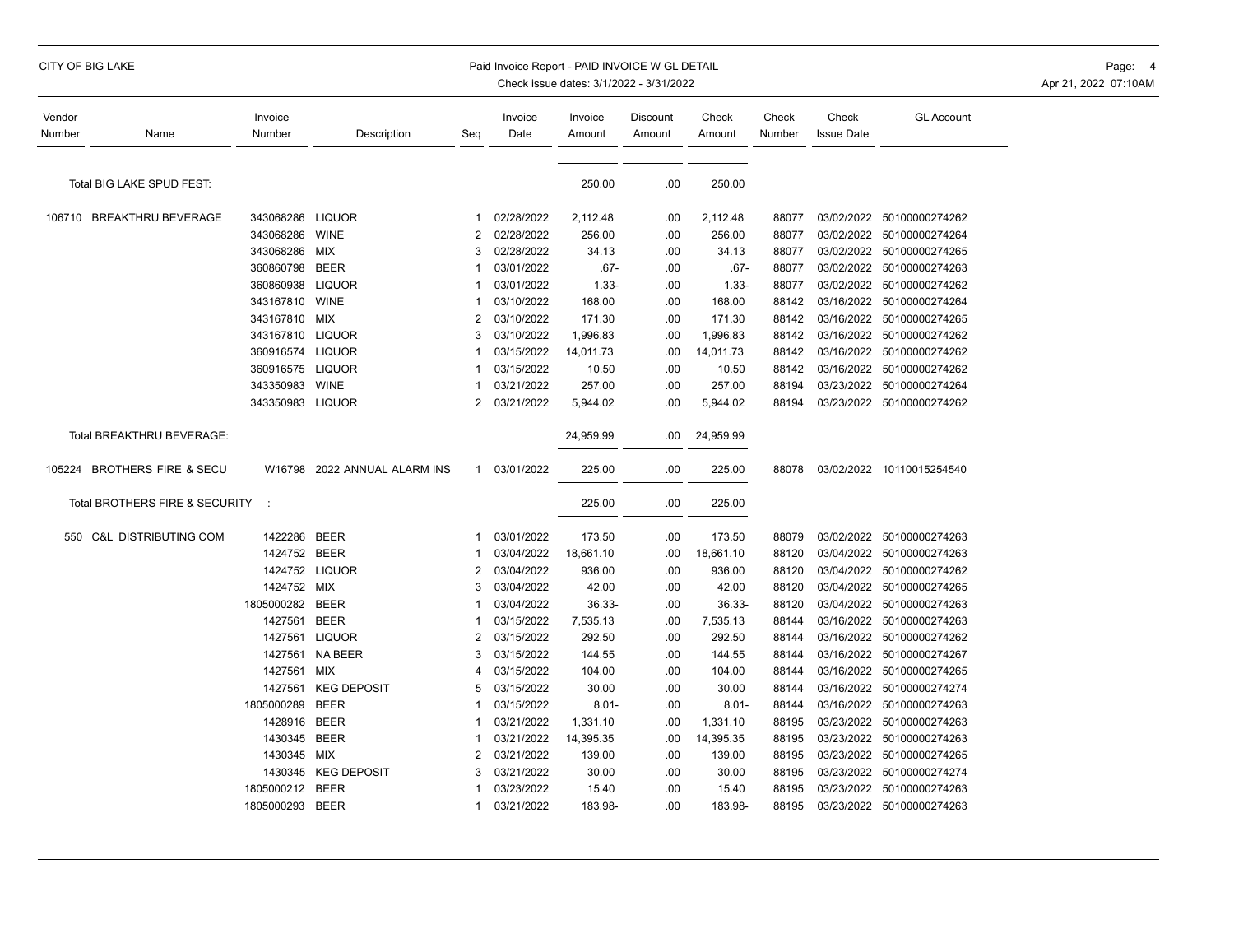## CITY OF BIG LAKE **Example 2008 CITY OF BIG LAKE** Page: 5 Paid Invoice Report - PAID INVOICE W GL DETAIL Page: 5 Page: 5

| Vendor<br>Number | Name                                 | Invoice<br>Number | Description                 | Seq            | Invoice<br>Date | Invoice<br>Amount | Discount<br>Amount | Check<br>Amount | Check<br>Number | Check<br><b>Issue Date</b> | <b>GL Account</b>         |
|------------------|--------------------------------------|-------------------|-----------------------------|----------------|-----------------|-------------------|--------------------|-----------------|-----------------|----------------------------|---------------------------|
|                  | Total C&L DISTRIBUTING COMPANY       | $\sim$ 1          |                             |                |                 | 43,601.31         | .00                | 43,601.31       |                 |                            |                           |
|                  |                                      |                   |                             |                |                 |                   |                    |                 |                 |                            |                           |
| 994              | CAMPBELL KNUTSON PR                  | 03102022          | PLANNING LEGAL FEB 22       | 1              | 03/10/2022      | 562.70            | .00                | 562.70          | 88145           |                            | 03/16/2022 10110010204170 |
|                  |                                      | 03102022          | ADM LEGAL PERSONNEL         | $\overline{2}$ | 03/10/2022      | 2,394.68          | .00                | 2,394.68        | 88145           | 03/16/2022                 | 10110015204170            |
|                  |                                      | 03102022          | <b>CARLSON DEVL BL BUSI</b> | 3              | 03/10/2022      | 540.00            | .00                | 540.00          | 88145           | 03/16/2022 1012055         |                           |
|                  |                                      | 03102022          | <b>BIG LAKE MARKETPLAC</b>  | 4              | 03/10/2022      | 36.00             | .00                | 36.00           | 88145           | 03/16/2022 1012055         |                           |
|                  |                                      | 03102022          | <b>WATER BANKRUPTSY</b>     | 5              | 03/10/2022      | 148.50            | .00                | 148.50          | 88145           |                            | 03/16/2022 30100000204170 |
|                  | Total CAMPBELL KNUTSON PROFESSIONAL: |                   |                             |                |                 | 3,681.88          | .00                | 3,681.88        |                 |                            |                           |
|                  | 106615 CARLOS CREEK WINERY           | 22936             | <b>WINE</b>                 | 1              | 03/23/2022      | 498.00            | .00                | 498.00          | 88228           |                            | 03/24/2022 50100000274264 |
|                  | Total CARLOS CREEK WINERY:           |                   |                             |                |                 | 498.00            | .00                | 498.00          |                 |                            |                           |
| 105078           | <b>CENTERPOINT ENERGY</b>            | 03102022          | <b>WATER TREATMENT FAC</b>  | 1              | 03/10/2022      | 1,973.11          | .00                | 1,973.11        | 88146           | 03/16/2022                 | 30100000254580            |
|                  |                                      | 03102022          | 4430 PINTAIL                | $\overline{2}$ | 03/10/2022      | 105.87            | .00                | 105.87          | 88146           | 03/16/2022                 | 30100000254580            |
|                  |                                      | 03102022          | PW SHED                     | 3              | 03/10/2022      | 179.54            | .00                | 179.54          | 88146           | 03/16/2022                 | 10120050254580            |
|                  |                                      | 03102022          | 601 MINNESOTA               | 4              | 03/10/2022      | 100.33            | .00                | 100.33          | 88146           | 03/16/2022                 | 30100000254580            |
|                  |                                      | 03102022          | PW BUILLDING                | 5              | 03/10/2022      | 1,068.57          | .00                | 1,068.57        | 88146           | 03/16/2022                 | 40100000254580            |
|                  |                                      | 03102022          | PW BUILLDING                | 6              | 03/10/2022      | 1,068.57          | .00                | 1,068.57        | 88146           | 03/16/2022                 | 30100000254580            |
|                  |                                      |                   | 03102022 PW BUILLDING       | 7              | 03/10/2022      | 1,068.57          | .00                | 1,068.57        | 88146           | 03/16/2022                 | 10120050254580            |
|                  |                                      | 03102022          | PW BUILLDING                | 8              | 03/10/2022      | 1,068.60          | .00                | 1,068.60        | 88146           | 03/16/2022                 | 10120055254580            |
|                  |                                      |                   | 03102022 PW SHED            | 9              | 03/10/2022      | 36.00             | .00                | 36.00           | 88146           | 03/16/2022                 | 10120050254580            |
|                  |                                      | 03102022          | <b>LIQUOR STORE</b>         | 10             | 03/10/2022      | 587.54            | .00                | 587.54          | 88146           | 03/16/2022                 | 50100000254580            |
|                  |                                      | 03102022          | POLICE/LIBRARY              | 11             | 03/10/2022      | 651.49            | .00                | 651.49          | 88146           | 03/16/2022                 | 10110020254580            |
|                  |                                      | 03102022          | POLICE/LIBRARY              | 12             | 03/10/2022      | 430.61            | .00                | 430.61          | 88146           | 03/16/2022                 | 10110020254580            |
|                  |                                      | 03102022          | POLICE/LIBRARY              | 13             | 03/10/2022      | 229.79            | .00                | 229.79          | 88146           | 03/16/2022                 | 10110020254580            |
|                  |                                      |                   | 03102022 CITY HALL          | 14             | 03/10/2022      | 1,355.34          | .00                | 1,355.34        | 88146           |                            | 03/16/2022 10110015254580 |
|                  | <b>Total CENTERPOINT ENERGY</b>      | ÷                 |                             |                |                 | 9,923.93          | .00                | 9,923.93        |                 |                            |                           |
|                  | 104187 CHARTER COMMUNICATI           | 0161552022        | PW INTERNET-FEB SERV        | 1              | 03/01/2022      | 218.21            | .00                | 218.21          | 88080           | 03/02/2022                 | 10120050254230            |
|                  |                                      | 01711502212       | LAKESIDE PARK INTERN        | 1              | 03/04/2022      | 5.00              | .00                | 5.00            | 88121           | 03/04/2022                 | 10120055254230            |
|                  |                                      | 0161669030        | <b>LIQUOR STORE INTERNE</b> | -1             | 03/15/2022      | 330.52            | .00                | 330.52          | 88147           | 03/16/2022                 | 50100000254230            |
|                  |                                      | 0004630031        | <b>CITY HALL INTERNET</b>   | -1             | 03/21/2022      | 76.31             | .00                | 76.31           | 88196           | 03/23/2022                 | 10110015254230            |
|                  |                                      | 0203685031        | <b>CITY HALL</b>            | 1              | 03/23/2022      | 329.96            | .00                | 329.96          | 88229           |                            | 03/24/2022 10110015254230 |
|                  | Total CHARTER COMMUNICATIONS:        |                   |                             |                |                 | 960.00            | .00                | 960.00          |                 |                            |                           |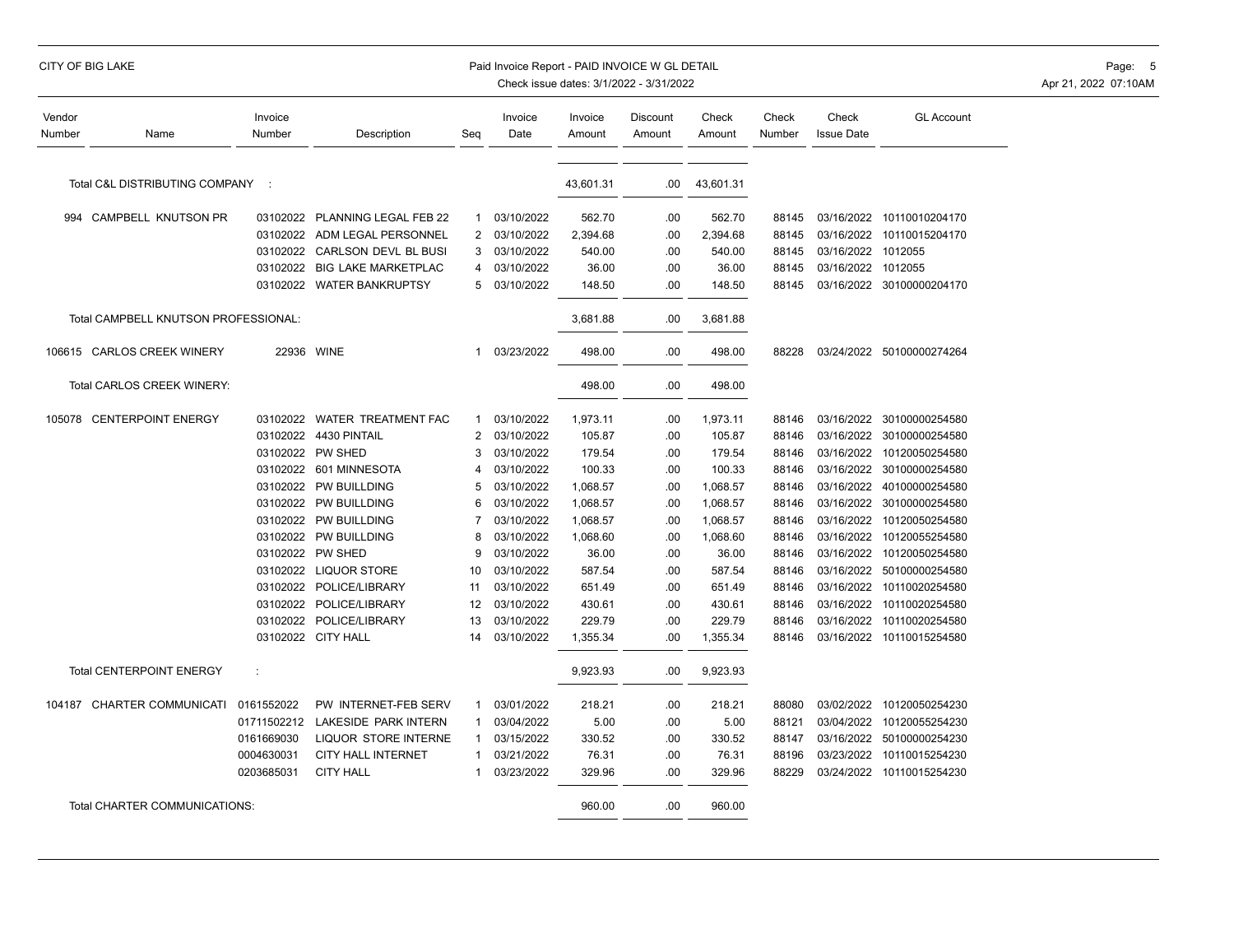| CITY OF BIG LAKE |  |
|------------------|--|
|------------------|--|

## Paid Invoice Report - PAID INVOICE W GL DETAIL **CONSERVANCE WITH A CONSERVANCE WITH A CONSERVANCE W** GL DETAIL

| Vendor |                                    | Invoice         |                              |                | Invoice    | Invoice  | Discount | Check    | Check  | Check             | <b>GL Account</b>         |
|--------|------------------------------------|-----------------|------------------------------|----------------|------------|----------|----------|----------|--------|-------------------|---------------------------|
| Number | Name                               | Number          | Description                  | Seg            | Date       | Amount   | Amount   | Amount   | Number | <b>Issue Date</b> |                           |
|        |                                    |                 |                              |                |            |          |          |          |        |                   |                           |
| 118636 | CHASE PAYMENTECH (E-               | FEB2022         | <b>INVOICE CLOUD FEES #1</b> | -1             | 02/28/2022 | 25.73    | .00      | 25.73    | 443    | 03/10/2022        | 10110015254110            |
|        |                                    | FEB2022         | INVOICE CLOUD FEES #1        | 2              | 02/28/2022 | 115.76   | .00      | 115.76   | 443    | 03/10/2022        | 30100000254110            |
|        |                                    | FEB2022         | INVOICE CLOUD FEES #1        | 3              | 02/28/2022 | 115.76   | .00      | 115.76   | 443    | 03/10/2022        | 40100000254110            |
|        |                                    | FEB 2022        | <b>INVOICE CLOUD FEES #1</b> | -1             | 02/28/2022 | 88.16    | .00      | 88.16    | 446    |                   | 03/11/2022 10110015254110 |
|        |                                    | FEB 2022        | <b>INVOICE CLOUD FEES #1</b> | 2              | 02/28/2022 | 396.69   | .00      | 396.69   | 446    | 03/11/2022        | 30100000254110            |
|        |                                    | <b>FEB 2022</b> | INVOICE CLOUD FEES #1        | 3              | 02/28/2022 | 396.69   | .00      | 396.69   | 446    |                   | 03/11/2022 40100000254110 |
|        | Total CHASE PAYMENTECH (E-CHECKS): |                 |                              |                |            | 1,138.79 | .00      | 1,138.79 |        |                   |                           |
|        | 3860 CINTAS                        | FEB 2022        | PW UNIFORMS                  |                | 03/21/2022 | 143.86   | .00      | 143.86   | 88197  |                   | 03/23/2022 40100000254215 |
|        |                                    | FEB 2022        | PW UNIFORMS                  | 2              | 03/21/2022 | 143.85   | .00      | 143.85   | 88197  |                   | 03/23/2022 30100000254215 |
|        |                                    | <b>FEB 2022</b> | PW UNIFORMS                  | 3              | 03/21/2022 | 143.85   | .00      | 143.85   | 88197  |                   | 03/23/2022 10120050254215 |
|        |                                    | <b>FEB 2022</b> | PW UNIFORMS                  | 4              | 03/21/2022 | 143.85   | .00      | 143.85   | 88197  |                   | 03/23/2022 10120055254215 |
|        |                                    | <b>FEBRUARY</b> | LIQUOR CLEANING              |                | 03/21/2022 | 306.20   | .00      | 306.20   | 88197  |                   | 03/23/2022 50100000254217 |
|        | <b>Total CINTAS</b><br>÷           |                 |                              |                |            | 881.61   | .00      | 881.61   |        |                   |                           |
|        | 109291 CITY OF BIG LAKE            | FEB 2022        | 19255 ENGLEWOOD DR           | 1              | 03/21/2022 | 33.67    | .00      | 33.67    | 88198  |                   | 03/23/2022 10120055254590 |
|        |                                    | FEB 2022        | PARKWAY IRRIGATION           | $\overline{2}$ | 03/21/2022 | 33.67    | .00      | 33.67    | 88198  |                   | 03/23/2022 10120055254590 |
|        |                                    | FEB 2022        | <b>LAKE RIDGE PARK</b>       | 3              | 03/21/2022 | 33.67    | .00      | 33.67    | 88198  |                   | 03/23/2022 10120055254590 |
|        |                                    | FEB 2022        | LAKESIDE PARK IRRIGAT        | 4              | 03/21/2022 | 33.67    | .00      | 33.67    | 88198  |                   | 03/23/2022 10120055254590 |
|        |                                    | FEB 2022        | <b>POWELL PARK</b>           | 5              | 03/21/2022 | 33.67    | .00      | 33.67    | 88198  |                   | 03/23/2022 10120055254590 |
|        |                                    | <b>FEB 2022</b> | <b>MITCHELL FARMS</b>        | 6              | 03/21/2022 | 33.67    | .00      | 33.67    | 88198  |                   | 03/23/2022 10120055254590 |
|        |                                    | FEB 2022        | <b>HIGHLINE PARK</b>         | 7              | 03/21/2022 | 33.67    | .00      | 33.67    | 88198  |                   | 03/23/2022 10120055254590 |
|        |                                    | FEB 2022        | <b>WRIGHTS CROSSING</b>      | 8              | 03/21/2022 | 33.67    | .00      | 33.67    | 88198  |                   | 03/23/2022 10120055254590 |
|        |                                    | FEB 2022        | SHORES OF LAKE MITCH         | 9              | 03/21/2022 | 33.67    | .00      | 33.67    | 88198  |                   | 03/23/2022 10120055254590 |
|        |                                    | FEB 2022        | HUDSON WOODS PARK            | 10             | 03/21/2022 | 33.67    | .00      | 33.67    | 88198  | 03/23/2022        | 10120055254590            |
|        |                                    | <b>FEB 2022</b> | <b>LAKE LIQUOR</b>           | 11             | 03/21/2022 | 85.26    | .00      | 85.26    | 88198  | 03/23/2022        | 50100000254902            |
|        |                                    | FEB 2022        | PW BLDG METER 1              | 12             | 03/21/2022 | 407.16   | .00      | 407.16   | 88198  | 03/23/2022        | 10120050254590            |
|        |                                    | FEB 2022        | LAKESIDE PARK WATER          | 13             | 03/21/2022 | 33.67    | .00      | 33.67    | 88198  |                   | 03/23/2022 10120055254590 |
|        |                                    | FEB 2022        | LAKESIDE PARK RESTR          | 14             | 03/21/2022 | 33.67    | .00      | 33.67    | 88198  |                   | 03/23/2022 10120055254590 |
|        |                                    | FEB 2022        | <b>CITY HALL</b>             | 15             | 03/21/2022 | 143.52   | .00      | 143.52   | 88198  | 03/23/2022        | 10110015254590            |
|        |                                    | FEB 2022        | POLICE/LIBRARY BLDG          | 16             | 03/21/2022 | 187.46   | .00      | 187.46   | 88198  | 03/23/2022        | 10110020254590            |
|        |                                    | <b>FEB 2022</b> | PW BLDG METER 2              | 17             | 03/21/2022 | 55.64    | .00      | 55.64    | 88198  | 03/23/2022        | 10120050254590            |
|        |                                    | FEB 2022        | 20480 NEDD ST                | 18             | 03/21/2022 | 33.67    | .00      | 33.67    | 88198  |                   | 03/23/2022 10120055254590 |
|        |                                    | FEB 2022        | <b>BLUFF PARK</b>            | 19             | 03/21/2022 | 33.67    | .00      | 33.67    | 88198  | 03/23/2022        | 10120055254590            |
|        |                                    | FEB 2022        | JEFFERSON SQUARE PA          | 20             | 03/21/2022 | 33.67    | .00      | 33.67    | 88198  |                   | 03/23/2022 10120055254590 |
|        | Total CITY OF BIG LAKE:            |                 |                              |                |            | 1,384.09 | .00      | 1,384.09 |        |                   |                           |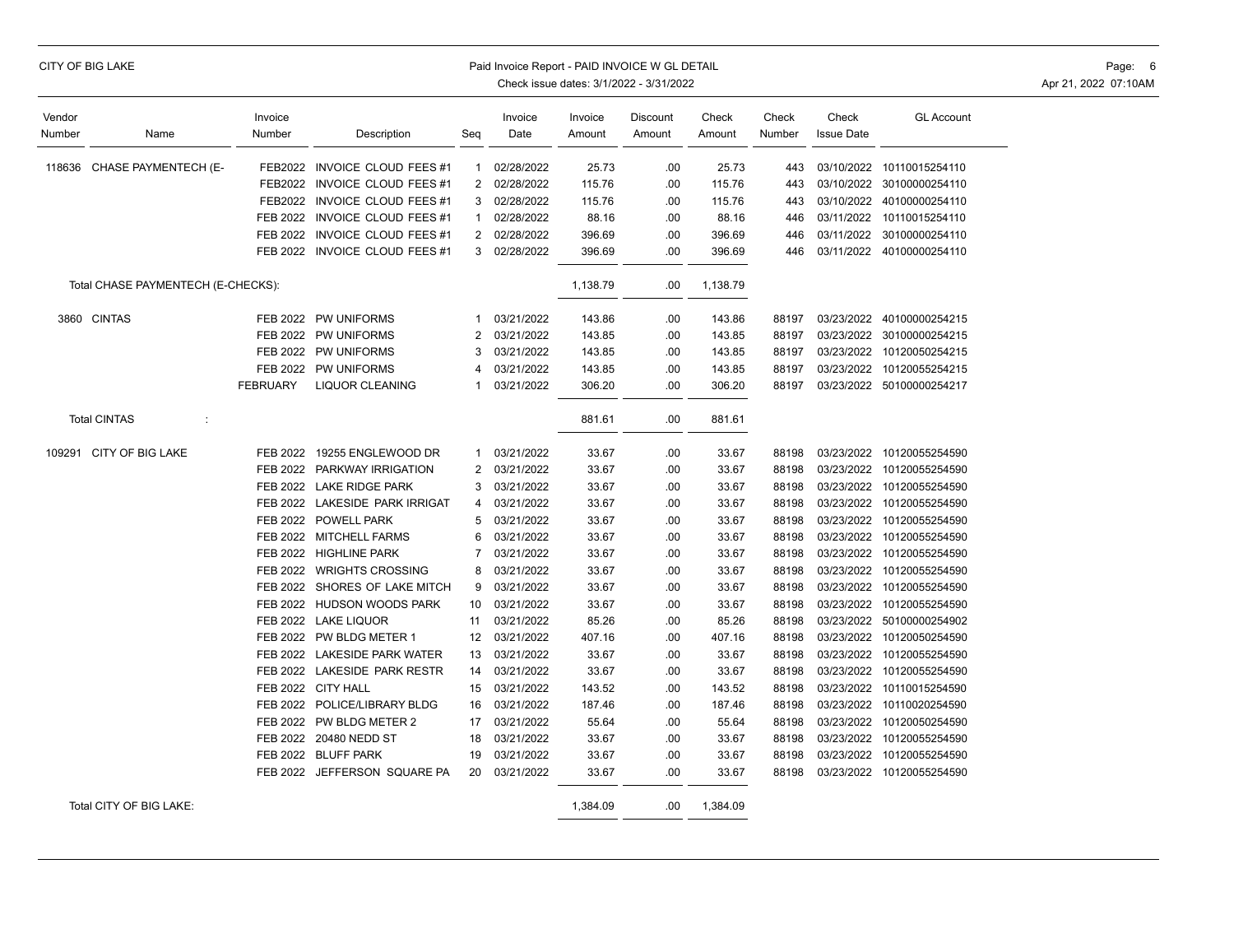## CITY OF BIG LAKE **Example 2008 CITY OF BIG LAKE** Page: 7 Paid Invoice Report - PAID INVOICE W GL DETAIL Page: 7 Page: 7

| Vendor |                                      | Invoice     |                                  |                | Invoice    | Invoice  | Discount | Check    | Check  | Check              | <b>GL Account</b>         |
|--------|--------------------------------------|-------------|----------------------------------|----------------|------------|----------|----------|----------|--------|--------------------|---------------------------|
| Number | Name                                 | Number      | Description                      | Seg            | Date       | Amount   | Amount   | Amount   | Number | <b>Issue Date</b>  |                           |
|        |                                      |             |                                  |                |            |          |          |          |        |                    |                           |
| 110225 | <b>CLEARWAY COMMUNITY</b>            | CIOBGLK-12  | 10 LAKE ST ST LIGHTS             | 1              | 03/15/2022 | 78.00    | .00      | 78.00    | 88148  | 03/16/2022         | 10120050254582            |
|        |                                      | CIOBGLK-12  | 160 LAKE ST SKATINING            | $\overline{2}$ | 03/15/2022 | 70.51    | .00      | 70.51    | 88148  | 03/16/2022         | 10120055254582            |
|        |                                      | CIOBGLK-12  | 256 CRESCENT ST                  | 3              | 03/15/2022 | 72.07    | .00      | 72.07    | 88148  | 03/16/2022         | 40100000254582            |
|        |                                      | CIOBGLK-12  | 514 FOREST RD PARK               | 4              | 03/15/2022 | 5.26     | .00      | 5.26     | 88148  | 03/16/2022         | 10120055254582            |
|        |                                      |             | CIOBGLK-12 160 LAKE ST LIGHTS    | 5              | 03/15/2022 | 5.82     | .00      | 5.82     | 88148  | 03/16/2022         | 10120050254582            |
|        |                                      |             | CIOBGLK-12 10 LAKE ST ST LIGHTS  | 6              | 03/15/2022 | 27.32    | .00      | 27.32    | 88148  | 03/16/2022         | 10120050254582            |
|        |                                      | CIOBGLK-12  | 18889 COUNTY ROAD 68             | 7              | 03/15/2022 | 482.14   | .00      | 482.14   | 88148  |                    | 03/16/2022 40100000254582 |
|        |                                      | CIOBGLK-12  | 601 MINNESOTA AVE PU             | 8              | 03/15/2022 | 187.78   | .00      | 187.78   | 88148  | 03/16/2022         | 30100000254582            |
|        |                                      | CIOBGLK-12  | 160 LAKE ST CITY HALL            | 9              | 03/15/2022 | 489.95   | .00      | 489.95   | 88148  | 03/16/2022         | 10110015254582            |
|        |                                      |             | CIOBGLK-12 615 ROSE DR LIQUOR ST | 10             | 03/15/2022 | 681.07   | .00      | 681.07   | 88148  | 03/16/2022         | 50100000254582            |
|        |                                      | CIOBGLK-12  | 19173 COUNTY RD 68 SE            | 11             | 03/15/2022 | 18.98    | .00      | 18.98    | 88148  |                    | 03/16/2022 40100000254582 |
|        | Total CLEARWAY COMMUNITY SOLAR LLC : |             |                                  |                |            | 2,118.90 | .00      | 2,118.90 |        |                    |                           |
|        | 108858 COLONIAL LIFE (E-CHEC         | 4377404030  | COLONIAL LIFE INS PRE            | $\mathbf{1}$   | 03/01/2022 | 172.17   | .00      | 172.17   | 459    | 03/26/2022 1012183 |                           |
|        | Total COLONIAL LIFE (E-CHECKS):      |             |                                  |                |            | 172.17   | .00      | 172.17   |        |                    |                           |
| 3300   | <b>CONNEXUS ENERGY</b>               | 390212-3069 | <b>STREET LIGHTS</b>             | 1              | 03/01/2022 | 35.52    | .00      | 35.52    | 88081  |                    | 03/02/2022 10120050254575 |
|        |                                      | 390212-3069 | <b>LAKESIDE PARK</b>             | 2              | 03/01/2022 | 13.50    | .00      | 13.50    | 88081  | 03/02/2022         | 10120055254570            |
|        |                                      | 390212-3069 | <b>WATER TREATMENT</b>           | 3              | 03/01/2022 | 3,321.30 | .00      | 3,321.30 | 88081  |                    | 03/02/2022 30100000254570 |
|        |                                      | 390212-3069 | LIFT#9                           | 4              | 03/01/2022 | 105.38   | .00      | 105.38   | 88081  | 03/02/2022         | 40100000254570            |
|        |                                      | 390212-3069 | <b>LIFT#11</b>                   | 5              | 03/01/2022 | 117.48   | .00      | 117.48   | 88081  | 03/02/2022         | 40100000254570            |
|        |                                      | 390212-3069 | <b>LIFT#10</b>                   | 6              | 03/01/2022 | 241.12   | .00      | 241.12   | 88081  | 03/02/2022         | 40100000254570            |
|        |                                      | 390212-3069 | <b>LIFT#12</b>                   | 7              | 03/01/2022 | 137.13   | .00      | 137.13   | 88081  | 03/02/2022         | 40100000254570            |
|        |                                      | 390212-3069 | PACIFIC LIFT                     | 8              | 03/01/2022 | 62.66    | .00      | 62.66    | 88081  | 03/02/2022         | 40100000254570            |
|        |                                      | 390212-3069 | <b>WATER TOWER</b>               | 9              | 03/01/2022 | 359.30   | .00      | 359.30   | 88081  | 03/02/2022         | 30100000254570            |
|        |                                      | 390212-3069 | HIGHLINE DRIVE PARK              | 10             | 03/01/2022 | 13.50    | .00      | 13.50    | 88081  |                    | 03/02/2022 10120055254570 |
|        |                                      | 390212-3069 | MN AVE STREET LIGHT              | 11             | 03/01/2022 | 13.85    | .00      | 13.85    | 88081  | 03/02/2022         | 10120050254575            |
|        |                                      | 390212-3069 | <b>MAY CIRCLE</b>                | 12             | 03/01/2022 | 13.50    | .00      | 13.50    | 88081  | 03/02/2022         | 10120055254570            |
|        |                                      | 390212-3069 | <b>LAKESIDE PARK</b>             | 13             | 03/01/2022 | 42.02    | .00      | 42.02    | 88081  | 03/02/2022         | 10120055254570            |
|        |                                      | 390212-3069 | POLICE/LIBRARY                   | 14             | 03/01/2022 | 143.33   | .00      | 143.33   | 88081  | 03/02/2022         | 10110020254570            |
|        |                                      | 390212-3069 | POLICE/LIBRARY                   | 15             | 03/01/2022 | 489.13   | .00      | 489.13   | 88081  | 03/02/2022         | 10110020254570            |
|        |                                      | 390212-3069 | WELL #7                          | 16             | 03/01/2022 | 55.01    | .00      | 55.01    | 88081  | 03/02/2022         | 30100000254570            |
|        |                                      | 390212-3069 | <b>WWTP</b>                      | 17             | 03/01/2022 | 5,701.36 | .00      | 5,701.36 | 88081  | 03/02/2022         | 40100000254570            |
|        |                                      | 390212-3069 | <b>NEDD ST IRRIGATION</b>        | 18             | 03/01/2022 | 5.37     | .00      | 5.37     | 88081  | 03/02/2022         | 10120055254570            |
|        |                                      | 390212-3069 | <b>STREET LIGHTS</b>             | 19             | 03/01/2022 | 37.65    | .00      | 37.65    | 88081  | 03/02/2022         | 10120050254575            |
|        |                                      | 390212-3069 | <b>PW BLDG</b>                   | 20             | 03/01/2022 | 258.47   | .00      | 258.47   | 88081  | 03/02/2022         | 40100000254570            |
|        |                                      | 390212-3069 | <b>PW BLDG</b>                   | 21             | 03/01/2022 | 258.49   | .00      | 258.49   | 88081  |                    | 03/02/2022 30100000254570 |
|        |                                      | 390212-3069 | <b>WATER TOWER</b>               | 22             | 03/01/2022 | 348.60   | .00      | 348.60   | 88081  |                    | 03/02/2022 30100000254570 |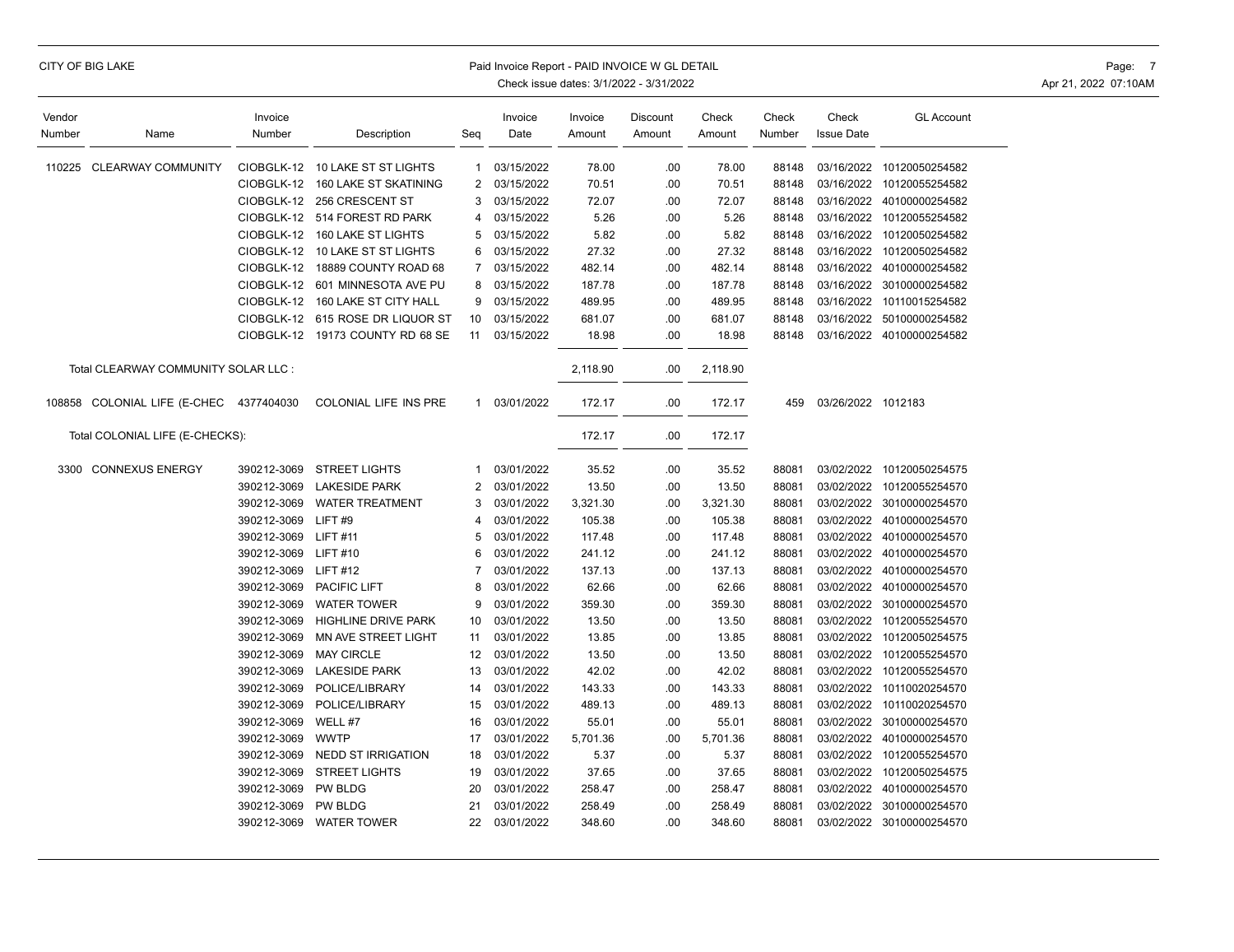# CITY OF BIG LAKE **Example 20 State 10 and 20 State 10** Paid Invoice Report - PAID INVOICE W GL DETAIL Page: 8 Page: 8

| Vendor |                                    | Invoice     |                             |              | Invoice    | Invoice   | Discount | Check     | Check  | Check             | <b>GL Account</b>         |
|--------|------------------------------------|-------------|-----------------------------|--------------|------------|-----------|----------|-----------|--------|-------------------|---------------------------|
| Number | Name                               | Number      | Description                 | Seg          | Date       | Amount    | Amount   | Amount    | Number | <b>Issue Date</b> |                           |
|        |                                    | 390212-3069 | <b>COMPOST GATE</b>         | 23           | 03/01/2022 | 16.37     | .00      | 16.37     | 88081  |                   | 03/02/2022 10120050254570 |
|        |                                    | 390212-3069 | <b>STREET LIGHTS</b>        | 24           | 03/01/2022 | 70.02     | .00      | 70.02     | 88081  |                   | 03/02/2022 10120050254575 |
|        |                                    | 390212-3069 | <b>WATER TOWER</b>          | 25           | 03/01/2022 | 175.65    | .00      | 175.65    | 88081  | 03/02/2022        | 30100000254570            |
|        |                                    | 390212-3069 | <b>STREET LIGHTS</b>        | 26           | 03/01/2022 | 150.95    | .00      | 150.95    | 88081  |                   | 03/02/2022 10120050254575 |
|        |                                    | 390212-3069 | <b>STREET LIGHTS</b>        | 27           | 03/01/2022 | 822.27    | .00      | 822.27    | 88081  | 03/02/2022        | 10120050254575            |
|        |                                    | 390212-3069 | <b>STREET LIGHTS</b>        | 28           | 03/01/2022 | 1,942.95  | .00      | 1,942.95  | 88081  |                   | 03/02/2022 10120050254575 |
|        |                                    | 390212-3069 | WELL #4                     | 29           | 03/01/2022 | 1,367.39  | .00      | 1,367.39  | 88081  |                   | 03/02/2022 30100000254570 |
|        |                                    | 390212-3069 | POLICE/LIBRARY              | 30           | 03/01/2022 | 275.12    | .00      | 275.12    | 88081  | 03/02/2022        | 10110020254570            |
|        |                                    | 390212-3069 | WELL #3                     | 31           | 03/01/2022 | 914.05    | .00      | 914.05    | 88081  | 03/02/2022        | 30100000254570            |
|        |                                    | 390212-3069 | LIFT#1                      | 32           | 03/01/2022 | 200.15    | .00      | 200.15    | 88081  | 03/02/2022        | 40100000254570            |
|        |                                    | 390212-3069 | LIFT#4                      | 33           | 03/01/2022 | 24.54     | .00      | 24.54     | 88081  | 03/02/2022        | 40100000254570            |
|        |                                    | 390212-3069 | CR 5 PARK                   | 34           | 03/01/2022 | 7.09      | .00      | 7.09      | 88081  | 03/02/2022        | 10120055254570            |
|        |                                    | 390212-3069 | <b>WWTP</b>                 | 35           | 03/01/2022 | 2,420.96  | .00      | 2,420.96  | 88081  | 03/02/2022        | 40100000254570            |
|        |                                    | 390212-3069 | LIFT#6                      | 36           | 03/01/2022 | 35.93     | .00      | 35.93     | 88081  | 03/02/2022        | 40100000254570            |
|        |                                    | 390212-3069 | <b>PINTAIL PARK</b>         | 37           | 03/01/2022 | 13.50     | .00      | 13.50     | 88081  | 03/02/2022        | 10120055254570            |
|        |                                    | 390212-3069 | PW SHED                     | 38           | 03/01/2022 | 80.52     | .00      | 80.52     | 88081  |                   | 03/02/2022 10120050254570 |
|        |                                    | 390212-3069 | <b>TEAL PARK</b>            | 39           | 03/01/2022 | 13.50     | .00      | 13.50     | 88081  |                   | 03/02/2022 10120055254570 |
|        |                                    | 390212-3069 | POWELL ST PARK              | 40           | 03/01/2022 | 5.00      | .00      | 5.00      | 88081  |                   | 03/02/2022 10120055254570 |
|        |                                    | 390212-3069 | LIFT#7                      | 41           | 03/01/2022 | 101.66    | .00      | 101.66    | 88081  | 03/02/2022        | 40100000254570            |
|        |                                    | 390212-3069 | LIFT#8                      | 42           | 03/01/2022 | 96.83     | .00      | 96.83     | 88081  | 03/02/2022        | 40100000254570            |
|        |                                    | 390212-3069 | <b>LAKESIDE PARK</b>        | 43           | 03/01/2022 | 13.50     | .00      | 13.50     | 88081  |                   | 03/02/2022 10120055254570 |
|        |                                    | 390212-3069 | LAKE RIDGE PARK             | 44           | 03/01/2022 | 13.50     | .00      | 13.50     | 88081  | 03/02/2022        | 10120055254570            |
|        |                                    | 390212-3069 | WELL #5                     | 45           | 03/01/2022 | 1,220.52  | .00      | 1,220.52  | 88081  | 03/02/2022        | 30100000254570            |
|        |                                    | 390212-3069 | <b>STREET LIGHTS</b>        | 46           | 03/01/2022 | 735.07    | .00      | 735.07    | 88081  |                   | 03/02/2022 10120050254575 |
|        |                                    | 390212-3069 | <b>PW BLDG</b>              | 47           | 03/01/2022 | 258.47    | .00      | 258.47    | 88081  |                   | 03/02/2022 10120050254570 |
|        |                                    | 390212-3069 | <b>PW BLDG</b>              | 48           | 03/01/2022 | 258.47    | .00      | 258.47    | 88081  | 03/02/2022        | 10120055254570            |
|        |                                    | 390212-2829 | <b>PRAIRIE DRIVE</b>        | 1            | 03/23/2022 | 14.50     | .00      | 14.50     | 88230  |                   | 03/24/2022 10120055254570 |
|        | <b>Total CONNEXUS ENERGY</b>       | ÷           |                             |              |            | 23,022.15 | .00.     | 23,022.15 |        |                   |                           |
|        | 110755 CONSTANT CONTACT (E-        |             | MAR 2022 FARMERS MKT CONSTA | $\mathbf{1}$ | 03/01/2022 | 45.00     | .00      | 45.00     | 448    |                   | 03/17/2022 28000000254260 |
|        | Total CONSTANT CONTACT (E-CHECKS): |             |                             |              |            | 45.00     | .00      | 45.00     |        |                   |                           |
|        | 109340 CRYSTAL SPRINGS ICE         | 2005401     | <b>ICE/WATER</b>            | 1            | 03/10/2022 | 283.20    | .00.     | 283.20    | 88149  |                   | 03/16/2022 50100000274266 |
|        | Total CRYSTAL SPRINGS ICE          | ÷           |                             |              |            | 283.20    | .00      | 283.20    |        |                   |                           |
| 118520 | <b>CURBSIDE WASTE</b>              |             | 82778 160 LAKE ST           | -1           | 03/01/2022 | 307.63    | .00      | 307.63    | 88082  |                   | 03/02/2022 10110015254225 |
|        |                                    |             | 82778 615 ROSE DR           | 2            | 03/01/2022 | 512.72    | .00      | 512.72    | 88082  |                   | 03/02/2022 50100000254225 |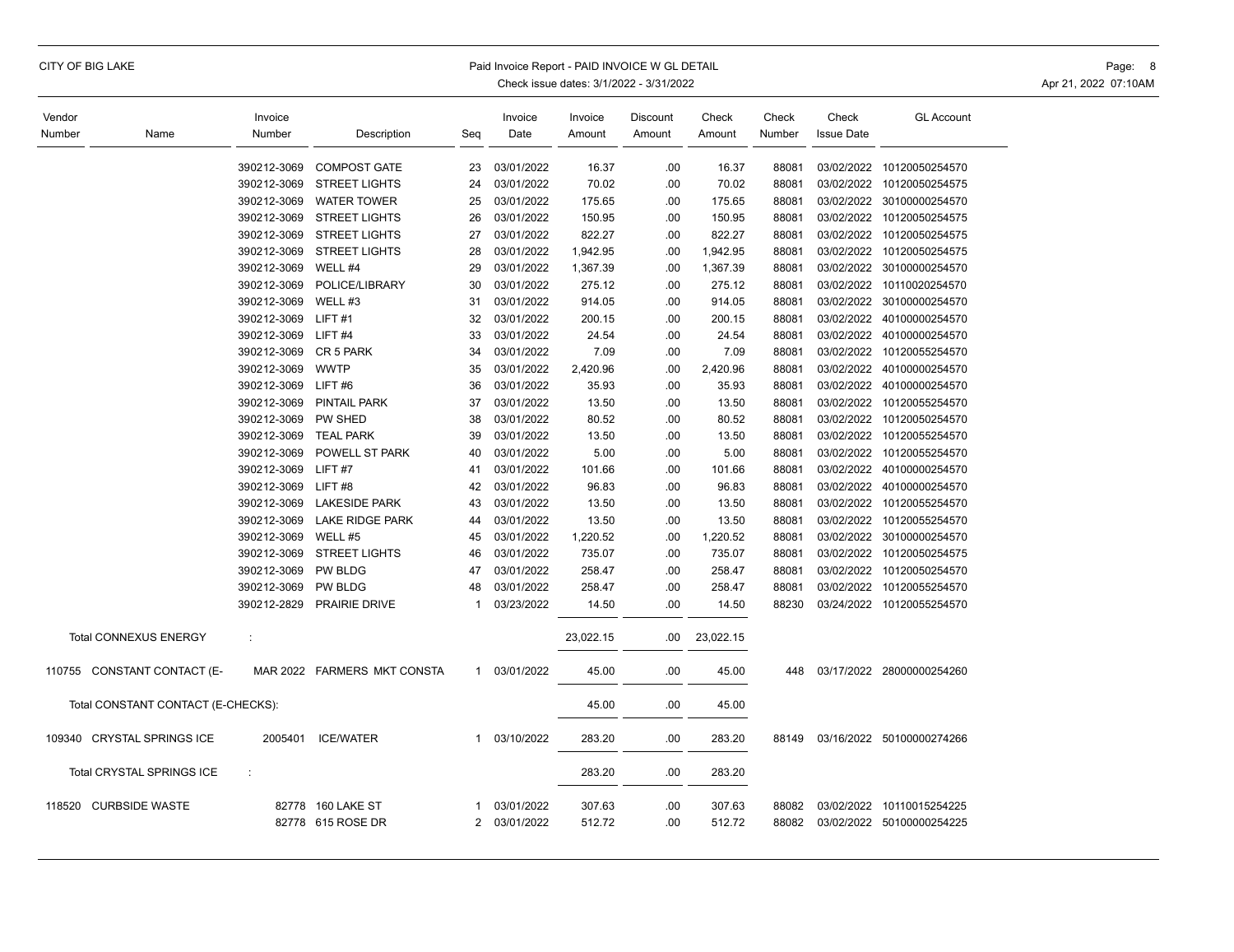## CITY OF BIG LAKE **Example 20 The State of the CITY OF BIG** LAKE Page: 9 Paid Invoice Report - PAID INVOICE W GL DETAIL

| Vendor<br>Number | Name                                 | Invoice<br>Number | Description                    | Seq            | Invoice<br>Date | Invoice<br>Amount | Discount<br>Amount | Check<br>Amount | Check<br>Number | Check<br><b>Issue Date</b> | <b>GL Account</b>         |
|------------------|--------------------------------------|-------------------|--------------------------------|----------------|-----------------|-------------------|--------------------|-----------------|-----------------|----------------------------|---------------------------|
|                  |                                      |                   | 82778 790 MINNESOTA            | 3              | 03/01/2022      | 177.54            | .00                | 177.54          | 88082           |                            | 03/02/2022 10110020254225 |
|                  |                                      | 82778             | 18999 CTY RD 14                | 4              | 03/01/2022      | 25.00             | .00                | 25.00           | 88082           |                            | 03/02/2022 40100000254225 |
|                  | Total CURBSIDE WASTE:                |                   |                                |                |                 | 1,022.89          | .00                | 1,022.89        |                 |                            |                           |
|                  | 750 DAHLHEIMER DISTRIBUT             | 1545606 BEER      |                                | -1             | 03/04/2022      | 10,706.10         | .00                | 10,706.10       | 88122           |                            | 03/04/2022 50100000274263 |
|                  |                                      |                   | 1545606 NA BEER                | $\overline{2}$ | 03/04/2022      | 33.80             | .00                | 33.80           | 88122           | 03/04/2022                 | 50100000274267            |
|                  |                                      | 1545606 MIX       |                                | 3              | 03/04/2022      | 47.35             | .00                | 47.35           | 88122           |                            | 03/04/2022 50100000274265 |
|                  |                                      | 1546929           | <b>BEER</b>                    |                | 03/04/2022      | 274.40            | .00                | 274.40          | 88122           | 03/04/2022                 | 50100000274263            |
|                  |                                      | 1549357 BEER      |                                |                | 03/15/2022      | 16,642.47         | .00                | 16,642.47       | 88150           | 03/16/2022                 | 50100000274263            |
|                  |                                      | 1549357           | NA BEER                        | $\overline{2}$ | 03/15/2022      | 58.50             | .00                | 58.50           | 88150           | 03/16/2022                 | 50100000274267            |
|                  |                                      | 1549357           | MIX                            | 3              | 03/15/2022      | 44.00             | .00                | 44.00           | 88150           | 03/16/2022                 | 50100000274265            |
|                  |                                      | 1549357           | <b>KEG DEPOSIT</b>             |                | 03/15/2022      | $30.00 -$         | .00                | $30.00 -$       | 88150           | 03/16/2022                 | 50100000274274            |
|                  |                                      | 03232022          | <b>BEER 1528077</b>            |                | 03/23/2022      | 16.00-            | .00                | 16.00-          | 88199           | 03/23/2022                 | 50100000274263            |
|                  |                                      |                   | 03232022 BEER 1528107          | 2              | 03/23/2022      | 47.60-            | .00                | 47.60-          | 88199           | 03/23/2022                 | 50100000274263            |
|                  |                                      | 03232022          | BEER 1528220                   | 3              | 03/23/2022      | 30,482.70         | .00                | 30,482.70       | 88199           | 03/23/2022                 | 50100000274263            |
|                  |                                      | 03232022          | NA BEER 1528686                |                | 03/23/2022      | 22.40             | .00                | 22.40           | 88199           | 03/23/2022                 | 50100000274267            |
|                  |                                      | 03232022          | MIX 1528686                    |                | 03/23/2022      | 215.00            | .00                | 215.00          | 88199           | 03/23/2022                 | 50100000274265            |
|                  |                                      | 03232022          | KEG DEPOSIT 1528686            | 6              | 03/23/2022      | 30.00             | .00                | 30.00           | 88199           | 03/23/2022                 | 50100000274274            |
|                  |                                      |                   | 03232022 BEER 1528686          |                | 03/23/2022      | 389.20            | .00                | 389.20          | 88199           | 03/23/2022                 | 50100000274263            |
|                  |                                      | 1552678           | BEER                           |                | 03/21/2022      | 241.00-           | .00                | 241.00-         | 88199           | 03/23/2022                 | 50100000274263            |
|                  |                                      | 1552865           | <b>BEER</b>                    |                | 03/21/2022      | 32.00-            | .00                | 32.00-          | 88199           |                            | 03/23/2022 50100000274263 |
|                  |                                      | 15529116          | <b>MIX</b>                     | -1             | 03/21/2022      | 213.00            | .00                | 213.00          | 88199           | 03/23/2022                 | 50100000274265            |
|                  |                                      | 15529116          | NA BEER                        | 2              | 03/21/2022      | 25.20             | .00                | 25.20           | 88199           | 03/23/2022                 | 50100000274267            |
|                  |                                      | 15529116          | <b>KEG DEPOSIT</b>             | 3              | 03/21/2022      | 30.00             | .00                | 30.00           | 88199           | 03/23/2022                 | 50100000274274            |
|                  |                                      | 15529116          | <b>BEER</b>                    | 4              | 03/21/2022      | 19,651.20         | .00                | 19,651.20       | 88199           |                            | 03/23/2022 50100000274263 |
|                  | Total DAHLHEIMER DISTRIBUTING CO :   |                   |                                |                |                 | 78,498.72         | .00                | 78,498.72       |                 |                            |                           |
|                  | 110849 DAILEY DATA & ASSC (E-        |                   | FEB 2022 LIQUOR STORE CC FEES  | $\mathbf 1$    | 02/28/2022      | 6,246.69          | .00                | 6,246.69        | 439             |                            | 03/04/2022 50100000254110 |
|                  | Total DAILEY DATA & ASSC (E-CHECKS): |                   |                                |                |                 | 6,246.69          | .00                | 6,246.69        |                 |                            |                           |
|                  | 118686 DANIELS, SCOTT                |                   | 03092022 WATER LICENSE RENEW   | 1              | 03/10/2022      | 23.00             | .00                | 23.00           | 88163           |                            | 03/16/2022 30100000254260 |
|                  |                                      | 03102022          | <b>WWTP TRAINING MILEA</b>     |                | 03/10/2022      | 106.78            | .00                | 106.78          | 88163           | 03/16/2022                 | 40100000254240            |
|                  |                                      |                   | 03172022 EXAM APPLICATION FEE  | $\mathbf{1}$   | 03/17/2022      | 55.00             | .00                | 55.00           | 88177           |                            | 03/17/2022 30100000254260 |
|                  | Total DANIELS, SCOTT:                |                   |                                |                |                 | 184.78            | .00                | 184.78          |                 |                            |                           |
|                  | 109891 DEARBORN NATIONAL (E          |                   | MAR 2022 LIFE INS PREMS MAR 20 | $\mathbf{1}$   | 03/01/2022      | 117.56-           | .00                | 117.56-         | 427             | 03/01/2022 1012182         |                           |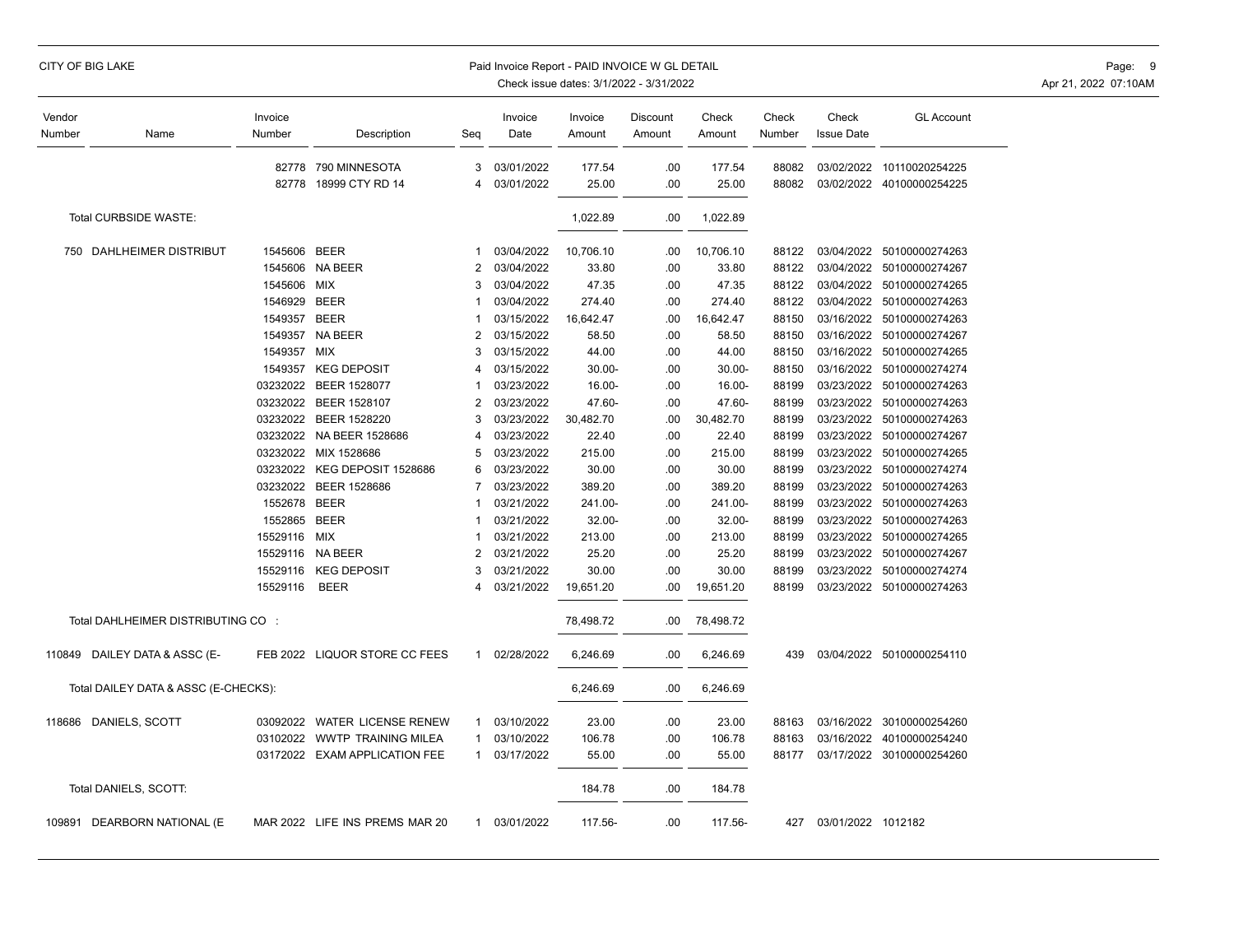| CITY OF BIG LAKE<br>Paid Invoice Report - PAID INVOICE W GL DETAIL<br>Check issue dates: 3/1/2022 - 3/31/2022 |                                    |                   |                                |                 |                 |                   |                    |                 |                 | Page: 10<br>Apr 21, 2022 07:10AM |                           |  |
|---------------------------------------------------------------------------------------------------------------|------------------------------------|-------------------|--------------------------------|-----------------|-----------------|-------------------|--------------------|-----------------|-----------------|----------------------------------|---------------------------|--|
| Vendor<br>Number                                                                                              | Name                               | Invoice<br>Number | Description                    | Seq             | Invoice<br>Date | Invoice<br>Amount | Discount<br>Amount | Check<br>Amount | Check<br>Number | Check<br><b>Issue Date</b>       | <b>GL Account</b>         |  |
|                                                                                                               |                                    |                   | MAR 2022 LIFE INS PREMS MAR 20 | 2               | 03/01/2022      | 84.44-            | .00                | 84.44-          | 427             | 03/01/2022 1012182               |                           |  |
|                                                                                                               |                                    |                   | MAR 2022 LIFE INS PREMS MAR 20 | 3               | 03/01/2022      | 46.64             | .00                | 46.64           | 427             | 03/01/2022 1012182               |                           |  |
|                                                                                                               |                                    |                   | MAR 2022 LIFE INS PREMS MAR 20 | 4               | 03/01/2022      | 83.60             | .00                | 83.60           | 427             | 03/01/2022 1012182               |                           |  |
|                                                                                                               |                                    |                   | MAR 2022 LIFE INS PREMS MAR 20 | $5\overline{)}$ | 03/01/2022      | 1,345.28          | .00                | 1,345.28        | 427             | 03/01/2022 1012182               |                           |  |
|                                                                                                               |                                    |                   | MAR 2022 LIFE INS PREMS MAR 20 | 6               | 03/01/2022      | 385.84            | .00                | 385.84          | 427             | 03/01/2022 1012182               |                           |  |
|                                                                                                               |                                    |                   | MAR 2022 LIFE INS PREMS MAR 20 | $\overline{7}$  | 03/01/2022      | 3.44              | .00                | 3.44            | 427             | 03/01/2022 1011158               |                           |  |
|                                                                                                               | Total DEARBORN NATIONAL (E-CHECK): |                   |                                |                 |                 | 1,662.80          | .00                | 1,662.80        |                 |                                  |                           |  |
|                                                                                                               | 104361 DELTA DENTAL (E-CHEC        |                   | CNS0000902 DENTAL INS PREM MAR | $\mathbf{1}$    | 03/01/2022      | 110.65            | .00                | 110.65          | 432             |                                  | 03/02/2022 10130075054008 |  |
|                                                                                                               |                                    |                   | CNS0000902 DENTAL INS PREM MAR | 2               | 03/01/2022      | 2,536.45          | .00                | 2,536.45        | 432             | 03/02/2022 1012182               |                           |  |
|                                                                                                               |                                    |                   | CNS0000902 DENTAL INS PREM MAR | 3               | 03/01/2022      | 110.65            | .00                | 110.65          | 432             | 03/02/2022 1012182               |                           |  |
|                                                                                                               |                                    |                   | CNS0000902 DENTAL INS PREM MAR | 4               | 03/01/2022      | 324.20-           | .00                | 324.20-         | 432             | 03/02/2022 1011158               |                           |  |
|                                                                                                               |                                    |                   | CNS0000902 DENTAL INS PREM MAR | 5               | 03/01/2022      | 123.05            | .00                | 123.05          | 432             | 03/02/2022 1011158               |                           |  |
|                                                                                                               | Total DELTA DENTAL (E-CHECKS):     |                   |                                |                 |                 | 2,556.60          | .00                | 2,556.60        |                 |                                  |                           |  |
|                                                                                                               | 118662 DOLL SHANNON                |                   | 02282022 PROMOTION TOKENS      | $\mathbf{1}$    | 02/28/2022      | 6.00              | .00                | 6.00            | 88083           |                                  | 03/02/2022 28000000254212 |  |
|                                                                                                               | Total DOLL SHANNON:                |                   |                                |                 |                 | 6.00              | .00                | 6.00            |                 |                                  |                           |  |
|                                                                                                               | 118669 DROSSEL MOLLY               |                   | 02282022 CC TOKENS             | $\mathbf{1}$    | 02/28/2022      | 35.00             | .00                | 35.00           | 88084           | 03/02/2022 2802026               |                           |  |
|                                                                                                               |                                    |                   | 02282022 PROMOTION TOKENS      | $\mathbf{2}$    | 02/28/2022      | 14.00             | .00                | 14.00           | 88084           |                                  | 03/02/2022 28000000254212 |  |
|                                                                                                               | Total DROSSEL MOLLY:               |                   |                                |                 |                 | 49.00             | .00                | 49.00           |                 |                                  |                           |  |
|                                                                                                               | 7772 ECM PUBLISHERS, INC.          | 880329            | HONEY BEE ORDINANCE            | -1              | 03/15/2022      | 22.50             | .00                | 22.50           | 88151           |                                  | 03/16/2022 10110010254220 |  |
|                                                                                                               |                                    |                   | 880330 2021 LIQUOR FINANCIAL   | 1               | 03/15/2022      | 337.50            | .00                | 337.50          | 88151           |                                  | 03/16/2022 50100000254220 |  |
|                                                                                                               |                                    |                   | 880656 GOOD LUCK AD            | -1              | 03/15/2022      | 25.00             | .00                | 25.00           | 88151           |                                  | 03/16/2022 50100000254220 |  |
|                                                                                                               |                                    |                   | 881615 SEASONAL LAWN CARE      | 1               | 03/21/2022      | 336.60            | .00                | 336.60          | 88200           | 03/23/2022                       | 10120055254220            |  |
|                                                                                                               |                                    |                   | 881616 SEASONAL PARK ATTEN     | 1               | 03/21/2022      | 336.60            | .00                | 336.60          | 88200           | 03/23/2022                       | 10120055254220            |  |
|                                                                                                               |                                    |                   | 881617 ENGINEERING INTERN A    | 1               | 03/21/2022      | 336.60            | .00                | 336.60          | 88200           |                                  | 03/23/2022 10120040254220 |  |
|                                                                                                               | Total ECM PUBLISHERS, INC.         | ÷                 |                                |                 |                 | 1,394.80          | .00                | 1,394.80        |                 |                                  |                           |  |
|                                                                                                               | 109990 ETZEL, LIZ                  |                   | 02282022 PROMOTION TOKENS      | $\mathbf{1}$    | 02/28/2022      | 9.00              | .00                | 9.00            | 88085           |                                  | 03/02/2022 28000000254212 |  |
|                                                                                                               | Total ETZEL, LIZ<br>÷              |                   |                                |                 |                 | 9.00              | .00                | 9.00            |                 |                                  |                           |  |
|                                                                                                               | 109802 FELDEVERD, ALLEN            |                   | 022822 CC TOKENS               |                 | 1 02/28/2022    | 5.00              | .00                | 5.00            | 88086           | 03/02/2022 2802026               |                           |  |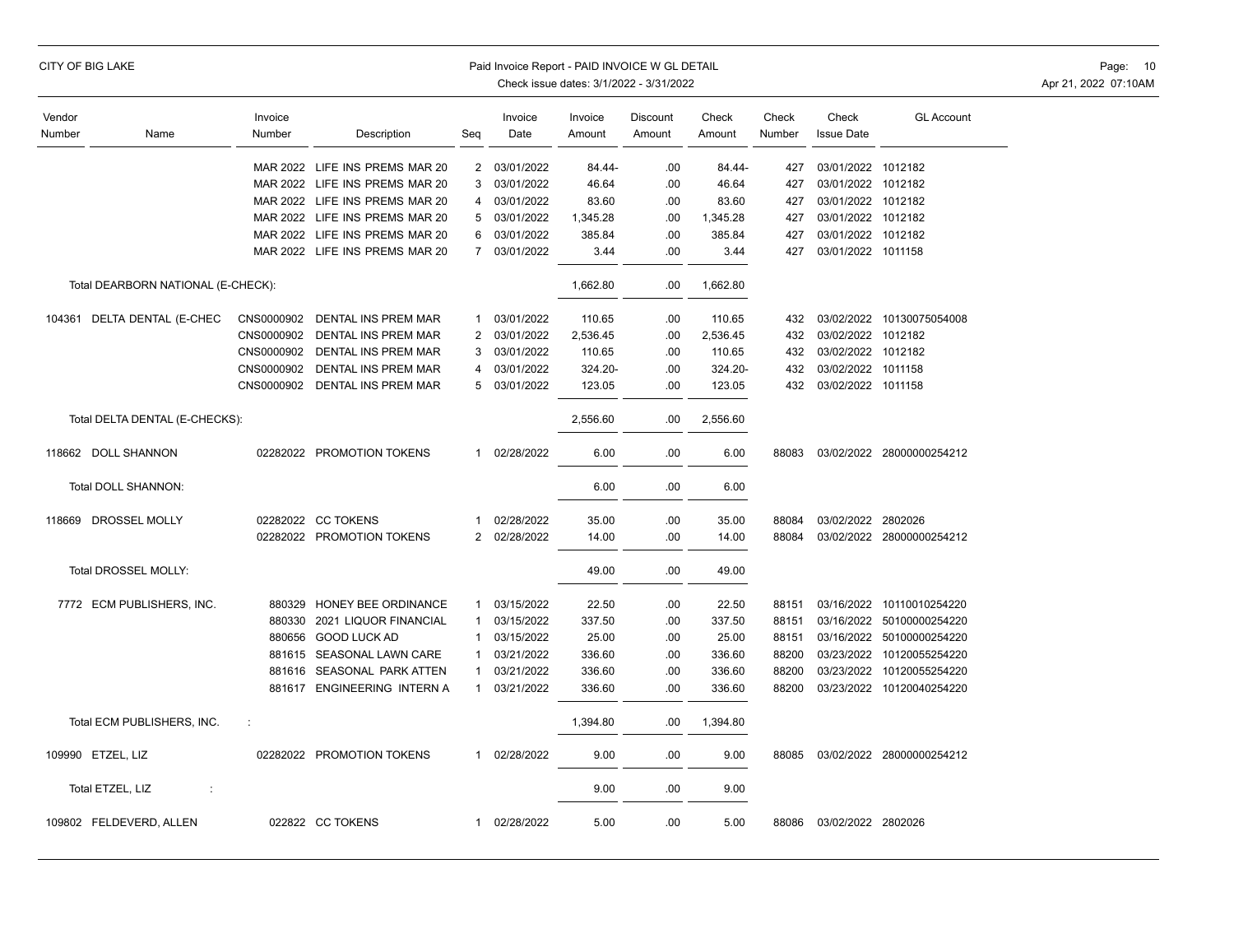| CITY OF BIG LAKE |  |  |  |
|------------------|--|--|--|
|------------------|--|--|--|

## Paid Invoice Report - PAID INVOICE W GL DETAIL **Page:** 11

| Vendor<br>Number | Name                        | Invoice<br>Number    | Description                                        | Seq                 | Invoice<br>Date          | Invoice<br>Amount  | <b>Discount</b><br>Amount | Check<br>Amount    | Check<br>Number | Check<br><b>Issue Date</b> | <b>GL Account</b>                                      |
|------------------|-----------------------------|----------------------|----------------------------------------------------|---------------------|--------------------------|--------------------|---------------------------|--------------------|-----------------|----------------------------|--------------------------------------------------------|
|                  |                             | 022822               | PROMOTION TOKENS                                   |                     | 2 02/28/2022             | 15.00              | .00                       | 15.00              | 88086           |                            | 03/02/2022 28000000254212                              |
|                  | Total FELDEVERD, ALLEN<br>÷ |                      |                                                    |                     |                          | 20.00              | .00                       | 20.00              |                 |                            |                                                        |
|                  | 118680 FIDELDY DALE         |                      | 02282022 CC TOKENS<br>02282022 PROMOTION TOKENS    | -1<br>2             | 02/28/2022<br>02/28/2022 | 5.00<br>6.00       | .00<br>.00                | 5.00<br>6.00       | 88087<br>88087  | 03/02/2022 2802026         | 03/02/2022 28000000254212                              |
|                  | Total FIDELDY DALE:         |                      |                                                    |                     |                          | 11.00              | .00                       | 11.00              |                 |                            |                                                        |
|                  | 118681 FISH TOYA            |                      | 03022022 CC TOKENS                                 | 1                   | 03/03/2022               | 10.00              | .00                       | 10.00              | 88123           | 03/04/2022 2802026         |                                                        |
|                  |                             | 03022022             | PROMOTION TOKENS                                   | 2                   | 03/03/2022               | 4.00               | .00                       | 4.00               | 88123           |                            | 03/04/2022 28000000254212                              |
|                  | Total FISH TOYA:            |                      |                                                    |                     |                          | 14.00              | .00                       | 14.00              |                 |                            |                                                        |
|                  | 103673 FOX, STACEY          | 03152022             | 2021 RAM VEHICLE TABS                              | 1                   | 03/15/2022               | 168.34             | .00                       | 168.34             | 88152           |                            | 03/16/2022 10120052254431                              |
|                  | Total FOX, STACEY<br>÷      |                      |                                                    |                     |                          | 168.34             | .00                       | 168.34             |                 |                            |                                                        |
|                  | 110839 FRANDLE, BRUCE       |                      | 03152022 ST CLOUD-TEST FOR B                       |                     | 1 03/15/2022             | 32.76              | .00                       | 32.76              | 88143           |                            | 03/16/2022 30100000254240                              |
|                  | Total FRANDLE, BRUCE:       |                      |                                                    |                     |                          | 32.76              | .00                       | 32.76              |                 |                            |                                                        |
|                  | 4915 FREIDAY, SARA          |                      | 004352 CITY HALL CLEANING<br>004352 POLICE/LIBRARY | 1<br>$\overline{2}$ | 03/21/2022<br>03/21/2022 | 1,000.00<br>920.00 | .00<br>.00                | 1,000.00<br>920.00 | 88201<br>88201  |                            | 03/23/2022 10110015254217<br>03/23/2022 10110020254217 |
|                  | Total FREIDAY, SARA:        |                      |                                                    |                     |                          | 1,920.00           | .00                       | 1,920.00           |                 |                            |                                                        |
|                  | 118503 FROOGLE LLC          | 4309                 | ONLINE FEE MARCH 22                                | -1                  | 03/01/2022               | 50.00              | .00                       | 50.00              | 88088           |                            | 03/02/2022 50100000254111                              |
|                  | Total FROOGLE LLC:          | 4318                 | FEB 2022 ONLINE                                    | 1                   | 03/04/2022               | 25.89<br>75.89     | .00<br>.00                | 25.89<br>75.89     | 88124           |                            | 03/04/2022 50100000254111                              |
|                  | 5213 GRANITE CITY JOBBING   |                      | 271123 TOBACCO                                     |                     | 03/04/2022               |                    |                           |                    |                 |                            |                                                        |
|                  |                             | 271123               | <b>CIGARS</b>                                      | $\overline{2}$      | 03/04/2022               | 1,138.12<br>161.43 | .00<br>.00                | 1,138.12<br>161.43 | 88125<br>88125  |                            | 03/04/2022 50100000274273<br>03/04/2022 50100000274271 |
|                  |                             | 271123               | <b>MIX</b>                                         | 3                   | 03/04/2022               | 8.76               | .00                       | 8.76               | 88125           |                            | 03/04/2022 50100000274265                              |
|                  |                             | 271123 FRT           |                                                    | 4                   | 03/04/2022               | 4.25               | .00                       | 4.25               | 88125           | 03/04/2022                 | 50100000274269                                         |
|                  |                             | 272085               | <b>TOBACCO</b>                                     |                     | 03/15/2022               | 1,336.04           | .00                       | 1,336.04           | 88153           | 03/16/2022                 | 50100000274273                                         |
|                  |                             | 272085               | <b>CIGARS</b>                                      | $\overline{2}$      | 03/15/2022               | 112.23             | .00                       | 112.23             | 88153           |                            | 03/16/2022 50100000274271                              |
|                  |                             | 272085<br>272085 MIX | <b>SUPPLIES</b>                                    | 3<br>4              | 03/15/2022<br>03/15/2022 | 13.99<br>82.75     | .00<br>.00                | 13.99<br>82.75     | 88153<br>88153  | 03/16/2022                 | 50100000254210<br>03/16/2022 50100000274265            |
|                  |                             |                      |                                                    |                     |                          |                    |                           |                    |                 |                            |                                                        |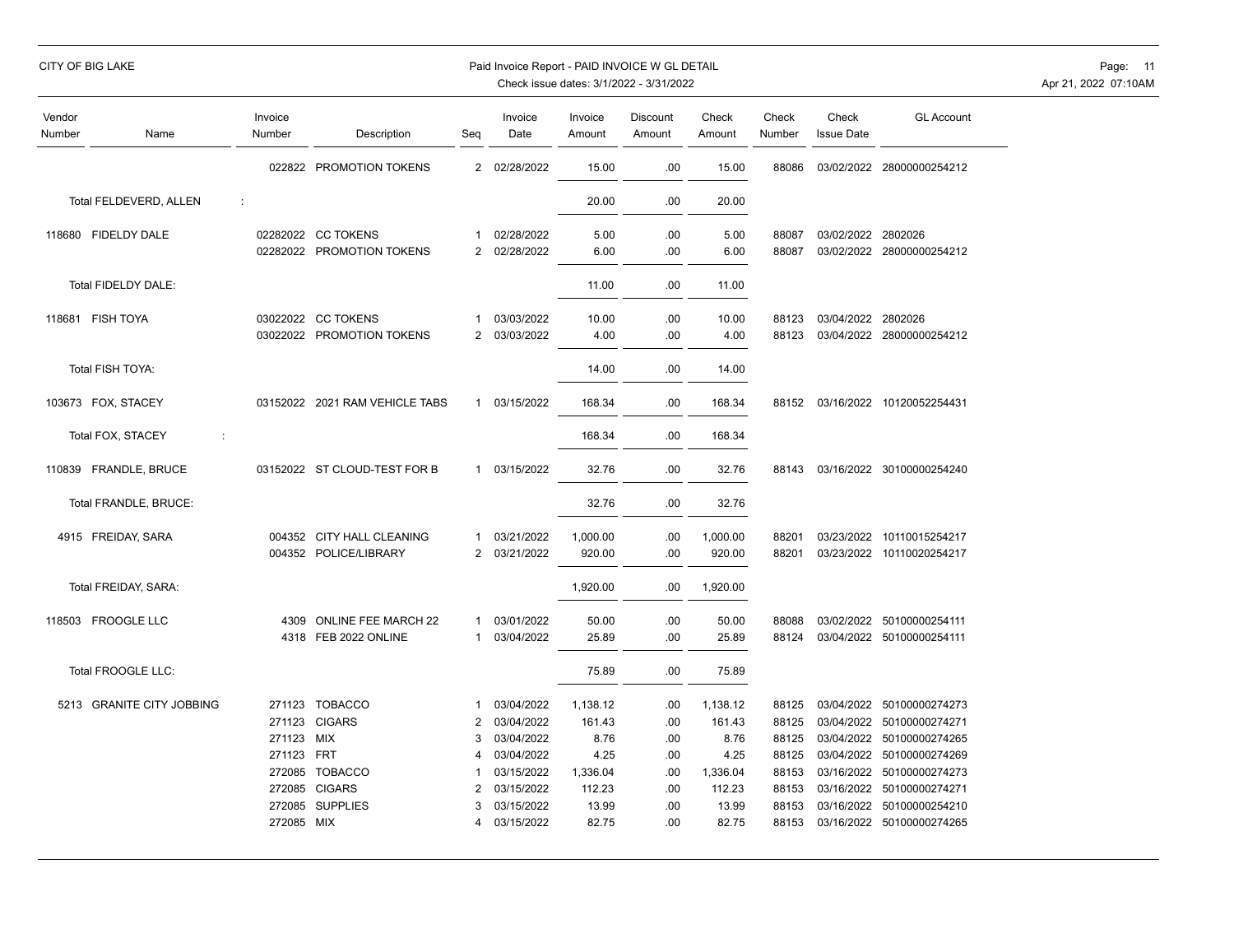|                  | CITY OF BIG LAKE                     |                   |                                |                | Paid Invoice Report - PAID INVOICE W GL DETAIL | Check issue dates: 3/1/2022 - 3/31/2022 | Page: 12<br>Apr 21, 2022 07:10AM |                 |                 |                            |                               |  |
|------------------|--------------------------------------|-------------------|--------------------------------|----------------|------------------------------------------------|-----------------------------------------|----------------------------------|-----------------|-----------------|----------------------------|-------------------------------|--|
| Vendor<br>Number | Name                                 | Invoice<br>Number | Description                    | Seq            | Invoice<br>Date                                | Invoice<br>Amount                       | Discount<br>Amount               | Check<br>Amount | Check<br>Number | Check<br><b>Issue Date</b> | <b>GL Account</b>             |  |
|                  |                                      | 272085 FRT        |                                | 5              | 03/15/2022                                     | 4.25                                    | .00                              | 4.25            | 88153           |                            | 03/16/2022 50100000274269     |  |
|                  |                                      |                   | 272912 TOBACCO                 |                | 03/21/2022                                     | 385.74                                  | .00                              | 385.74          | 88202           |                            | 03/23/2022 50100000274273     |  |
|                  |                                      |                   | 272912 CIGARS                  | 2              | 03/21/2022                                     | 115.52                                  | .00                              | 115.52          | 88202           |                            | 03/23/2022 50100000274271     |  |
|                  |                                      |                   | 272912 SUPPLIES                | 3              | 03/21/2022                                     | 13.99                                   | .00                              | 13.99           | 88202           |                            | 03/23/2022 50100000254210     |  |
|                  |                                      | 272912 FRT        |                                | 4              | 03/21/2022                                     | 4.25                                    | .00                              | 4.25            | 88202           |                            | 03/23/2022 50100000274269     |  |
|                  | Total GRANITE CITY JOBBING           | ÷                 |                                |                |                                                | 3,381.32                                | .00.                             | 3,381.32        |                 |                            |                               |  |
|                  | 110230 GUARDIAN FLEET SAFET          |                   | 22-0127 2022 GMC #402 VIN/0207 | 1              | 03/21/2022                                     | 621.18                                  | .00                              | 621.18          | 88203           |                            | 03/23/2022 39900000704316     |  |
|                  |                                      |                   | 22-0128 2021 GMC #31           | 1              | 03/21/2022                                     | 367.74                                  | .00                              | 367.74          | 88203           |                            | 03/23/2022 19900050254413     |  |
|                  | <b>Total GUARDIAN FLEET SAFETY</b>   |                   |                                |                |                                                | 988.92                                  | .00                              | 988.92          |                 |                            |                               |  |
|                  | 5245 HACH COMPANY                    |                   | 12904176 SENSOR CAP REPLACE    | $\mathbf{1}$   | 03/04/2022                                     | 174.72                                  | .00                              | 174.72          | 88126           |                            | 03/04/2022 40100000254545     |  |
|                  | <b>Total HACH COMPANY</b><br>÷       |                   |                                |                |                                                | 174.72                                  | .00                              | 174.72          |                 |                            |                               |  |
|                  | 110659 HAUGO GEO TECHNICAL           |                   | 10505 2021 STREET PROJECT      | $\mathbf{1}$   | 03/21/2022                                     | 2,394.00                                | .00                              | 2,394.00        | 88204           |                            | 03/23/2022 17500000204160     |  |
|                  | Total HAUGO GEO TECHNICAL SERVICES : |                   |                                |                |                                                | 2,394.00                                | .00                              | 2,394.00        |                 |                            |                               |  |
|                  | 105205 HAWKINS, INC-1                |                   | 6133576 WWTP CHEMICALS         | 1              | 03/17/2022                                     | 3,109.38                                | .00                              | 3,109.38        | 88178           |                            | 03/18/2022 40100000254380     |  |
|                  |                                      |                   | 6133577 WATER CHEMICALS        | -1             | 03/17/2022                                     | 935.91                                  | .00                              | 935.91          | 88178           |                            | 03/18/2022 30100000254380     |  |
|                  | Total HAWKINS, INC-1<br>÷            |                   |                                |                |                                                | 4,045.29                                | .00                              | 4,045.29        |                 |                            |                               |  |
|                  | 104376 HEALTH PARTNERS (E-C          | 110619947         | <b>HEALTH INS PREMS MAR</b>    | $\mathbf{1}$   | 03/01/2022                                     | 1,619.24                                | .00                              | 1,619.24        | 428             |                            | 03/01/2022 10130075054008     |  |
|                  |                                      | 110619947         | <b>HEALTH INS PREMS MAR</b>    | 2              | 03/01/2022                                     | 764.18                                  | .00                              | 764.18          | 428             | 03/01/2022                 | 10130075054008                |  |
|                  |                                      | 110619947         | HEALTH INS PREMS MAR           | 3              | 03/01/2022                                     | 559.44                                  | .00                              | 559.44          | 428             | 03/01/2022                 | 10130075054008                |  |
|                  |                                      | 110619947         | HEALTH INS PREMS MAR           | 4              | 03/01/2022                                     | 2,147.58-                               | .00                              | 2,147.58-       | 428             | 03/01/2022 1011158         |                               |  |
|                  |                                      | 110619947         | <b>HEALTH INS PREMS MAR</b>    | 5              | 03/01/2022                                     | 706.04                                  | .00                              | 706.04          | 428             | 03/01/2022 1012182         |                               |  |
|                  |                                      | 110619947         | <b>HEALTH INS PREMS MAR</b>    | 6              | 03/01/2022                                     | 1,080.24-                               | .00                              | 1,080.24-       | 428             | 03/01/2022 1012182         |                               |  |
|                  |                                      | 110619947         | HEALTH INS PREMS MAR           | $\overline{7}$ | 03/01/2022                                     | 28,327.64                               | .00                              | 28,327.64       | 428             | 03/01/2022 1012182         |                               |  |
|                  |                                      | 110619947         | HEALTH INS PREMS MAR           | 8              | 03/01/2022                                     | 509.80-                                 | .00                              | 509.80-         | 428             | 03/01/2022                 | 1012182                       |  |
|                  |                                      | 110619947         | HEALTH INS PREMS MAR           | 9              | 03/01/2022                                     | 4,900.71                                | .00                              | 4,900.71        | 428             | 03/01/2022 1012182         |                               |  |
|                  | Total HEALTH PARTNERS (E-CHECKS):    |                   |                                |                |                                                | 33,139.63                               | .00                              | 33,139.63       |                 |                            |                               |  |
|                  | 105141 HEARTLAND PAYMENTS            |                   | FEB 2022 LIQUOR STORE FROOGL   | 1              | 02/28/2022                                     | 55.79                                   | .00                              | 55.79           |                 |                            | 449 03/17/2022 50100000254111 |  |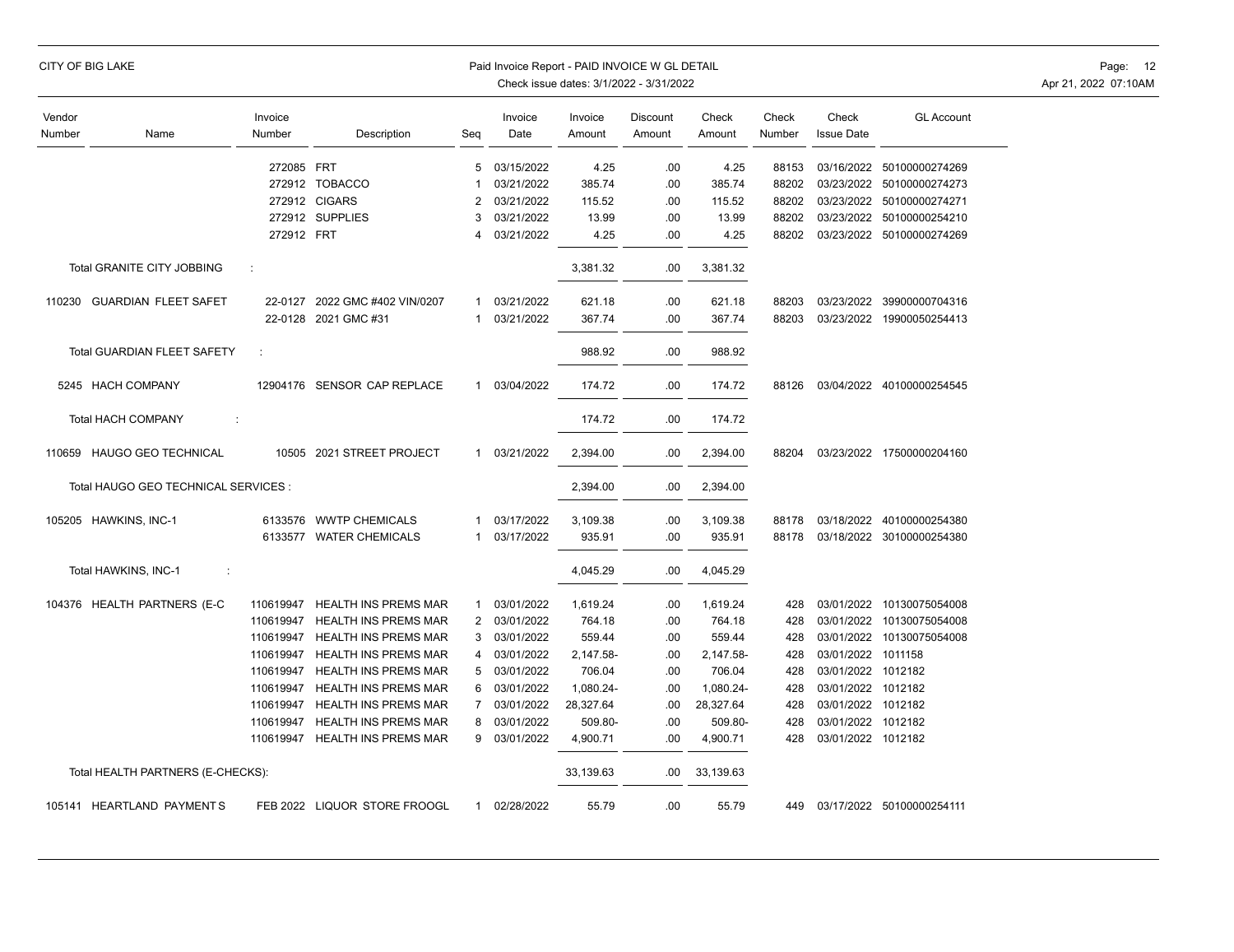| CITY OF BIG LAKE | Paid Invoice Report - PAID INVOICE W GL DETAIL | Page: 13             |
|------------------|------------------------------------------------|----------------------|
|                  | Check issue dates: 3/1/2022 - 3/31/2022        | Apr 21, 2022 07:10AM |

| Vendor<br>Number | Name                                                    | Invoice<br>Number                           | Description                                                          | Seg                        | Invoice<br>Date                        | Invoice<br>Amount              | Discount<br>Amount | Check<br>Amount                | Check<br>Number         | Check<br><b>Issue Date</b>             | <b>GL Account</b>                                  |
|------------------|---------------------------------------------------------|---------------------------------------------|----------------------------------------------------------------------|----------------------------|----------------------------------------|--------------------------------|--------------------|--------------------------------|-------------------------|----------------------------------------|----------------------------------------------------|
|                  | Total HEARTLAND PAYMENT SYSTEMS (E-CHECKS):             |                                             |                                                                      |                            |                                        | 55.79                          | .00                | 55.79                          |                         |                                        |                                                    |
|                  | 230 HOGLUND BUS COMPAN X100007000: REPAIR DUMP TRUCK #1 |                                             |                                                                      | $\mathbf{1}$               | 03/22/2022                             | 117.93                         | .00                | 117.93                         | 88205                   |                                        | 03/23/2022 10120052254431                          |
|                  | Total HOGLUND BUS COMPANY:                              |                                             |                                                                      |                            |                                        | 117.93                         | .00                | 117.93                         |                         |                                        |                                                    |
|                  | 108463 INDIAN ISLAND WINERY                             |                                             | 4257 WINE                                                            | 1                          | 03/04/2022                             | 542.40                         | .00                | 542.40                         | 88127                   |                                        | 03/04/2022 50100000274264                          |
|                  | Total INDIAN ISLAND WINERY                              | ÷                                           |                                                                      |                            |                                        | 542.40                         | .00                | 542.40                         |                         |                                        |                                                    |
|                  | 107099 INSPECTRON, INC.                                 |                                             | 2022-255 BUILDING CONT FEB 202                                       | $\mathbf{1}$               | 03/15/2022                             | 360.00                         | .00                | 360.00                         | 88154                   |                                        | 03/16/2022 10110030254257                          |
|                  | Total INSPECTRON, INC.                                  | ÷                                           |                                                                      |                            |                                        | 360.00                         | .00                | 360.00                         |                         |                                        |                                                    |
| 118581           | INVOICE CLOUD INC (E-C                                  |                                             | 2466-2022 2 INVOICE CLOUD FEES -<br>2466-2022 2 INVOICE CLOUD FEES - | 1<br>2                     | 02/28/2022<br>02/28/2022               | 1,185.93<br>1.185.92           | .00<br>.00         | 1,185.93<br>1,185.92           | 444<br>444              | 03/10/2022                             | 30100000254110<br>03/10/2022 40100000254110        |
|                  | Total INVOICE CLOUD INC (E-CHECKS):                     |                                             |                                                                      |                            |                                        | 2,371.85                       | .00                | 2,371.85                       |                         |                                        |                                                    |
|                  | 109539 IUOE LOCAL #49                                   |                                             | 03152022 PW UNION DUES MARCH                                         | $\mathbf{1}$               | 03/15/2022                             | 490.00                         | .00                | 490.00                         | 88155                   | 03/16/2022 1012175                     |                                                    |
|                  | Total IUOE LOCAL #49<br>÷                               |                                             |                                                                      |                            |                                        | 490.00                         | .00                | 490.00                         |                         |                                        |                                                    |
| 109658           | <b>IUOE LOCAL 49 FRINGE</b>                             |                                             | 03152022 PW APRIL 2022 INSURAN                                       | $\mathbf{1}$               | 03/15/2022                             | 18,830.00                      | .00                | 18,830.00                      | 88156                   | 03/16/2022 1012185                     |                                                    |
|                  | Total IUOE LOCAL 49 FRINGE BENEFIT :                    |                                             |                                                                      |                            |                                        | 18,830.00                      | .00                | 18,830.00                      |                         |                                        |                                                    |
|                  | 1500 JOHNSON BROTHERS W                                 | 1995848 LIQUOR<br>1995849<br>1998705 LIQUOR | <b>WINE</b>                                                          | -1<br>$\overline{1}$<br>-1 | 02/28/2022<br>02/28/2022<br>02/28/2022 | 1,152.36<br>189.12<br>5,187.84 | .00<br>.00<br>.00  | 1,152.36<br>189.12<br>5,187.84 | 88089<br>88089<br>88089 | 03/02/2022<br>03/02/2022<br>03/02/2022 | 50100000274262<br>50100000274264<br>50100000274262 |
|                  |                                                         | 1998707 MIX                                 |                                                                      | -1                         | 02/28/2022                             | 110.00                         | .00                | 110.00                         | 88089                   | 03/02/2022                             | 50100000274265                                     |
|                  |                                                         | 1998708 LIQUOR                              |                                                                      | 1                          | 02/28/2022                             | 1,347.00                       | .00                | 1,347.00                       | 88089                   | 03/02/2022                             | 50100000274262                                     |
|                  |                                                         | 1998709 MIX                                 |                                                                      | -1                         | 02/28/2022                             | 264.00                         | .00                | 264.00                         | 88089                   | 03/02/2022                             | 50100000274265                                     |
|                  |                                                         | 1998706                                     | <b>WINE</b>                                                          | -1                         | 03/04/2022                             | 4,815.69                       | .00                | 4,815.69                       | 88128                   | 03/04/2022                             | 50100000274264                                     |
|                  |                                                         | 2003700 LIQUOR                              |                                                                      | -1                         | 03/04/2022                             | 2,986.00                       | .00                | 2,986.00                       | 88128                   | 03/04/2022                             | 50100000274262                                     |
|                  |                                                         | 2003701 LIQUOR                              |                                                                      | -1                         | 03/04/2022                             | 5,120.97                       | .00                | 5,120.97                       | 88128                   | 03/04/2022                             | 50100000274262                                     |
|                  |                                                         | 2003702 LIQUOR                              |                                                                      | -1                         | 03/04/2022                             | 2,639.86                       | .00                | 2,639.86                       | 88128                   | 03/04/2022                             | 50100000274262                                     |
|                  |                                                         | 2003703 MIX                                 |                                                                      | -1                         | 03/04/2022                             | 114.50                         | .00                | 114.50                         | 88128                   | 03/04/2022                             | 50100000274265                                     |
|                  |                                                         | 2005131 LIQUOR                              |                                                                      |                            | 03/17/2022                             | 2,103.24                       | .00                | 2,103.24                       | 88179                   |                                        | 03/18/2022 50100000274262                          |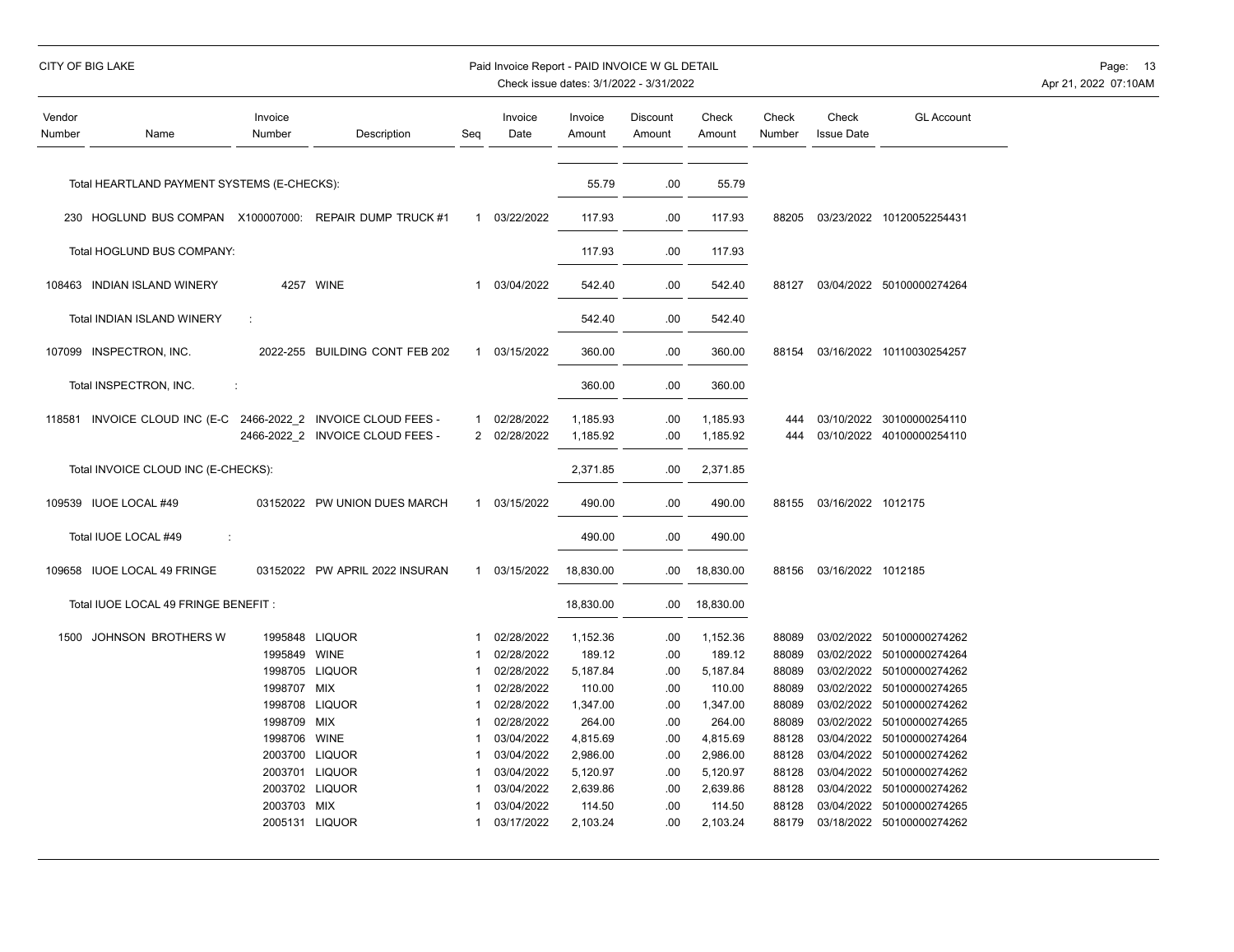|  |  |  | CITY OF BIG LAKE |
|--|--|--|------------------|
|--|--|--|------------------|

## Paid Invoice Report - PAID INVOICE W GL DETAIL **Page: 14** Page: 14

| Vendor |                                    | Invoice      |                                |                | Invoice      | Invoice   | Discount | Check     | Check  | Check              | <b>GL Account</b>         |
|--------|------------------------------------|--------------|--------------------------------|----------------|--------------|-----------|----------|-----------|--------|--------------------|---------------------------|
| Number | Name                               | Number       | Description                    | Seg            | Date         | Amount    | Amount   | Amount    | Number | <b>Issue Date</b>  |                           |
|        |                                    |              |                                |                |              |           |          |           |        |                    |                           |
|        |                                    |              | 2005158 LIQUOR                 | $\mathbf{1}$   | 03/17/2022   | 260.10    | .00      | 260.10    | 88179  | 03/18/2022         | 50100000274262            |
|        |                                    |              | 2008097 LIQUOR                 | -1             | 03/17/2022   | 2,531.08  | .00      | 2,531.08  | 88179  | 03/18/2022         | 50100000274262            |
|        |                                    | 2008098      | <b>WINE</b>                    | -1             | 03/17/2022   | 3,175.26  | .00      | 3,175.26  | 88179  |                    | 03/18/2022 50100000274264 |
|        |                                    | 2008100      | <b>MIX</b>                     | $\mathbf 1$    | 03/17/2022   | 136.95    | .00      | 136.95    | 88179  |                    | 03/18/2022 50100000274265 |
|        |                                    |              | 2008101 LIQUOR                 | -1             | 03/17/2022   | 8,973.00  | .00      | 8,973.00  | 88179  |                    | 03/18/2022 50100000274262 |
|        |                                    | 187526 WINE  |                                | -1             | 03/22/2022   | $3.33 -$  | .00      | $3.33 -$  | 88206  |                    | 03/23/2022 50100000274264 |
|        |                                    |              | 187527 LIQUOR                  | -1             | 03/22/2022   | 14.63-    | .00      | 14.63-    | 88206  |                    | 03/23/2022 50100000274262 |
|        |                                    | 187528       | <b>WINE</b>                    | -1             | 03/22/2022   | $10.50 -$ | .00      | $10.50 -$ | 88206  |                    | 03/23/2022 50100000274264 |
|        |                                    | 188300       | <b>WINE</b>                    | -1             | 03/22/2022   | 14.68-    | .00      | 14.68-    | 88206  | 03/23/2022         | 50100000274264            |
|        |                                    | 188301       | <b>LIQUOR</b>                  | $\mathbf 1$    | 03/22/2022   | 25.34-    | .00      | 25.34-    | 88206  |                    | 03/23/2022 50100000274262 |
|        |                                    | 190322 WINE  |                                | $\mathbf 1$    | 03/22/2022   | $6.13 -$  | .00      | $6.13 -$  | 88206  |                    | 03/23/2022 50100000274264 |
|        |                                    | 190323 WINE  |                                | -1             | 03/22/2022   | $10.50 -$ | .00      | $10.50 -$ | 88206  |                    | 03/23/2022 50100000274264 |
|        |                                    | 190324 WINE  |                                | -1             | 03/22/2022   | 13.33-    | .00      | 13.33-    | 88206  |                    | 03/23/2022 50100000274264 |
|        |                                    |              | 191107 LIQUOR                  | -1             | 03/22/2022   | $5.38 -$  | .00      | $5.38 -$  | 88206  |                    | 03/23/2022 50100000274262 |
|        |                                    | 2005132 WINE |                                | -1             | 03/21/2022   | 73.44     | .00      | 73.44     | 88206  |                    | 03/23/2022 50100000274264 |
|        |                                    |              | 2009459 LIQUOR                 | 1              | 03/22/2022   | 208.14    | .00      | 208.14    | 88206  |                    | 03/23/2022 50100000274262 |
|        |                                    | 2009460      | <b>WINE</b>                    | -1             | 03/22/2022   | 139.20    | .00      | 139.20    | 88206  |                    | 03/23/2022 50100000274264 |
|        |                                    |              | 2009519 LIQUOR                 | -1             | 03/22/2022   | 445.74    | .00      | 445.74    | 88206  | 03/23/2022         | 50100000274262            |
|        |                                    | 2012704 WINE |                                | -1             | 03/21/2022   | 2,211.58  | .00      | 2,211.58  | 88206  |                    | 03/23/2022 50100000274264 |
|        |                                    | 2012705      | <b>BEER</b>                    | -1             | 03/21/2022   | 24.00     | .00      | 24.00     | 88206  |                    | 03/23/2022 50100000274263 |
|        |                                    |              | 2012706 LIQUOR                 | -1             | 03/22/2022   | 854.99    | .00      | 854.99    | 88206  |                    | 03/23/2022 50100000274262 |
|        |                                    |              |                                |                |              |           |          |           |        |                    |                           |
|        | Total JOHNSON BROTHERS WHOLESALE : |              |                                |                |              | 44,960.24 | .00      | 44,960.24 |        |                    |                           |
|        |                                    |              |                                |                |              |           |          |           |        |                    |                           |
| 118675 | KOURIL WOODWORKS L                 |              | 03172022 BRANDING CITY HALL SI |                | 1 03/17/2022 | 3,100.00  | .00      | 3,100.00  | 88180  |                    | 03/18/2022 19900015254413 |
|        |                                    |              |                                |                |              |           |          |           |        |                    |                           |
|        | Total KOURIL WOODWORKS LLC:        |              |                                |                |              | 3,100.00  | .00      | 3,100.00  |        |                    |                           |
|        |                                    |              |                                |                |              |           |          |           |        |                    |                           |
| 108884 | KWIK TRIP - CREDIT DEP             |              | 03152022 POLICE FUEL FEB 2022  | $\mathbf{1}$   | 03/15/2022   | 3,155.05  | .00      | 3,155.05  | 88157  |                    | 03/16/2022 10130075254405 |
|        |                                    |              | 03152022 STREET FUEL FEB 2022  | 2              | 03/15/2022   | 1,180.03  | .00      | 1,180.03  | 88157  |                    | 03/16/2022 10120050254405 |
|        |                                    |              | 03152022 PARKS FUEL FEB 2022   | 3              | 03/15/2022   | 1,180.03  | .00      | 1,180.03  | 88157  |                    | 03/16/2022 10120055254405 |
|        |                                    |              | 03152022 FLEET FUEL            | 4              | 03/15/2022   | 32.95     | .00      | 32.95     | 88157  |                    | 03/16/2022 10120052254405 |
|        |                                    |              | 03152022 WATER FUEL FEB 2022   | 5              | 03/15/2022   | 311.35    | .00      | 311.35    | 88157  | 03/16/2022         | 30100000254405            |
|        |                                    |              | 03152022 WWTP FUEL FEB 2022    | 6              | 03/15/2022   | 311.35    | .00      | 311.35    | 88157  |                    | 03/16/2022 40100000254405 |
|        |                                    |              |                                |                |              |           |          |           |        |                    |                           |
|        | Total KWIK TRIP - CREDIT DEPT      | $\cdot$ :    |                                |                |              | 6,170.76  | .00      | 6,170.76  |        |                    |                           |
|        | 104254 LANDFORM PROFESSIO          | 32648        | BIG LAKE BUSINESS PAR          | $\mathbf{1}$   | 03/17/2022   | 109.50    | .00      | 109.50    | 88181  | 03/18/2022 1012055 |                           |
|        |                                    | 32648        | PARK KNOLLS EAW (AUA           | $\overline{2}$ | 03/17/2022   | 473.00    | .00      | 473.00    | 88181  | 03/18/2022 1012055 |                           |
|        |                                    | 32664        | CODE REVISION FEB 202          | $\mathbf{1}$   | 03/22/2022   | 1,400.50  | .00      | 1,400.50  | 88207  |                    | 03/23/2022 19900015204180 |
|        |                                    |              |                                |                |              |           |          |           |        |                    |                           |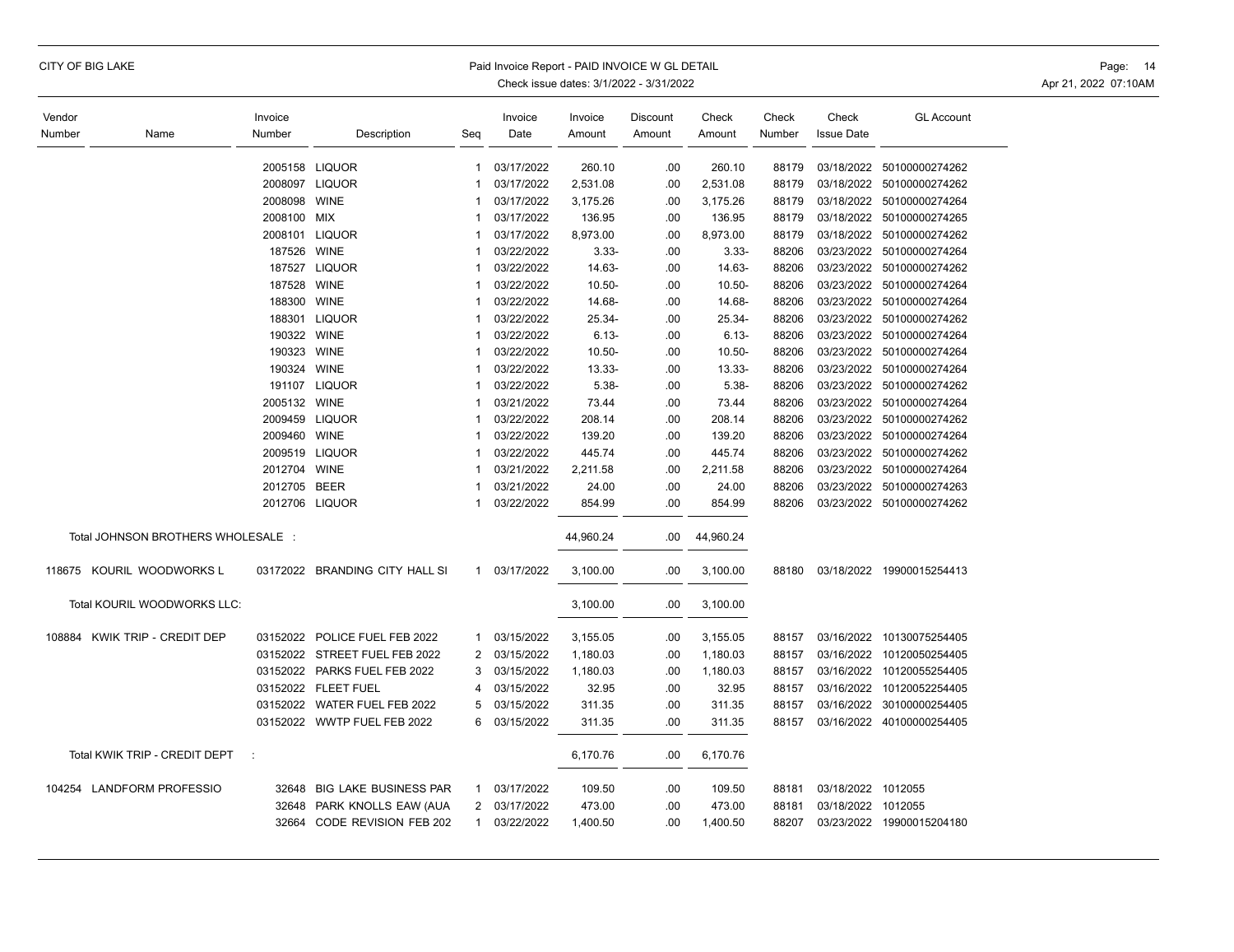|                  | CITY OF BIG LAKE                            |                      |                                                                                                                                             |                                          | Paid Invoice Report - PAID INVOICE W GL DETAIL       |                                     | Check issue dates: 3/1/2022 - 3/31/2022 |                                     |                          |                            |                                                                                                                  | Page: 15<br>Apr 21, 2022 07:10AM |
|------------------|---------------------------------------------|----------------------|---------------------------------------------------------------------------------------------------------------------------------------------|------------------------------------------|------------------------------------------------------|-------------------------------------|-----------------------------------------|-------------------------------------|--------------------------|----------------------------|------------------------------------------------------------------------------------------------------------------|----------------------------------|
| Vendor<br>Number | Name                                        | Invoice<br>Number    | Description                                                                                                                                 |                                          | Invoice<br>Date                                      | Invoice<br>Amount                   | Discount<br>Amount                      | Check<br>Amount                     | Check<br>Number          | Check<br><b>Issue Date</b> | <b>GL Account</b>                                                                                                |                                  |
|                  |                                             |                      | 32665 TRANSPORTATION PLAN<br>32665 CREDIT TOOK X2                                                                                           | $\mathbf{1}$<br>$\overline{2}$           | 03/22/2022<br>03/22/2022                             | 1,236.50<br>11.00                   | .00<br>.00                              | 1,236.50<br>11.00                   | 88207<br>88207           | 03/23/2022 1011150         | 03/23/2022 10110010204180                                                                                        |                                  |
|                  | Total LANDFORM PROFESSIONAL SERVICES LLC:   |                      |                                                                                                                                             |                                          |                                                      | 3,230.50                            | .00                                     | 3,230.50                            |                          |                            |                                                                                                                  |                                  |
|                  | 5096 LAW ENFORCEMENT LA                     |                      | 03012022 POLICE UNION DUES MA                                                                                                               | -1                                       | 03/01/2022                                           | 780.00                              | .00                                     | 780.00                              | 88090                    | 03/02/2022 1012175         |                                                                                                                  |                                  |
|                  | <b>Total LAW ENFORCEMENT LABOR SERVICE:</b> |                      |                                                                                                                                             |                                          |                                                      | 780.00                              | .00                                     | 780.00                              |                          |                            |                                                                                                                  |                                  |
|                  | 5701 LEAGUE OF MN CITIES                    |                      | 359728 TRAINING-CLAY                                                                                                                        | $\mathbf{1}$                             | 03/15/2022                                           | 20.00                               | .00                                     | 20.00                               | 88158                    |                            | 03/16/2022 10110015254238                                                                                        |                                  |
|                  | Total LEAGUE OF MN CITIES                   | $\ddot{\phantom{a}}$ |                                                                                                                                             |                                          |                                                      | 20.00                               | .00                                     | 20.00                               |                          |                            |                                                                                                                  |                                  |
|                  | 110166 LYNN LEMBCKE CONSUL                  |                      | 21-024 BODY CAMERA AUDIT                                                                                                                    | -1                                       | 03/14/2022                                           | 1,000.00                            | .00                                     | 1,000.00                            | 88136                    |                            | 03/14/2022 10130075204140                                                                                        |                                  |
|                  | Total LYNN LEMBCKE CONSULTING:              |                      |                                                                                                                                             |                                          |                                                      | 1,000.00                            | .00                                     | 1,000.00                            |                          |                            |                                                                                                                  |                                  |
|                  | 105672 M&M EXPRESS SALES &                  |                      | 363849 CHAIN SAW PARTS                                                                                                                      | $\mathbf{1}$                             | 03/22/2022                                           | 80.16                               | .00                                     | 80.16                               | 88208                    |                            | 03/23/2022 10120052254547                                                                                        |                                  |
|                  | Total M&M EXPRESS SALES & SERVICE:          |                      |                                                                                                                                             |                                          |                                                      | 80.16                               | .00                                     | 80.16                               |                          |                            |                                                                                                                  |                                  |
|                  | 118502 MARCO TECHNOLOGIES                   |                      | 465321065 CITY HALL COPIER LEAS<br>465321065 PW COPIER LEASE 2/10 -<br>465321065 PW COPIER LEASE 2/10 -<br>465321065 FIRE COPIER LEASE 2/10 | $\mathbf{1}$<br>$\overline{2}$<br>3<br>4 | 02/28/2022<br>02/28/2022<br>02/28/2022<br>02/28/2022 | 903.78<br>138.92<br>138.92<br>30.00 | .00<br>.00<br>.00<br>.00                | 903.78<br>138.92<br>138.92<br>30.00 | 433<br>433<br>433<br>433 |                            | 03/02/2022 10110015254208<br>03/02/2022 10120050254208<br>03/02/2022 10120055254208<br>03/02/2022 10130085254208 |                                  |
|                  | Total MARCO TECHNOLOGIES - ECHECK:          |                      |                                                                                                                                             |                                          |                                                      | 1,211.62                            | .00                                     | 1,211.62                            |                          |                            |                                                                                                                  |                                  |
|                  | 109650 MARCO TECHNOLOGIES                   |                      | INV9683124 SPAM FILTERING-2022                                                                                                              | -1                                       | 03/15/2022                                           | 288.00                              | .00                                     | 288.00                              | 88159                    |                            | 03/16/2022 10110515254130                                                                                        |                                  |
|                  | Total MARCO TECHNOLOGIES LLC:               |                      |                                                                                                                                             |                                          |                                                      | 288.00                              | .00                                     | 288.00                              |                          |                            |                                                                                                                  |                                  |
|                  | 12 MINNESOTA DEPARTME                       |                      | 03232022 WATER LICENSE / RAND                                                                                                               | $\mathbf{1}$                             | 03/23/2022                                           | 23.00                               | .00                                     | 23.00                               | 88231                    |                            | 03/24/2022 30100000254260                                                                                        |                                  |
|                  | Total MINNESOTA DEPARTMENT OF HEALTH:       |                      |                                                                                                                                             |                                          |                                                      | 23.00                               | .00                                     | 23.00                               |                          |                            |                                                                                                                  |                                  |
|                  | 260 MN COMPUTER SYSTEM                      |                      | 339324 COPIES FEB 2022                                                                                                                      | 1                                        | 03/22/2022                                           | 38.22                               | .00                                     | 38.22                               | 88209                    |                            | 03/23/2022 10130075254208                                                                                        |                                  |
|                  | Total MN COMPUTER SYSTEMS INC               |                      |                                                                                                                                             |                                          |                                                      | 38.22                               | .00                                     | 38.22                               |                          |                            |                                                                                                                  |                                  |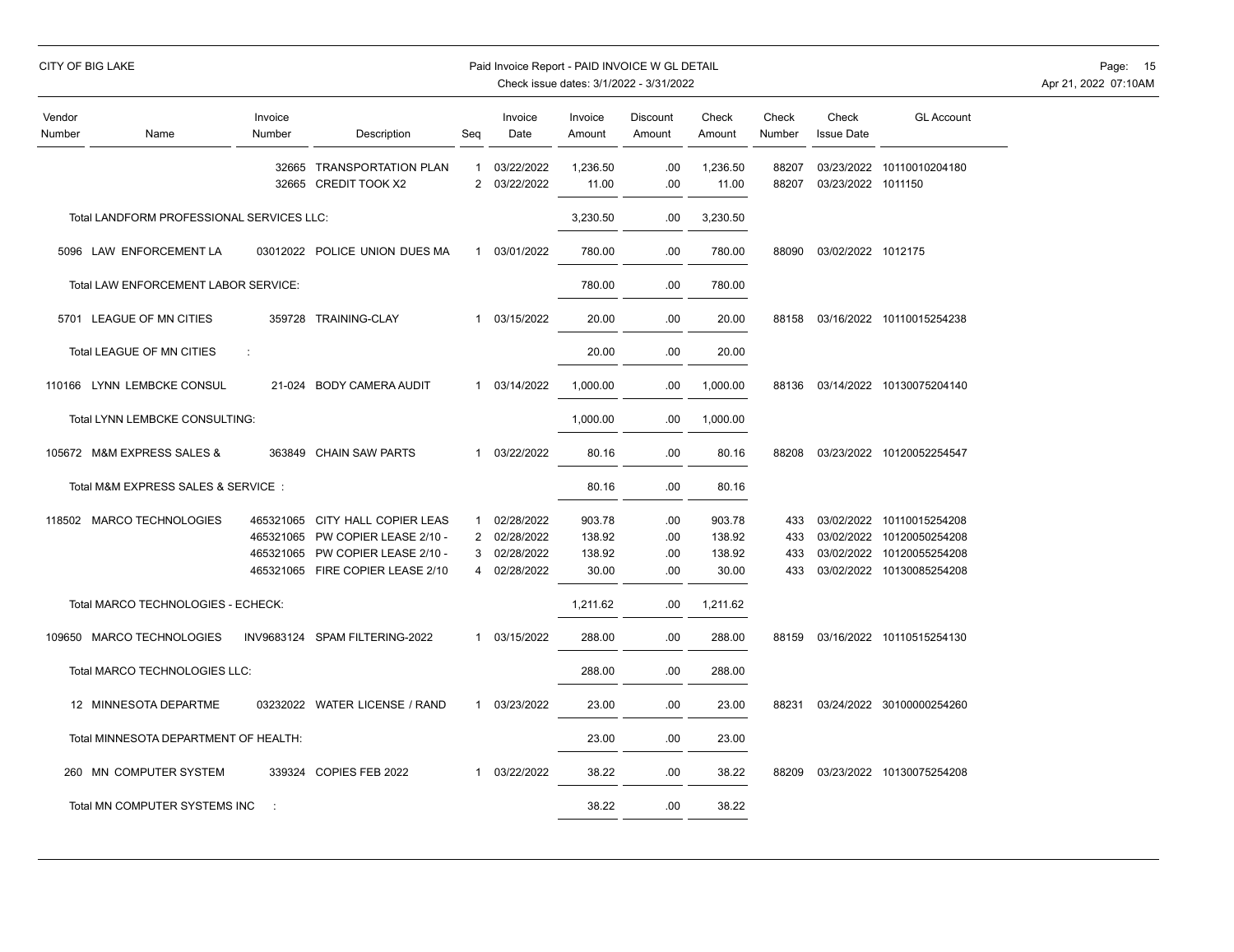## CITY OF BIG LAKE **Example 2008** Paid Invoice Report - PAID INVOICE W GL DETAIL **Page: 16** Page: 16

| Vendor<br>Number | Name                                         | Invoice<br>Number                              | Description                                                                                                               | Seq                                | Invoice<br>Date                                                    | Invoice<br>Amount                          | Discount<br>Amount              | Check<br>Amount                            | Check<br>Number                           | Check<br><b>Issue Date</b>                                                           | <b>GL Account</b>                                                                                            |
|------------------|----------------------------------------------|------------------------------------------------|---------------------------------------------------------------------------------------------------------------------------|------------------------------------|--------------------------------------------------------------------|--------------------------------------------|---------------------------------|--------------------------------------------|-------------------------------------------|--------------------------------------------------------------------------------------|--------------------------------------------------------------------------------------------------------------|
|                  | 6205 MN DEPT OF HEALTH                       | 2022 QTR 1                                     | 2022 QTR 1 TESTING                                                                                                        | $\mathbf{1}$                       | 03/01/2022                                                         | 9,411.00                                   | .00                             | 9,411.00                                   | 88091                                     |                                                                                      | 03/02/2022 30100000204160                                                                                    |
|                  | Total MN DEPT OF HEALTH:                     |                                                |                                                                                                                           |                                    |                                                                    | 9,411.00                                   | .00                             | 9,411.00                                   |                                           |                                                                                      |                                                                                                              |
|                  | 2562 MN DEPT OF LABOR & IN                   | ABR0278676<br>ABR0278676                       | 683566 PRESSURE VESS<br>618903 PRESSURE VESS                                                                              | $\overline{2}$                     | 03/01/2022<br>03/01/2022                                           | 10.00<br>10.00                             | .00<br>.00                      | 10.00<br>10.00                             | 450<br>450                                |                                                                                      | 03/17/2022 10120050254260<br>03/17/2022 10120052254260                                                       |
|                  | Total MN DEPT OF LABOR & INDUSTRY (E-CHECK): |                                                |                                                                                                                           |                                    |                                                                    | 20.00                                      | .00                             | 20.00                                      |                                           |                                                                                      |                                                                                                              |
|                  | 2559 MN DEPT OF REVENUE (                    | MLSBCD000<br>MLSBCD000                         | <b>BROWNFIELD &amp; BEYOND</b><br><b>BROWNFIELD &amp; BEYOND</b>                                                          | $\overline{2}$<br>1                | 02/01/2022<br>02/01/2022                                           | 126.50-<br>126.50                          | .00                             | .00                                        | 430                                       |                                                                                      | 10110015254238<br>Multiple 10110015254238                                                                    |
|                  | Total MN DEPT OF REVENUE (E-CHECKS):         |                                                |                                                                                                                           |                                    |                                                                    | .00                                        | .00                             | .00                                        |                                           |                                                                                      |                                                                                                              |
|                  | 6209 MN DEPT OF REVENUE-                     | MAR 2022<br>MAR 2022<br><b>MAR 2022</b>        | SALES TAX PAYMENT FE<br>SALES TAX PAYMENT FE<br>SALES TAX PAYMENT FE<br>MAR 2022 SALES TAX PAYMENT FE                     | 1<br>2<br>3<br>4                   | 03/17/2022<br>03/17/2022<br>03/17/2022<br>03/17/2022               | 1,244.00<br>36,092.00<br>1.00<br>2.00      | .00<br>.00<br>.00<br>.00        | 1,244.00<br>36,092.00<br>1.00<br>2.00      | 451<br>451<br>451<br>451                  | 03/17/2022 3012176<br>03/17/2022 5012176<br>03/17/2022 2802176<br>03/17/2022 1012176 |                                                                                                              |
|                  | Total MN DEPT OF REVENUE-SALES TAX:          |                                                |                                                                                                                           |                                    |                                                                    | 37,339.00                                  | .00                             | 37,339.00                                  |                                           |                                                                                      |                                                                                                              |
|                  | 975 MN POLLUTION CONTRO                      | 77725076                                       | <b>CLASS D - S DANIELS</b>                                                                                                | 1                                  | 03/22/2022                                                         | 45.00                                      | .00                             | 45.00                                      | 88210                                     |                                                                                      | 03/23/2022 30100000254260                                                                                    |
|                  | Total MN POLLUTION CONTROL AGENCY :          |                                                |                                                                                                                           |                                    |                                                                    | 45.00                                      | .00                             | 45.00                                      |                                           |                                                                                      |                                                                                                              |
|                  | 118678 MODIST BREWING COMP                   | E-28959 BEER                                   | E-28959 KEG DEPOSIT                                                                                                       | 1<br>2                             | 03/01/2022<br>03/01/2022                                           | 370.25<br>30.00                            | .00<br>.00                      | 370.25<br>30.00                            | 88092<br>88092                            |                                                                                      | 03/02/2022 50100000274263<br>03/02/2022 50100000274274                                                       |
|                  | Total MODIST BREWING COMPANY:                |                                                |                                                                                                                           |                                    |                                                                    | 400.25                                     | .00                             | 400.25                                     |                                           |                                                                                      |                                                                                                              |
|                  | 118666 MONARCH                               | 01622-VKCM                                     | <b>BRACKET FOR CAMERA</b>                                                                                                 | 1                                  | 02/28/2022                                                         | 111.20                                     | .00                             | 111.20                                     | 88093                                     |                                                                                      | 03/02/2022 30100000254413                                                                                    |
|                  | Total MONARCH:                               |                                                |                                                                                                                           |                                    |                                                                    | 111.20                                     | .00                             | 111.20                                     |                                           |                                                                                      |                                                                                                              |
|                  | 6450 MONTICELLO PRINTING                     | 140490<br>140490<br>140490<br>140490<br>140490 | <b>BUSINESS CARDS</b><br><b>BUSINESS CARDS</b><br><b>BUSINESS CARDS</b><br><b>BUSINESS CARDS</b><br><b>BUSINESS CARDS</b> | 1<br>$\overline{2}$<br>3<br>4<br>5 | 03/15/2022<br>03/15/2022<br>03/15/2022<br>03/15/2022<br>03/15/2022 | 118.32<br>39.45<br>39.45<br>78.88<br>39.45 | .00<br>.00<br>.00<br>.00<br>.00 | 118.32<br>39.45<br>39.45<br>78.88<br>39.45 | 88160<br>88160<br>88160<br>88160<br>88160 | 03/16/2022<br>03/16/2022<br>03/16/2022                                               | 03/16/2022 10110015254210<br>10110010254210<br>10110025254210<br>03/16/2022 10110030254210<br>10140056254210 |
|                  |                                              | 140490                                         | <b>BUSINESS CARDS</b>                                                                                                     | 6                                  | 03/15/2022                                                         | 39.45                                      | .00                             | 39.45                                      | 88160                                     |                                                                                      | 03/16/2022 10120040254210                                                                                    |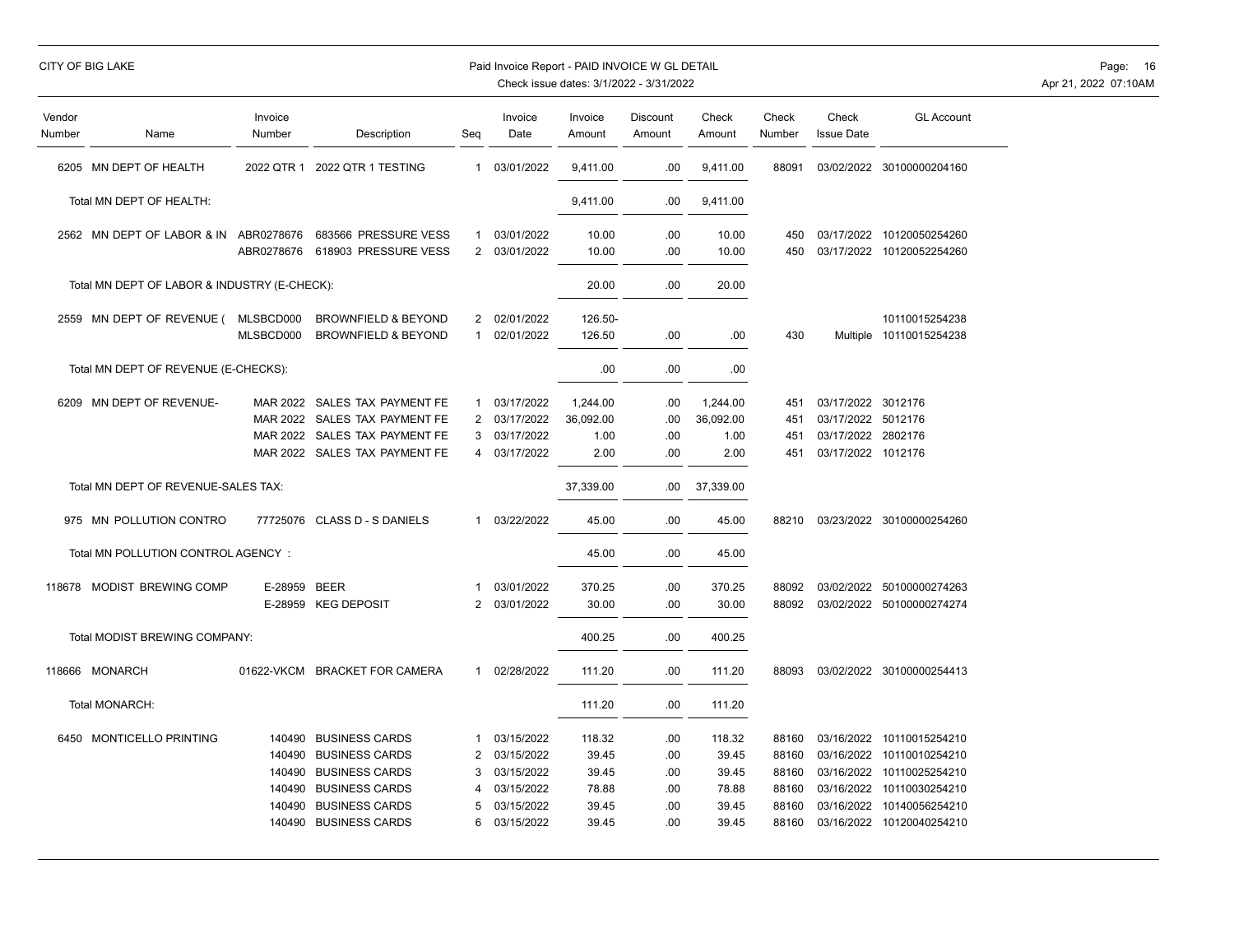| CITY OF BIG LAKE |  |  |  |  |
|------------------|--|--|--|--|
|                  |  |  |  |  |

## Paid Invoice Report - PAID INVOICE W GL DETAIL **Page: 17** Page: 17

| Vendor<br>Number | Name                                  | Invoice<br>Number | Description                 | Seq            | Invoice<br>Date | Invoice<br>Amount | Discount<br>Amount | Check<br>Amount | Check<br>Number | Check<br><b>Issue Date</b> | <b>GL Account</b>         |
|------------------|---------------------------------------|-------------------|-----------------------------|----------------|-----------------|-------------------|--------------------|-----------------|-----------------|----------------------------|---------------------------|
|                  | <b>Total MONTICELLO PRINTING</b>      | ÷                 |                             |                |                 | 355.00            | .00                | 355.00          |                 |                            |                           |
|                  |                                       |                   |                             |                |                 |                   |                    |                 |                 |                            |                           |
|                  | 104416 NAGELL APPRAISAL & C           |                   | 30176 APPRAISALS 160 LAKE S | 1              | 03/22/2022      | 2,000.00          | .00                | 2,000.00        | 88211           |                            | 03/23/2022 19800000204180 |
|                  | Total NAGELL APPRAISAL & CONSULTING:  |                   |                             |                |                 | 2,000.00          | .00                | 2,000.00        |                 |                            |                           |
|                  | 7454 NAPA AUTO PARTS                  | 041414            | DUMP TRUCK 105              | 1              | 02/28/2022      | 33.38             | .00                | 33.38           | 88094           |                            | 03/02/2022 10120052254431 |
|                  | Total NAPA AUTO PARTS                 | ÷                 |                             |                |                 | 33.38             | .00                | 33.38           |                 |                            |                           |
|                  | 109083 NORTH STAR SIGNS AND           | 24479             | <b>EQUIP VEHICLE DECALS</b> | 1              | 03/17/2022      | 525.00            | .00                | 525.00          | 88182           | 03/18/2022                 | 10120050254210            |
|                  |                                       | 24479             | <b>EQUIP VEHICLE DECALS</b> | 2              | 03/17/2022      | 315.00            | .00                | 315.00          | 88182           | 03/18/2022                 | 10120055254210            |
|                  |                                       | 24479             | EQUIP VEHICLE DECALS        | 3              | 03/17/2022      | 105.00            | .00                | 105.00          | 88182           | 03/18/2022                 | 30100000254210            |
|                  |                                       | 24479             | EQUIP VEHICLE DECALS        | 4              | 03/17/2022      | 210.00            | .00                | 210.00          | 88182           | 03/18/2022                 | 40100000254210            |
|                  |                                       | 24479             | EQUIP VEHICLE DECALS        | 5              | 03/17/2022      | 105.00            | .00                | 105.00          | 88182           |                            | 03/18/2022 60100000254210 |
|                  | Total NORTH STAR SIGNS AND ENGRAVING: |                   |                             |                |                 | 1,260.00          | .00                | 1,260.00        |                 |                            |                           |
|                  | 109670 NORTHLAND MECHANIC             |                   | 95952 BOILER REPAIRS        | $\mathbf 1$    | 03/04/2022      | 2,989.00          | .00                | 2,989.00        | 88129           |                            | 03/04/2022 40100000254545 |
|                  | Total NORTHLAND MECHANICAL            | ÷                 |                             |                |                 | 2,989.00          | .00                | 2,989.00        |                 |                            |                           |
|                  | 7679 OFFICE DEPOT                     | 2272634640        | <b>PW SUPPLIES</b>          | 1              | 03/01/2022      | 33.36             | .00                | 33.36           | 88095           | 03/02/2022                 | 10120050254210            |
|                  |                                       | 2272634640        | <b>PW SUPPLIES</b>          | $\overline{2}$ | 03/01/2022      | 33.36             | .00                | 33.36           | 88095           | 03/02/2022                 | 30100000254210            |
|                  |                                       | 2272634640        | <b>PW SUPPLIES</b>          | 3              | 03/01/2022      | 33.36             | .00                | 33.36           | 88095           | 03/02/2022                 | 40100000254210            |
|                  |                                       | 22911329900       | PW SUPPLIES                 |                | 03/01/2022      | 15.59             | .00                | 15.59           | 88095           | 03/02/2022                 | 10120050254210            |
|                  |                                       | 22911330000       | CALENDARS                   |                | 03/01/2022      | 17.99             | .00                | 17.99           | 88095           | 03/02/2022                 | 30100000254210            |
|                  |                                       | 22911330000       | CALENDARS                   | 2              | 03/01/2022      | 17.99             | .00                | 17.99           | 88095           |                            | 03/02/2022 40100000254210 |
|                  | <b>Total OFFICE DEPOT</b><br>÷        |                   |                             |                |                 | 151.65            | .00                | 151.65          |                 |                            |                           |
|                  | 103690 OREILLY AUTOMOTIVE, I          | 1532-331056       | DUMP TRUCK REPAIR #1        | 1              | 03/17/2022      | 68.17             | .00                | 68.17           | 88183           | 03/18/2022                 | 10120052254431            |
|                  |                                       | 1532-331460       | <b>TOOLS FOR SHOP</b>       |                | 03/17/2022      | 7.99              | .00                | 7.99            | 88183           | 03/18/2022                 | 10120052254390            |
|                  |                                       | 1532-332008       | <b>GENERATOR REPAIRS W</b>  |                | 03/17/2022      | 39.52             | .00                | 39.52           | 88183           | 03/18/2022                 | 40100000254545            |
|                  |                                       | 1532-332019       | <b>TOOLS FOR SHOP</b>       | 1              | 03/17/2022      | 7.99              | .00                | 7.99            | 88183           | 03/18/2022                 | 10120052254390            |
|                  |                                       | 1532-332126       | POLICE VEHICLE REPAIR       | -1             | 03/17/2022      | 95.49             | .00                | 95.49           | 88183           | 03/18/2022                 | 10130075254430            |
|                  |                                       | 1532-332171       | POLICE VEHICLE REPAIR       |                | 03/17/2022      | 69.93             | .00                | 69.93           | 88183           | 03/18/2022                 | 10130075254430            |
|                  |                                       | 1532-332172       | POLICE VEHICLE REPAIR       | 1              | 03/17/2022      | 59.94             | .00                | 59.94           | 88183           | 03/18/2022                 | 10130075254430            |
|                  |                                       | 1532-332189       | POLICE UNIT 729 REPAIR      | $\mathbf{1}$   | 03/17/2022      | 120.09            | .00                | 120.09          | 88183           | 03/18/2022                 | 10130075254430            |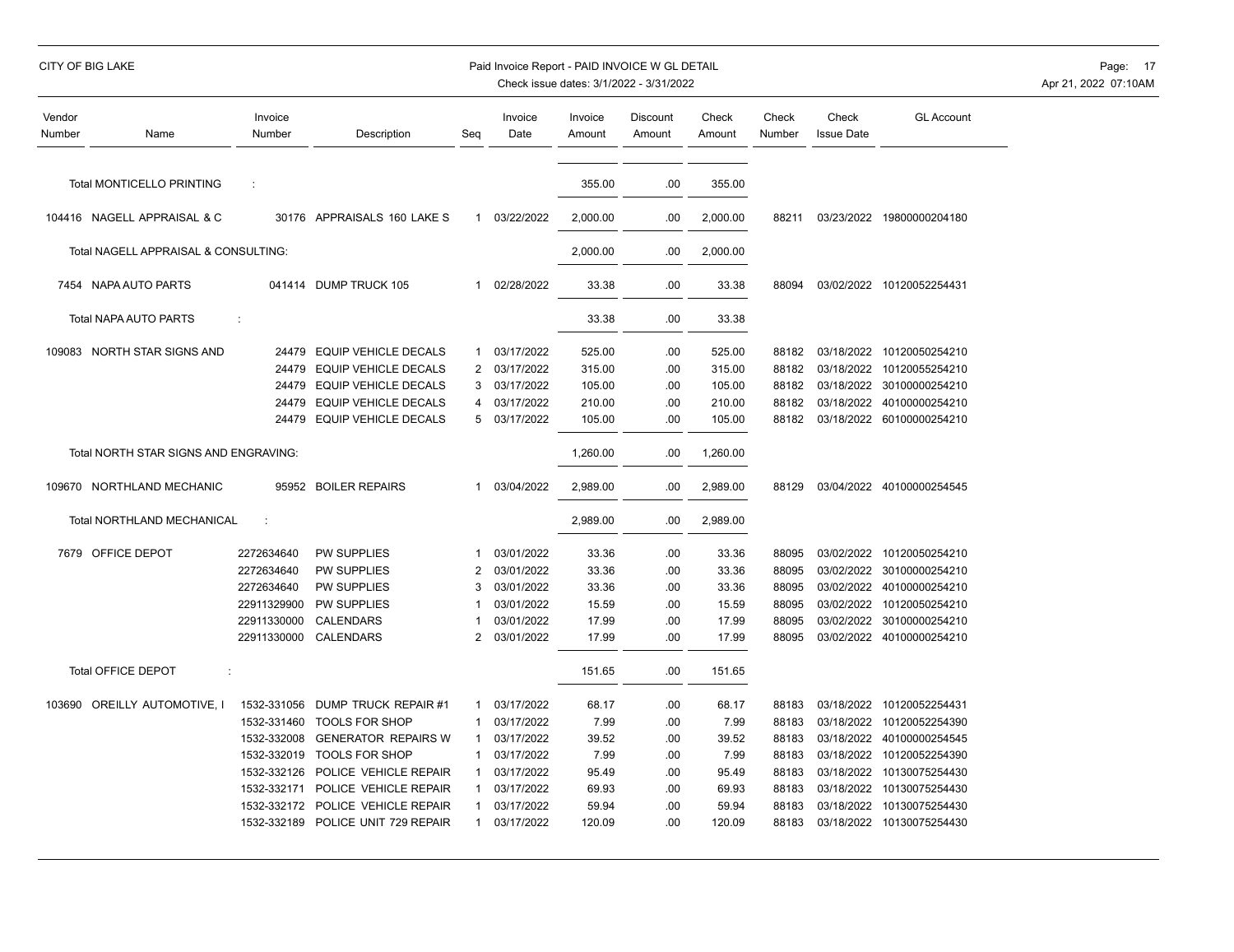## CITY OF BIG LAKE **Example 2008** Paid Invoice Report - PAID INVOICE W GL DETAIL **Page: 18** Page: 18

| Vendor             |                               | Invoice     |                                |                | Invoice    | Invoice  | Discount | Check    | Check  | Check             | <b>GL Account</b>         |
|--------------------|-------------------------------|-------------|--------------------------------|----------------|------------|----------|----------|----------|--------|-------------------|---------------------------|
| Number             | Name                          | Number      | Description                    | Seg            | Date       | Amount   | Amount   | Amount   | Number | <b>Issue Date</b> |                           |
|                    |                               |             |                                |                |            |          |          |          |        |                   |                           |
|                    |                               | 1532-332329 | POLICE VEHICLE REPAIR          | $\mathbf{1}$   | 03/17/2022 | 163.12   | .00      | 163.12   | 88183  |                   | 03/18/2022 10130075254430 |
|                    |                               | 1532-332334 | POLICE UNIT 728 REPAIR         | $\mathbf{1}$   | 03/17/2022 | 4.70     | .00      | 4.70     | 88183  |                   | 03/18/2022 10130075254430 |
|                    |                               | 1532-332336 | POLICE VEHICLE MAINT           | 1              | 03/18/2022 | 209.94   | .00      | 209.94   | 88183  | 03/18/2022        | 10130075254430            |
|                    |                               | 1532-332342 | <b>REFUND BATTERY CORE</b>     | 1              | 03/18/2022 | 98.00-   | .00      | 98.00-   | 88183  | 03/18/2022        | 10120052254431            |
|                    |                               | 1532-332353 | POLICE UNIT 728 REPAIR         | 1              | 03/18/2022 | 644.27   | .00.     | 644.27   | 88183  | 03/18/2022        | 10130075254430            |
|                    |                               | 1532-332357 | POLICE UNIT 728 REPAIR         | $\mathbf{1}$   | 03/18/2022 | 200.67   | .00      | 200.67   | 88183  |                   | 03/18/2022 10130075254430 |
|                    |                               | 1532-332375 | POLICE UNIT 728 REPAIR         | $\mathbf{1}$   | 03/18/2022 | 33.17    | .00      | 33.17    | 88183  |                   | 03/18/2022 10130075254430 |
|                    |                               | 1532-332512 | POLICE UNIT 728 REPAIR         | 1              | 03/18/2022 | 161.94   | .00      | 161.94   | 88183  |                   | 03/18/2022 10130075254430 |
|                    |                               | 1532-332564 | POLICE UNIT 728 REPAIR         | $\mathbf{1}$   | 03/18/2022 | 71.62    | .00      | 71.62    | 88183  | 03/18/2022        | 10130075254430            |
|                    |                               | 1532-333046 | <b>FUEL DIESEL</b>             | $\mathbf{1}$   | 03/18/2022 | 59.96    | .00      | 59.96    | 88183  | 03/18/2022        | 10120052254405            |
|                    |                               | 1532-333051 | POLICE UNIT 728 REPAIR         | -1             | 03/18/2022 | 9.55     | .00      | 9.55     | 88183  | 03/18/2022        | 10130075254430            |
|                    |                               | 1532-333226 | <b>WWTP GENERATOR HOS</b>      | 1              | 03/18/2022 | 11.85    | .00      | 11.85    | 88183  |                   | 03/18/2022 40100000254545 |
|                    |                               | 1532-333408 | <b>INVENTORY SUPPLIES</b>      | $\mathbf{1}$   | 03/18/2022 | 361.32   | .00      | 361.32   | 88183  |                   | 03/18/2022 10120052254385 |
|                    |                               | 1532-333417 | SHOP INVENTORY REPAI           | $\mathbf{1}$   | 03/18/2022 | 298.50   | .00      | 298.50   | 88183  |                   | 03/18/2022 10120052254385 |
|                    |                               | 1532-333554 | <b>LOADER REPAIR</b>           |                | 03/18/2022 | 21.54    | .00      | 21.54    | 88183  |                   | 03/18/2022 10120052254546 |
|                    |                               | 1532-333665 | INVENTORY WHEEL WEI            | 1              | 03/18/2022 | 307.76   | .00      | 307.76   | 88183  | 03/18/2022        | 10120052254385            |
|                    |                               | 1532-334388 | WATER - TRUCK BED MA           |                | 03/18/2022 | 206.89   | .00      | 206.89   | 88183  |                   | 03/18/2022 30100000254413 |
|                    |                               | 1532-334390 | <b>WWTP REPAIR VEHICLE</b>     | 1              | 03/18/2022 | 59.94    | .00      | 59.94    | 88183  |                   | 03/18/2022 40100000254430 |
|                    |                               | 1532-334390 | <b>WWTP GENERATOR REP</b>      | 2              | 03/18/2022 | 191.88   | .00      | 191.88   | 88183  |                   | 03/18/2022 40100000254545 |
|                    |                               | 1532-334419 | <b>RETURN CREDIT</b>           | $\mathbf{1}$   | 03/18/2022 | 321.41-  | .00      | 321.41-  | 88183  |                   | 03/18/2022 10120052254431 |
|                    |                               | 1532-335358 | <b>WWTP TRUCK REPAIRS</b>      | $\mathbf{1}$   | 03/18/2022 | 135.74   | .00      | 135.74   | 88183  |                   | 03/18/2022 40100000254430 |
|                    |                               |             |                                |                |            |          |          |          |        |                   |                           |
|                    | Total OREILLY AUTOMOTIVE, INC | $\cdot$ :   |                                |                |            | 3,204.07 | .00      | 3,204.07 |        |                   |                           |
|                    |                               |             |                                |                |            |          |          |          |        |                   |                           |
| 109273 ORKIN       |                               |             | 222297036 PEST CONTROL FEB 202 | $\mathbf{1}$   | 03/22/2022 | 125.00   | .00      | 125.00   | 88212  |                   | 03/23/2022 10110020254540 |
|                    |                               |             |                                |                |            |          |          |          |        |                   |                           |
| <b>Total ORKIN</b> | ÷                             |             |                                |                |            | 125.00   | .00      | 125.00   |        |                   |                           |
|                    |                               |             |                                |                |            |          |          |          |        |                   |                           |
|                    | 1095 PAUSTIS WINE COMPAN      | 156800 WINE |                                | 1              | 03/01/2022 | 363.00   | .00      | 363.00   | 88096  |                   | 03/02/2022 50100000274264 |
|                    |                               |             | 156800 LIQUOR                  | 2              | 03/01/2022 | 80.00    | .00      | 80.00    | 88096  |                   | 03/02/2022 50100000274262 |
|                    |                               | 156800      | <b>FRT</b>                     | 3              | 03/01/2022 | 7.00     | .00      | 7.00     | 88096  |                   | 03/02/2022 50100000274269 |
|                    |                               | 157524      | <b>WINE</b>                    | -1             | 03/15/2022 | 542.00   | .00      | 542.00   | 88161  |                   | 03/16/2022 50100000274264 |
|                    |                               | 157524 FRT  |                                | $\overline{2}$ | 03/15/2022 | 7.50     | .00      | 7.50     | 88161  |                   | 03/16/2022 50100000274269 |
|                    |                               |             |                                |                |            |          |          |          |        |                   |                           |
|                    | Total PAUSTIS WINE COMPANY    | ÷           |                                |                |            | 999.50   | .00.     | 999.50   |        |                   |                           |
|                    |                               |             |                                |                |            |          |          |          |        |                   |                           |
|                    | 7106 PHILLIPS WINE & SPIRIT   |             | 6354637 LIQUOR                 | $\mathbf 1$    | 02/28/2022 | 2,776.11 | .00      | 2,776.11 | 88097  |                   | 03/02/2022 50100000274262 |
|                    |                               | 6354638     | <b>WINE</b>                    | -1             | 02/28/2022 | 2,250.50 | .00      | 2,250.50 | 88097  |                   | 03/02/2022 50100000274264 |
|                    |                               | 6354639     | MIX                            | -1             | 02/28/2022 | 97.20    | .00      | 97.20    | 88097  |                   | 03/02/2022 50100000274265 |
|                    |                               |             | 6358416 LIQUOR                 | 1              | 03/04/2022 | 2,652.98 | .00      | 2,652.98 | 88130  |                   | 03/04/2022 50100000274262 |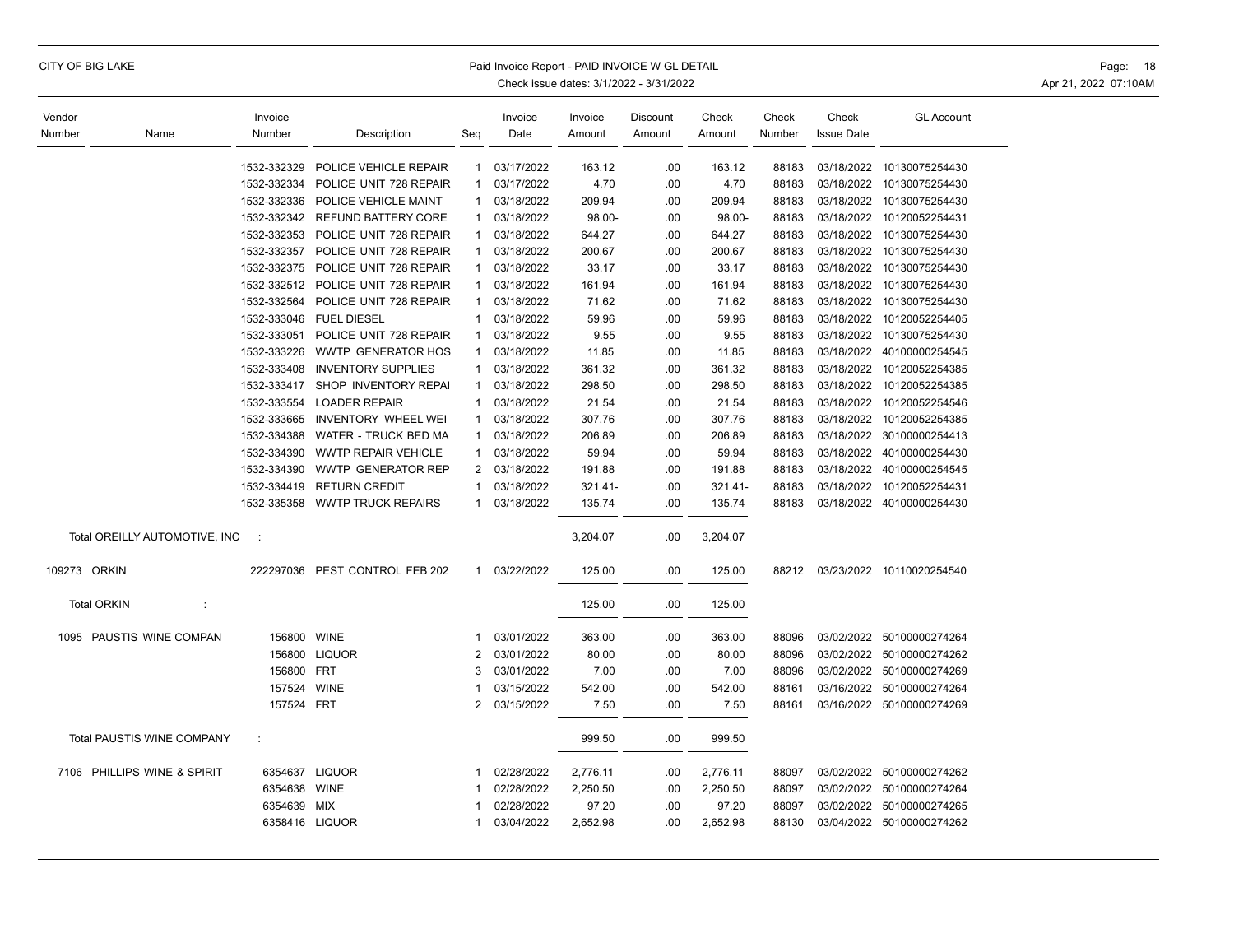| CITY OF BIG LAKE<br>Paid Invoice Report - PAID INVOICE W GL DETAIL<br>Check issue dates: 3/1/2022 - 3/31/2022 |                                       |                   |                                |              |                 |                   |                    |                 |                 |                            |                                 |  |
|---------------------------------------------------------------------------------------------------------------|---------------------------------------|-------------------|--------------------------------|--------------|-----------------|-------------------|--------------------|-----------------|-----------------|----------------------------|---------------------------------|--|
| Vendor<br>Number                                                                                              | Name                                  | Invoice<br>Number | Description                    | Seg          | Invoice<br>Date | Invoice<br>Amount | Discount<br>Amount | Check<br>Amount | Check<br>Number | Check<br><b>Issue Date</b> | <b>GL Account</b>               |  |
|                                                                                                               |                                       | 6358417 WINE      |                                | $\mathbf{1}$ | 03/04/2022      | 733.30            | .00                | 733.30          | 88130           |                            | 03/04/2022 50100000274264       |  |
|                                                                                                               |                                       |                   | 6358418 LIQUOR                 | 1            | 03/04/2022      | 100.00            | .00                | 100.00          | 88130           | 03/04/2022                 | 50100000274262                  |  |
|                                                                                                               |                                       |                   | 6362000 LIQUOR                 | 1            | 03/17/2022      | 4,299.26          | .00                | 4,299.26        | 88184           |                            | 03/18/2022 50100000274262       |  |
|                                                                                                               |                                       | 6362001 WINE      |                                | $\mathbf 1$  | 03/17/2022      | 658.20            | .00                | 658.20          | 88184           |                            | 03/18/2022 50100000274264       |  |
|                                                                                                               |                                       | 6362002 MIX       |                                |              | 03/17/2022      | 52.00             | .00                | 52.00           | 88184           | 03/18/2022                 | 50100000274265                  |  |
|                                                                                                               |                                       |                   | 6365702 LIQUOR                 | 1            | 03/22/2022      | 673.30            | .00                | 673.30          | 88213           |                            | 03/23/2022 50100000274262       |  |
|                                                                                                               |                                       | 6365703 WINE      |                                | $\mathbf 1$  | 03/22/2022      | 613.55            | .00                | 613.55          | 88213           |                            | 03/23/2022 50100000274264       |  |
|                                                                                                               |                                       | 6365704 MIX       |                                | 1            | 03/22/2022      | 350.78            | .00                | 350.78          | 88213           |                            | 03/23/2022 50100000274265       |  |
|                                                                                                               | Total PHILLIPS WINE & SPIRITS         | ÷                 |                                |              |                 | 15,257.18         | .00.               | 15,257.18       |                 |                            |                                 |  |
|                                                                                                               | 7100 PITNEY BOWES (E-CHEC             |                   | 03172022 POSTAGE PURCHASE 3/   | $\mathbf{1}$ | 03/17/2022      | 200.00            | .00                | 200.00          |                 | 452 03/17/2022 1011551     |                                 |  |
|                                                                                                               | Total PITNEY BOWES (E-CHECKS):        |                   |                                |              |                 | 200.00            | .00                | 200.00          |                 |                            |                                 |  |
|                                                                                                               | 109035 PSN (E-CHECKS)                 |                   | 255120 PSN FEES - FEB 2022     | 1            | 02/28/2022      | 153.48            | .00                | 153.48          | 445             |                            | 03/10/2022 10110015254110       |  |
|                                                                                                               | Total PSN (E-CHECKS):                 |                   |                                |              |                 | 153.48            | .00                | 153.48          |                 |                            |                                 |  |
|                                                                                                               | 105239 RAILROAD MANAGEMEN             |                   | 454919 LIC FEE 6/2022 - 5/2023 | 1            | 03/04/2022      | 2,797.01          | .00                | 2,797.01        | 88131           |                            | 03/04/2022 30100000254260       |  |
|                                                                                                               |                                       |                   | 454919 LIC FEE 6/2022 - 5/2023 |              | 2 03/04/2022    | 2,797.00          | .00                | 2,797.00        | 88131           |                            | 03/04/2022 40100000254260       |  |
|                                                                                                               | Total RAILROAD MANAGEMENT CO III, LL: |                   |                                |              |                 | 5,594.01          | .00                | 5,594.01        |                 |                            |                                 |  |
|                                                                                                               | 109057 RED BULL DISTRIBUTION          | 5001107977 MIX    |                                | 1            | 03/01/2022      | 108.00            | .00                | 108.00          | 88098           |                            | 03/02/2022 50100000274265       |  |
|                                                                                                               | Total RED BULL DISTRIBUTION CO, INC:  |                   |                                |              |                 | 108.00            | .00                | 108.00          |                 |                            |                                 |  |
|                                                                                                               | 105644 RMR SERVICES                   | 2022069           | MARCH 2022 METER RE            | 1            | 03/22/2022      | 1,250.64          | .00                | 1,250.64        | 88214           |                            | 03/23/2022 30100000254257       |  |
|                                                                                                               |                                       | 2022069           | MARCH 2022 METER RE            |              | 2 03/22/2022    | 1,250.64          | .00                | 1,250.64        | 88214           |                            | 03/23/2022 40100000254257       |  |
|                                                                                                               |                                       |                   | 2022069 MARCH 2022 METER RE    | 3            | 03/22/2022      | 277.92            | .00                | 277.92          | 88214           |                            | 03/23/2022 60100000254257       |  |
|                                                                                                               | <b>Total RMR SERVICES</b>             |                   |                                |              |                 | 2,779.20          | .00                | 2,779.20        |                 |                            |                                 |  |
|                                                                                                               | 7264 ROYAL TIRE INC                   |                   | 301-184752 POLICE TIRES-702    | 1            | 03/15/2022      | 511.20            | .00                | 511.20          |                 |                            | 88162 03/16/2022 10130075254410 |  |
|                                                                                                               | Total ROYAL TIRE INC:                 |                   |                                |              |                 | 511.20            | .00                | 511.20          |                 |                            |                                 |  |
|                                                                                                               | 118660 SCHMIDT IMHOLTE MEL            |                   | 02282022 PROMOTION TOKENS      |              | 1 02/28/2022    | 14.00             | .00                | 14.00           | 88099           |                            | 03/02/2022 28000000254212       |  |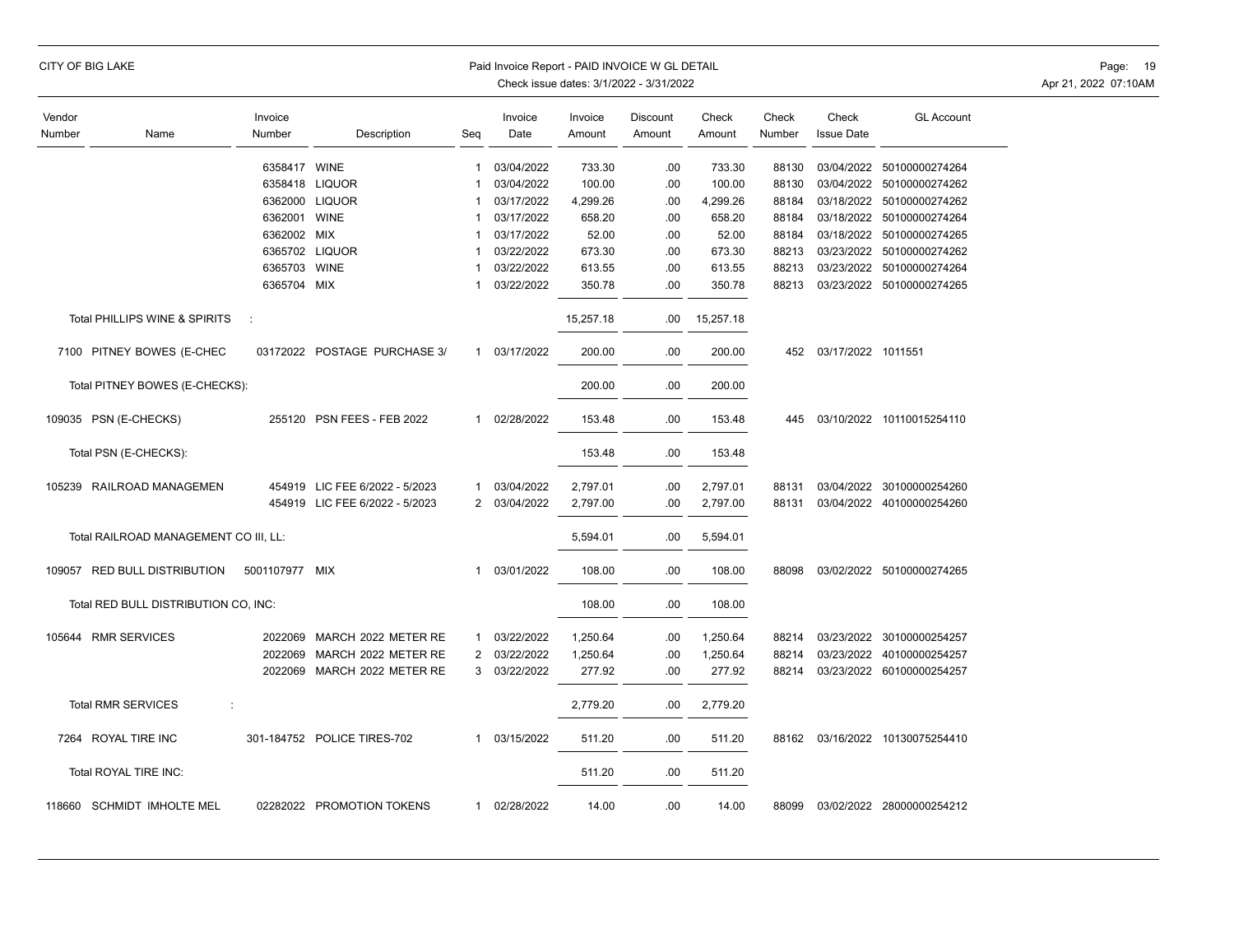## CITY OF BIG LAKE **Example 20** Paid Invoice Report - PAID INVOICE W GL DETAIL **Page: 20** Page: 20

| Vendor<br>Number                      | Name                              | Invoice<br>Number | Description                  | Seg            | Invoice<br>Date | Invoice<br>Amount | <b>Discount</b><br>Amount | Check<br>Amount | Check<br>Number | Check<br><b>Issue Date</b> | <b>GL Account</b>         |
|---------------------------------------|-----------------------------------|-------------------|------------------------------|----------------|-----------------|-------------------|---------------------------|-----------------|-----------------|----------------------------|---------------------------|
|                                       | Total SCHMIDT IMHOLTE MELDOY:     |                   |                              |                |                 | 14.00             | .00                       | 14.00           |                 |                            |                           |
|                                       | 7324 SHERBURNE CO AUDITO          | 9414              | 2022 APPRAISALS              | $\mathbf{1}$   | 03/15/2022      | 26,690.00         | .00                       | 26,690.00       | 88164           |                            | 03/16/2022 10110015204175 |
|                                       |                                   | 9421              | 2022 SPECIAL ASSESSM         | -1             | 03/15/2022      | 900.00            | .00                       | 900.00          | 88164           |                            | 03/16/2022 30100000204175 |
|                                       |                                   | 9421              | 2022 SPECIAL ASSESSM         | $\overline{2}$ | 03/15/2022      | 35.00             | .00                       | 35.00           | 88164           |                            | 03/16/2022 10110015204175 |
| Total SHERBURNE CO AUDITOR-TREASURER: |                                   |                   |                              |                |                 | 27,625.00         | .00                       | 27,625.00       |                 |                            |                           |
|                                       | 7116 SHERBURNE CO SHERIF          |                   | 2022-2A ADOBE PRO LAYNE COM  | 1              | 03/01/2022      | 414.90            | .00                       | 414.90          | 88100           |                            | 03/02/2022 19410515254130 |
|                                       |                                   |                   | 2022-02 IT SERVICES FEB 2022 | 1              | 03/17/2022      | 2,833.33          | .00                       | 2,833.33        | 88185           |                            | 03/18/2022 10110515204129 |
|                                       |                                   | 202206            | 2022 POLICE RADIOS           |                | 03/22/2022      | 2,175.00          | .00                       | 2,175.00        | 88215           |                            | 03/23/2022 10130075254260 |
|                                       |                                   | 202207            | 800 MHZ RADIO MAINT          |                | 03/22/2022      | 525.00            | .00                       | 525.00          | 88215           |                            | 03/23/2022 10120050254260 |
|                                       |                                   | NM02-22           | 2022 PRO PHOENIX MAI         | 1              | 03/22/2022      | 5,826.95          | .00                       | 5,826.95        | 88215           |                            | 03/23/2022 10130075254260 |
| Total SHERBURNE CO SHERIFFS DEPT :    |                                   |                   |                              |                |                 | 11,775.18         | .00                       | 11,775.18       |                 |                            |                           |
|                                       | 7300 SHERBURNE COUNTY A           | ICR 2101002       | REBECCA LYNN ROEHL 9         |                | 03/01/2022      | 450.00            | .00                       | 450.00          | 88101           |                            | 03/02/2022 27700000204170 |
|                                       |                                   | 7340              | <b>COURT FINES FEB 2022</b>  | -1             | 03/15/2022      | 882.42            | .00                       | 882.42          | 88165           |                            | 03/16/2022 10130075204181 |
|                                       |                                   | 03232022          | ICR 21008041 JEFFERY O       | $\mathbf{1}$   | 03/23/2022      | 450.00            | .00                       | 450.00          | 88232           |                            | 03/24/2022 27700000204170 |
|                                       | Total SHERBURNE COUNTY ATTORNEY : |                   |                              |                |                 | 1,782.42          | .00                       | 1,782.42        |                 |                            |                           |
|                                       | 108705 SHRED RIGHT                | 569483            | POLICE-FEB 2022 SHRE         | 1              | 03/15/2022      | 40.00             | .00                       | 40.00           | 88166           |                            | 03/16/2022 10130075254212 |
|                                       |                                   | 569483            | CITY HALL - FEB 2022 SH      | $\mathbf{2}$   | 03/15/2022      | 40.00             | .00                       | 40.00           | 88166           |                            | 03/16/2022 10110015254212 |
|                                       | <b>Total SHRED RIGHT</b><br>÷     |                   |                              |                |                 | 80.00             | .00                       | 80.00           |                 |                            |                           |
|                                       | 110285 SMALL LOT MN               | MN50476 WINE      |                              | -1             | 03/03/2022      | 528.00            | .00                       | 528.00          | 88132           |                            | 03/04/2022 50100000274264 |
|                                       |                                   | MN50476 FRT       |                              | 2              | 03/03/2022      | 7.50              | .00                       | 7.50            | 88132           |                            | 03/04/2022 50100000274269 |
|                                       | Total SMALL LOT MN:               |                   |                              |                |                 | 535.50            | .00                       | 535.50          |                 |                            |                           |
|                                       | 107551 SOUTHERN WINE & SPIR       |                   | 2182760 LIQUOR               |                | 02/28/2022      | 7,727.83          | .00                       | 7,727.83        | 88102           | 03/02/2022                 | 50100000274262            |
|                                       |                                   | 2182761           | <b>WINE</b>                  |                | 02/28/2022      | 319.12            | .00                       | 319.12          | 88102           |                            | 03/02/2022 50100000274264 |
|                                       |                                   | 2185804           | <b>LIQUOR</b>                |                | 03/15/2022      | 3,540.25          | .00                       | 3,540.25        | 88167           | 03/16/2022                 | 50100000274262            |
|                                       |                                   | 2185805           | <b>WINE</b>                  |                | 03/15/2022      | 810.00            | .00                       | 810.00          | 88167           | 03/16/2022                 | 50100000274264            |
|                                       |                                   | 2187885           | <b>LIQUOR</b>                |                | 03/17/2022      | 9,642.59          | .00                       | 9,642.59        | 88186           | 03/18/2022                 | 50100000274262            |
|                                       |                                   | 2187886           | <b>WINE</b>                  |                | 03/17/2022      | 900.00            | .00                       | 900.00          | 88186           | 03/18/2022                 | 50100000274264            |
|                                       |                                   |                   | 2190453 LIQUOR               |                | 03/22/2022      | 5,311.27          | .00                       | 5,311.27        | 88216           |                            | 03/23/2022 50100000274262 |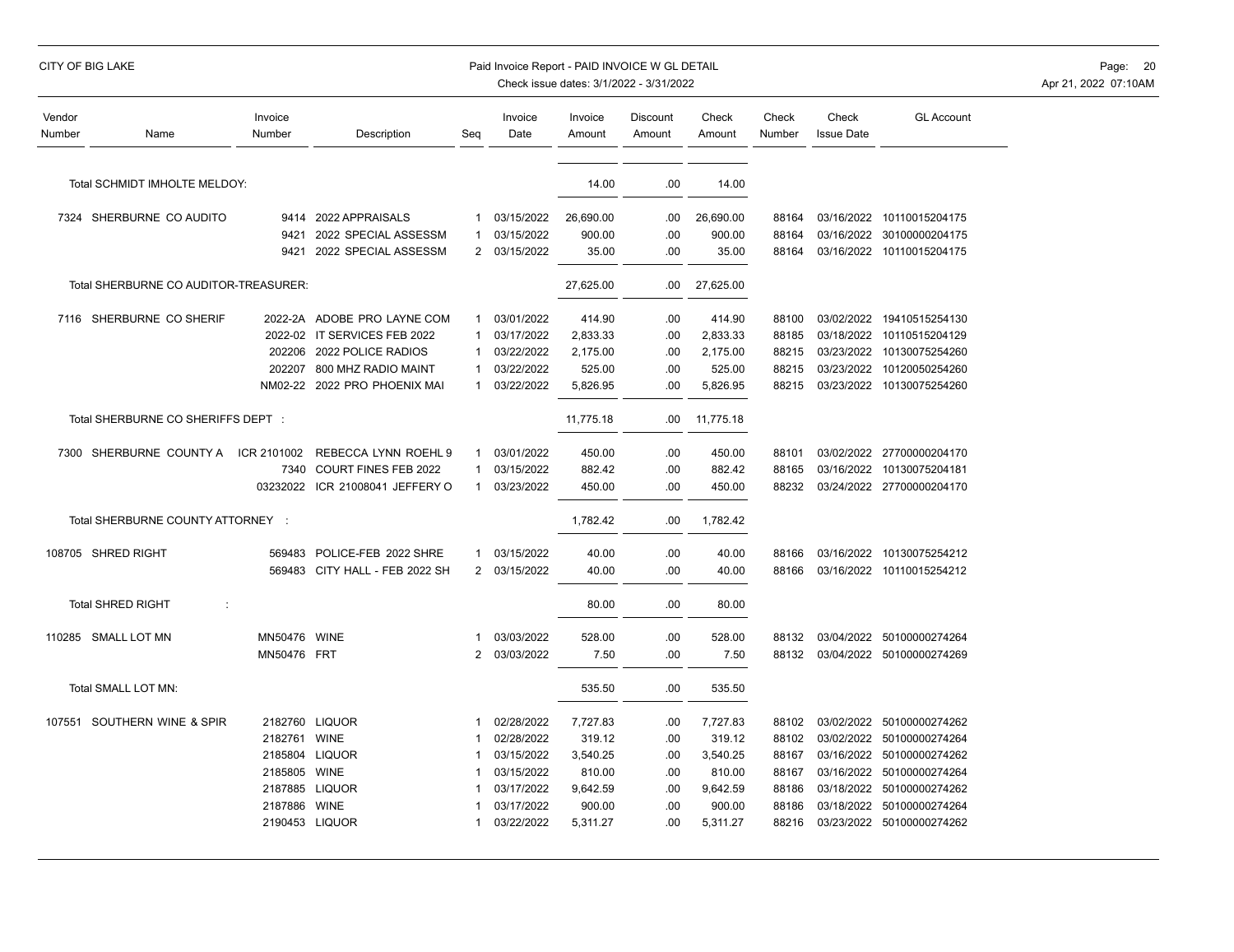|  | CITY OF BIG LAKE |
|--|------------------|
|  |                  |

## Paid Invoice Report - PAID INVOICE W GL DETAIL **Page:** 21

| Vendor<br>Number | Name                                 | Invoice<br>Number       | Description                   | Seg               | Invoice<br>Date          | Invoice<br>Amount | Discount<br>Amount | Check<br>Amount | Check<br>Number | Check<br><b>Issue Date</b> | <b>GL Account</b>                                      |
|------------------|--------------------------------------|-------------------------|-------------------------------|-------------------|--------------------------|-------------------|--------------------|-----------------|-----------------|----------------------------|--------------------------------------------------------|
|                  |                                      | 2190454<br>2190455 WINE | MIX                           | $\mathbf{1}$<br>1 | 03/22/2022<br>03/22/2022 | 62.14<br>484.00   | .00<br>.00         | 62.14<br>484.00 | 88216<br>88216  |                            | 03/23/2022 50100000274265<br>03/23/2022 50100000274264 |
|                  | Total SOUTHERN WINE & SPIRITS OF MN: |                         |                               |                   |                          | 28,797.20         | .00                | 28,797.20       |                 |                            |                                                        |
|                  | 118577 SPECTRUM                      | 0013078031              | <b>WATER INTERNET-FEBS</b>    | 1                 | 03/22/2022               | 183.69            | .00                | 183.69          | 88217           |                            | 03/23/2022 30100000254230                              |
|                  | Total SPECTRUM:                      |                         |                               |                   |                          | 183.69            | .00                | 183.69          |                 |                            |                                                        |
|                  | 921 STANDARD SPRING                  |                         | 392076 PLOW TRUCK #106        | $\mathbf{1}$      | 03/22/2022               | 1,307.04          | .00                | 1,307.04        | 88218           |                            | 03/23/2022 10120052254431                              |
|                  | Total STANDARD SPRING:               |                         |                               |                   |                          | 1,307.04          | .00                | 1,307.04        |                 |                            |                                                        |
|                  | 107412 STAPLES ADVANTAGE             | 7351374256-             | <b>MAYOR/COUNCIL</b>          | 1                 | 03/17/2022               | 3.98              | .00                | 3.98            | 88187           | 03/18/2022                 | 10110005254210                                         |
|                  |                                      | 7351374256-             | PLANNING SUPPLIES             | 2                 | 03/17/2022               | 3.98              | .00                | 3.98            | 88187           | 03/18/2022                 | 10110010254210                                         |
|                  |                                      | 7351374256-             | <b>ENGINEERING SUPPLIES</b>   | 3                 | 03/17/2022               | 3.98              | .00                | 3.98            | 88187           | 03/18/2022                 | 10120040254210                                         |
|                  |                                      | 7351374256-             | <b>BUILDING SUPPLIES</b>      | 4                 | 03/17/2022               | 7.97              | .00                | 7.97            | 88187           |                            | 03/18/2022 10110030254210                              |
|                  |                                      | 7351374256-             | <b>EDA SUPPLIES</b>           | 5                 | 03/17/2022               | 7.97              | .00                | 7.97            | 88187           | 03/18/2022                 | 10110025254210                                         |
|                  |                                      | 7351374256-             | <b>CITY HALL SUPPLIES</b>     | 6                 | 03/17/2022               | 51.85             | .00                | 51.85           | 88187           |                            | 03/18/2022 10110015254210                              |
|                  |                                      | 7351922448-             | <b>ENGINEERING SUPPLIES</b>   |                   | 03/22/2022               | 58.67             | .00                | 58.67           | 88219           | 03/23/2022                 | 10120040254210                                         |
|                  |                                      | 7351922448-             | <b>CITY HALL</b>              | 1                 | 03/22/2022               | 5.55              | .00                | 5.55            | 88219           |                            | 03/23/2022 10110015254210                              |
|                  | Total STAPLES ADVANTAGE:             |                         |                               |                   |                          | 143.95            | .00                | 143.95          |                 |                            |                                                        |
|                  | 103888 STEPP MANUFACTURIN            |                         | 060717 STREET VEHICLE 113     | $\mathbf{1}$      | 03/22/2022               | 34.00             | .00                | 34.00           | 88220           |                            | 03/23/2022 10120052254431                              |
|                  | Total STEPP MANUFACTURING CO INC :   |                         |                               |                   |                          | 34.00             | .00                | 34.00           |                 |                            |                                                        |
| 4550             | <b>STREICHERS</b>                    | 11548150                | POLICE UNIFORM KALLA          | 1                 | 03/15/2022               | 185.98            | .00                | 185.98          | 88168           | 03/16/2022                 | 10130075254215                                         |
|                  |                                      | 11549193                | POLICE UNIFORM PRIGG          |                   | 03/15/2022               | 23.88             | .00                | 23.88           | 88168           | 03/16/2022                 | 10130075254215                                         |
|                  |                                      | 11549280                | PETERSON UNIFORMS             | 1                 | 03/15/2022               | 231.92            | .00                | 231.92          | 88168           | 03/16/2022                 | 10130075254215                                         |
|                  |                                      | 11549288                | <b>KUCALA UNIFORM</b>         |                   | 03/15/2022               | 254.90            | .00                | 254.90          | 88168           | 03/16/2022                 | 10130075254215                                         |
|                  |                                      | 11549444-               | POLICE UNIFORM PRIGG          | 1                 | 03/16/2022               | 150.00            | .00                | 150.00          | 88168           | 03/16/2022                 | 10130075254215                                         |
|                  |                                      | 11549489                | POLICE UNIFORM REEK           | 1                 | 03/15/2022               | 169.00            | .00                | 169.00          | 88168           | 03/16/2022                 | 10130075254215                                         |
|                  |                                      | 11550161                | POLICE AMMO                   | 1                 | 03/15/2022               | 1,474.00          | .00                | 1,474.00        | 88168           |                            | 03/16/2022 10130075254216                              |
|                  |                                      | 11550405                | POLICE AMMO                   |                   | 03/15/2022               | 286.00            | .00                | 286.00          | 88168           | 03/16/2022                 | 10130075254216                                         |
|                  |                                      | 11550422                | POLICE UNIFORM KALLA          |                   | 03/15/2022               | 403.99            | .00                | 403.99          | 88168           | 03/16/2022                 | 10130075254215                                         |
|                  |                                      | 11550424                | POLICE UNIFORM REEK           | 1                 | 03/15/2022               | 198.99            | .00                | 198.99          | 88168           | 03/16/2022                 | 10130075254215                                         |
|                  |                                      | 11550805                | POLICE UNIFORM THULL          | 1                 | 03/15/2022               | 1,212.86          | .00                | 1,212.86        | 88168           | 03/16/2022                 | 10130075254215                                         |
|                  |                                      |                         | 11550807 POLICE UNIFORM NORLI | $\mathbf{1}$      | 03/15/2022               | 75.00             | .00                | 75.00           | 88168           |                            | 03/16/2022 10130075254215                              |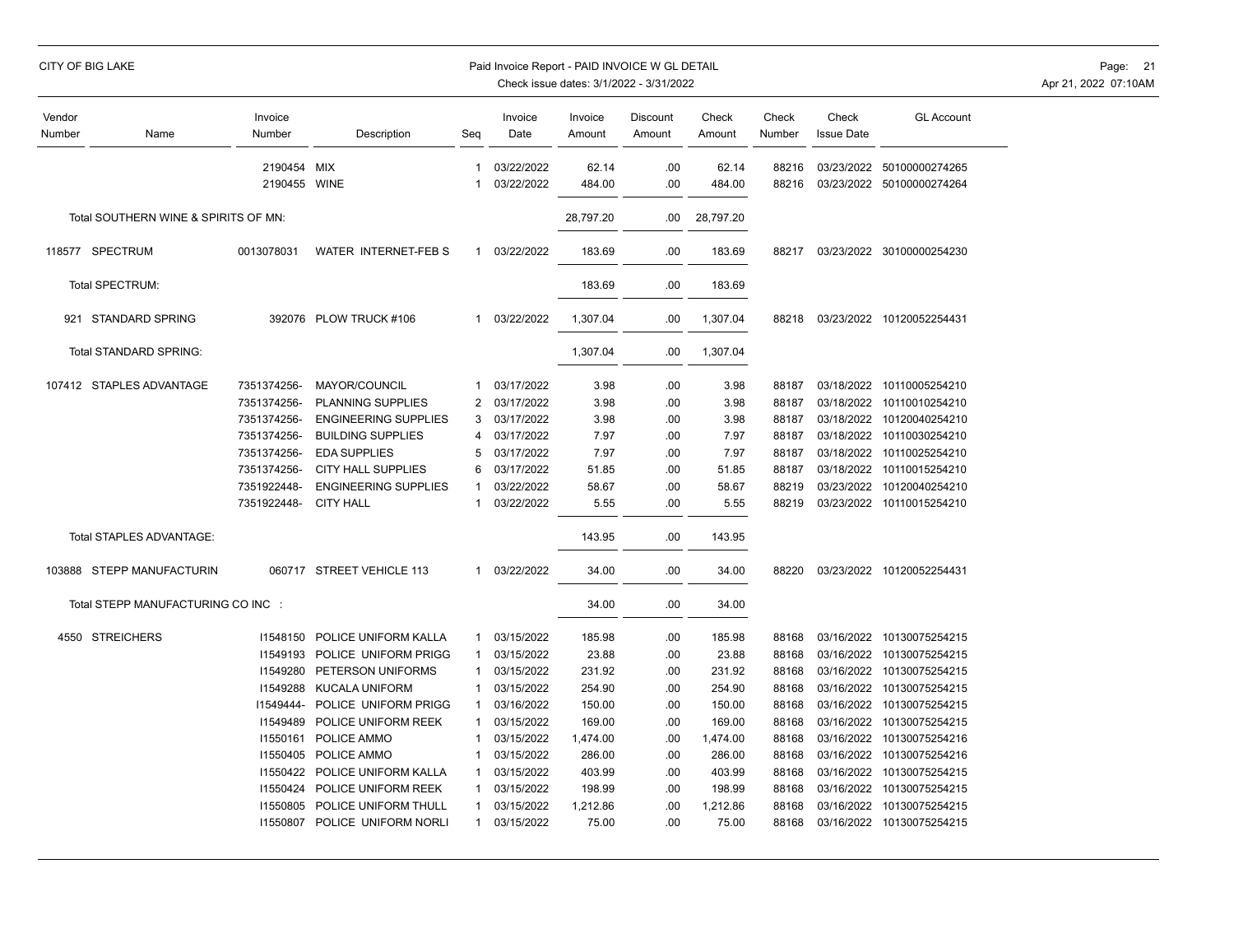| CITY OF BIG LAKE |  |
|------------------|--|
|------------------|--|

## Paid Invoice Report - PAID INVOICE W GL DETAIL **Page:** 22

| Vendor                               |                                        | Invoice        |                               |                | Invoice    | Invoice  | Discount | Check    | Check  | Check              | <b>GL Account</b>         |
|--------------------------------------|----------------------------------------|----------------|-------------------------------|----------------|------------|----------|----------|----------|--------|--------------------|---------------------------|
| Number                               | Name                                   | Number         | Description                   | Seq            | Date       | Amount   | Amount   | Amount   | Number | <b>Issue Date</b>  |                           |
|                                      |                                        |                |                               |                |            |          |          |          |        |                    |                           |
|                                      |                                        | 11550809       | POLICE UNIFORM NORLI          | $\mathbf 1$    | 03/15/2022 | 7.98     | .00.     | 7.98     | 88168  | 03/16/2022         | 10130075254215            |
|                                      |                                        | 11550816       | POLICE UNIFORM FRAN           | -1             | 03/15/2022 | 232.99   | .00.     | 232.99   | 88168  | 03/16/2022         | 10130075254215            |
|                                      |                                        | 11550955       | POLICE UNIFORM NORLI          | 1              | 03/15/2022 | 130.00   | .00      | 130.00   | 88168  | 03/16/2022         | 10130075254215            |
|                                      |                                        | 11551180       | PETERSON UNIFORMS             | -1             | 03/15/2022 | 35.98    | .00.     | 35.98    | 88168  |                    | 03/16/2022 10130075254215 |
|                                      |                                        | 11552626       | <b>CHAFFEE UNIFORM</b>        |                | 03/15/2022 | 13.98    | .00.     | 13.98    | 88168  |                    | 03/16/2022 10130075254215 |
|                                      |                                        | 11552784       | POLICE UNIFORM HECH           | -1             | 03/15/2022 | 273.97   | .00.     | 273.97   | 88168  |                    | 03/16/2022 10130075254215 |
|                                      |                                        |                | 11553266 POLICE UNIFORM PRIGG | 1              | 03/16/2022 | 110.00   | .00      | 110.00   | 88168  |                    | 03/16/2022 10130075254215 |
|                                      | <b>Total STREICHERS</b><br>÷           |                |                               |                |            | 5,471.42 | .00      | 5,471.42 |        |                    |                           |
|                                      | 105460 SUMMIT FIRE PROTECTI            | 2-1050-0515    | <b>REPAIR FIRE SPRINKLER</b>  | 1              | 02/28/2022 | 850.00   | .00      | 850.00   | 88103  |                    | 03/02/2022 10120050254540 |
|                                      | Total SUMMIT FIRE PROTECTION:          |                |                               |                |            | 850.00   | .00.     | 850.00   |        |                    |                           |
|                                      | 118601 TAFT STETTINIUS & HOL           | 3906805        | <b>CARLSON/PREMIER TAX</b>    | 1              | 02/28/2022 | 750.00   | .00.     | 750.00   | 88104  | 03/02/2022 1012054 |                           |
|                                      |                                        | 3906809        | LEGAL SERVICES TIF DIS        |                | 02/28/2022 | 1,500.00 | .00      | 1,500.00 | 88104  |                    | 03/02/2022 17100000204170 |
|                                      |                                        | 3906809        | LEGAL SERVICES TIF DIS        | $\overline{2}$ | 02/28/2022 | 1,000.00 | .00      | 1,000.00 | 88104  | 03/02/2022 1712054 |                           |
|                                      | Total TAFT STETTINIUS & HOLLISTER LLP: |                |                               |                |            | 3,250.00 | .00      | 3,250.00 |        |                    |                           |
|                                      | 118673 TASC (E-CHECKS)                 | IN2343996      | 2ND QTR 2022 TASC FEE         | 1              | 04/01/2022 | 58.61    | .00.     | 58.61    | 460    |                    | 03/26/2022 10110015054008 |
|                                      |                                        | IN2343996      | 2ND QTR 2022 TASC FEE         | 2              | 04/01/2022 | 17.59    | .00.     | 17.59    | 460    |                    | 03/26/2022 30100000054008 |
|                                      |                                        | IN2343996      | 2ND QTR 2022 TASC FEE         | 3              | 04/01/2022 | 17.59    | .00      | 17.59    | 460    |                    | 03/26/2022 40100000054008 |
|                                      |                                        | IN2343996      | 2ND QTR 2022 TASC FEE         | 4              | 04/01/2022 | 17.59    | .00.     | 17.59    | 460    | 03/26/2022         | 50100000054008            |
|                                      |                                        | IN2343996      | 2ND QTR 2022 TASC FEE         | 5              | 04/01/2022 | 5.86     | .00.     | 5.86     | 460    |                    | 03/26/2022 60100000054008 |
|                                      | Total TASC (E-CHECKS):                 |                |                               |                |            | 117.24   | .00.     | 117.24   |        |                    |                           |
|                                      |                                        |                |                               |                |            |          |          |          |        |                    |                           |
|                                      | 110807 TGK AUTOMOTIVE OF BI            | 03012022       | POLICE VEHICLE MAINT          | $\mathbf{1}$   | 03/01/2022 | 183.17   | .00.     | 183.17   | 88105  | 03/02/2022         | 10130075254430            |
|                                      |                                        |                | 03012022 POLICE VEHICLE MAINT | $\overline{2}$ | 03/01/2022 | 47.68    | .00      | 47.68    | 88105  |                    | 03/02/2022 10130075254430 |
|                                      | Total TGK AUTOMOTIVE OF BIG LAKE:      |                |                               |                |            | 230.85   | .00.     | 230.85   |        |                    |                           |
|                                      | 109882 THE AMERICAN BOTTLIN            | 3568721511 MIX |                               | 1              | 03/04/2022 | 134.80   | .00      | 134.80   | 88133  |                    | 03/04/2022 50100000274265 |
| Total THE AMERICAN BOTTLING COMPANY: |                                        |                |                               |                | 134.80     | .00.     | 134.80   |          |        |                    |                           |
|                                      | 110295 THE POLICE AND SHERI            |                | 159738 1 CD ID                | 1              | 03/15/2022 | 16.29    | .00.     | 16.29    | 88169  | 03/16/2022         | 10110010254210            |
|                                      |                                        |                | 159738 1 PD ID                | 2              | 03/15/2022 | 16.29    | .00.     | 16.29    | 88169  |                    | 03/16/2022 10130075254210 |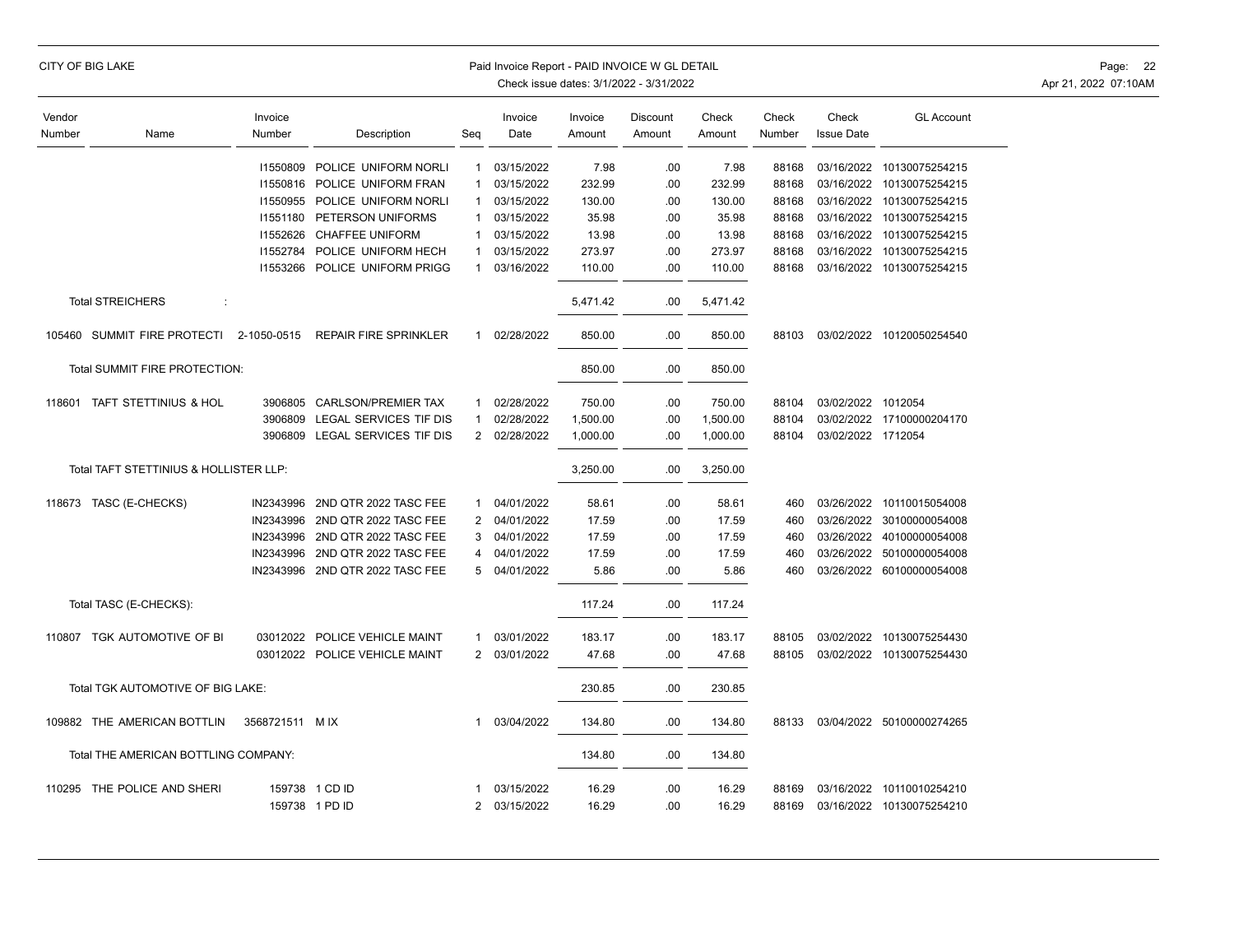|                  | CITY OF BIG LAKE                     |                   |                                                       |                     | Paid Invoice Report - PAID INVOICE W GL DETAIL |                   | Check issue dates: 3/1/2022 - 3/31/2022 |                   |                 |                            |                                                        | Page: 23<br>Apr 21, 2022 07:10AM |
|------------------|--------------------------------------|-------------------|-------------------------------------------------------|---------------------|------------------------------------------------|-------------------|-----------------------------------------|-------------------|-----------------|----------------------------|--------------------------------------------------------|----------------------------------|
| Vendor<br>Number | Name                                 | Invoice<br>Number | Description                                           | Seq                 | Invoice<br>Date                                | Invoice<br>Amount | <b>Discount</b><br>Amount               | Check<br>Amount   | Check<br>Number | Check<br><b>Issue Date</b> | <b>GL Account</b>                                      |                                  |
|                  | Total THE POLICE AND SHERIFFS PRESS: |                   |                                                       |                     |                                                | 32.58             | .00                                     | 32.58             |                 |                            |                                                        |                                  |
|                  | 110723 THELEN MECHANICAL             |                   | 32833570 BOILER REPAIR                                |                     | 1 03/17/2022                                   | 1,085.00          | .00.                                    | 1,085.00          |                 |                            | 88188 03/18/2022 10120050254540                        |                                  |
|                  | <b>Total THELEN MECHANICAL</b>       | ÷                 |                                                       |                     |                                                | 1,085.00          | .00                                     | 1,085.00          |                 |                            |                                                        |                                  |
|                  | 110283 TIME WARNER                   | 0993389010        | POLICE INTERNET-MARC                                  | $\mathbf{1}$        | 03/22/2022                                     | 34.28             | .00                                     | 34.28             | 88222           |                            | 03/23/2022 10130075254230                              |                                  |
|                  | <b>Total TIME WARNER</b>             |                   |                                                       |                     |                                                | 34.28             | .00                                     | 34.28             |                 |                            |                                                        |                                  |
|                  | 110234 TOSHIBA FINANCIAL SER         |                   | 466649548 COPIES MACHINE FEB 2                        | $\mathbf{1}$        | 03/22/2022                                     | 146.10            | .00                                     | 146.10            | 88223           |                            | 03/23/2022 10130075254208                              |                                  |
|                  | Total TOSHIBA FINANCIAL SERVICES :   |                   |                                                       |                     |                                                | 146.10            | .00                                     | 146.10            |                 |                            |                                                        |                                  |
|                  | 109304 TOTALCONTROL SYSTE            |                   | 10101 WELL 2 LEVEL PROBE<br>10101 WWTP PHASE MONITOR  | $\mathbf{1}$        | 03/15/2022<br>2 03/15/2022                     | 436.50<br>601.24  | .00<br>.00                              | 436.50<br>601.24  | 88170<br>88170  |                            | 03/16/2022 30100000254545<br>03/16/2022 40100000254545 |                                  |
|                  | TOTALCONTROL SYSTEMS, INC :          |                   |                                                       |                     |                                                | 1,037.74          | .00.                                    | 1,037.74          |                 |                            |                                                        |                                  |
|                  | 107667 TOWMASTER                     |                   | 447533 PLOW TRUCK #118 PART                           | $\mathbf{1}$        | 03/22/2022                                     | 19.13             | .00                                     | 19.13             | 88224           |                            | 03/23/2022 10120052254431                              |                                  |
|                  | <b>Total TOWMASTER</b><br>$\cdot$ :  |                   |                                                       |                     |                                                | 19.13             | .00                                     | 19.13             |                 |                            |                                                        |                                  |
|                  | 109917 UNLIMITED SUPPLIES, IN        |                   | 390266 SHOP SUPPLIES                                  | $\mathbf{1}$        | 03/01/2022                                     | 13.50             | .00                                     | 13.50             | 88106           |                            | 03/02/2022 10120052254210                              |                                  |
|                  | Total UNLIMITED SUPPLIES, INC        | - 11              |                                                       |                     |                                                | 13.50             | .00                                     | 13.50             |                 |                            |                                                        |                                  |
|                  | 105274 US BANK (E-CHECKS)            |                   | PARK BOX F PARKING BOX CC FEES -                      | $\mathbf{1}$        | 02/28/2022                                     | 89.99             | .00                                     | 89.99             | 438             |                            | 03/03/2022 10110015254110                              |                                  |
|                  |                                      |                   | FM MKT FEB FARMERS MKT CC FEES                        | $\mathbf{1}$        | 02/28/2022                                     | 29.56             | .00                                     | 29.56             | 440             |                            | 03/04/2022 28000000254110                              |                                  |
|                  |                                      |                   | 03072022 EHLERS CONFERENCE                            | $\mathbf{1}$        | 03/07/2022                                     | 215.00-           | .00                                     | 215.00-           | 441             | 03/09/2022 1011150         |                                                        |                                  |
|                  |                                      |                   | 03072022 POLICE MEALS                                 | $\overline{2}$      | 03/07/2022                                     | 13.54             | .00                                     | 13.54             | 441             |                            | 03/09/2022 10130075254243                              |                                  |
|                  |                                      |                   | 03072022 POLICE SUPPLIES                              | 3                   | 03/07/2022                                     | 36.81             | .00                                     | 36.81             | 441             |                            | 03/09/2022 10130075254210                              |                                  |
|                  |                                      |                   | 03072022 RETIREMENT PLAQUE/B                          | 4                   | 03/07/2022                                     | 112.00            | .00                                     | 112.00            | 441             | 03/09/2022                 | 10130075254212                                         |                                  |
|                  |                                      |                   | 03072022 POLICE TELEPHONE<br>03072022 POLICE TRAINING | 5                   | 03/07/2022<br>03/07/2022                       | 19.99             | .00                                     | 19.99             | 441             | 03/09/2022                 | 10130075254230                                         |                                  |
|                  |                                      |                   | 03072022 POLICE MEALS                                 | 6<br>$\overline{7}$ | 03/07/2022                                     | 1,500.44<br>17.59 | .00<br>.00                              | 1,500.44<br>17.59 | 441<br>441      |                            | 03/09/2022 10130075254238<br>03/09/2022 10130075254243 |                                  |
|                  |                                      |                   | 03072022 POLICE K9 EXPENSE                            | 8                   | 03/07/2022                                     | 130.98            | .00                                     | 130.98            | 441             |                            | 03/09/2022 10130075254253                              |                                  |
|                  |                                      |                   | 03072022 POLICE DUES                                  | 9                   | 03/07/2022                                     | 442.33            | .00                                     | 442.33            | 441             | 03/09/2022                 | 10130075254260                                         |                                  |
|                  |                                      |                   | 03072022 POLICE FUEL                                  | 10                  | 03/07/2022                                     | 90.60             | .00                                     | 90.60             | 441             |                            | 03/09/2022 10130075254405                              |                                  |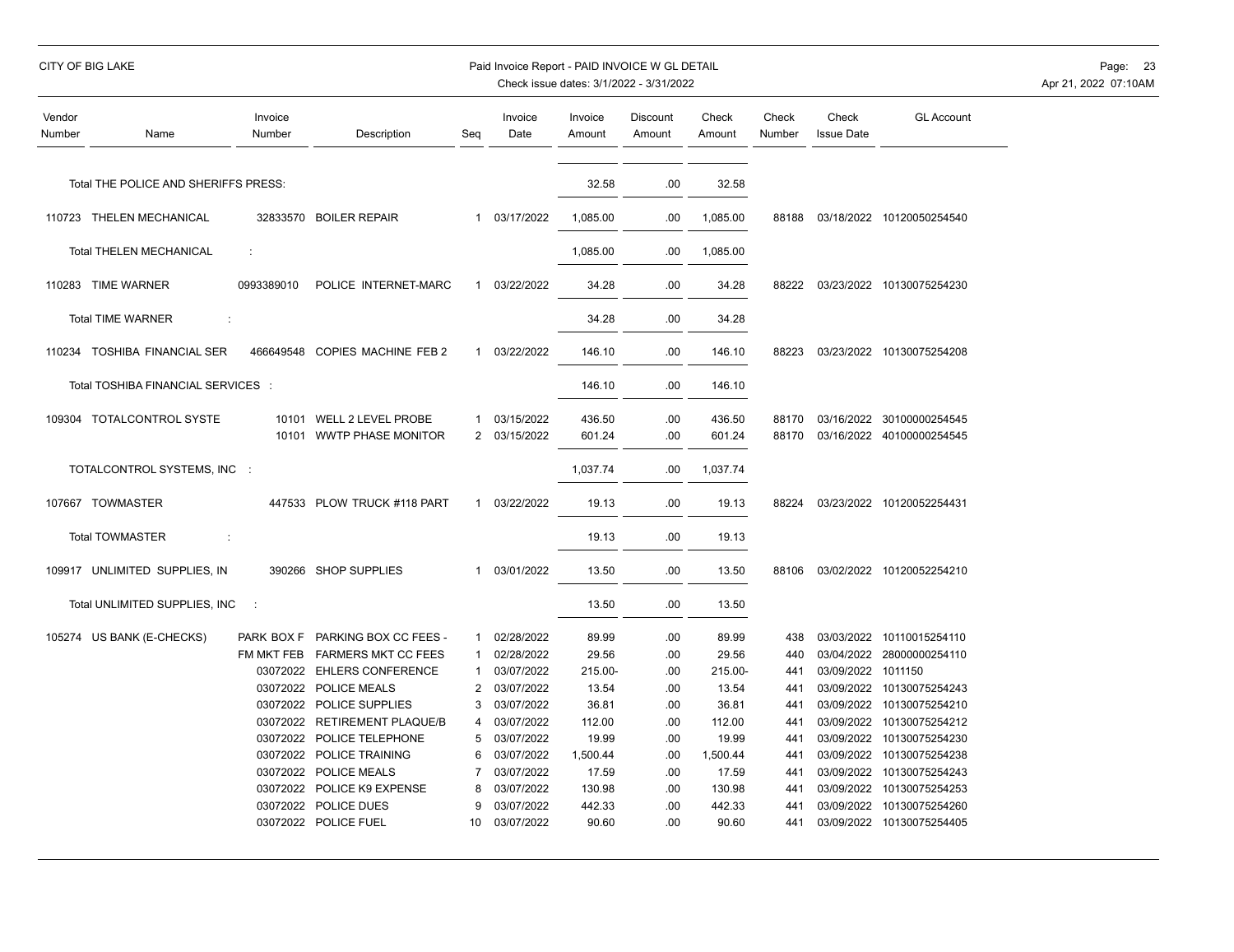## CITY OF BIG LAKE **Example 24** Paid Invoice Report - PAID INVOICE W GL DETAIL **Page: 24** Page: 24

| Vendor |      | Invoice       |                                 |     | Invoice    | Invoice  | Discount | Check    | Check  | Check              | <b>GL Account</b>         |
|--------|------|---------------|---------------------------------|-----|------------|----------|----------|----------|--------|--------------------|---------------------------|
| Number | Name | Number        | Description                     | Seg | Date       | Amount   | Amount   | Amount   | Number | <b>Issue Date</b>  |                           |
|        |      |               |                                 |     |            |          |          |          |        |                    |                           |
|        |      | 03072022      | POLICE COMPUTER                 | 11  | 03/07/2022 | 44.87    | .00      | 44.87    | 441    | 03/09/2022         | 10130075254413            |
|        |      |               | 03072022 POLICE VEHICLE MAINT   | 12  | 03/07/2022 | 25.00    | .00      | 25.00    | 441    | 03/09/2022         | 10130075254430            |
|        |      |               | 03072022 POLICE BLDG            | 13  | 03/07/2022 | 6.72     | .00      | 6.72     | 441    | 03/09/2022         | 10110020254540            |
|        |      |               | 03072022 PASS THRU WOMEN OF     | 14  | 03/07/2022 | 900.00   | .00      | 900.00   | 441    | 03/09/2022         | 10130075254902            |
|        |      |               | 03072022 STREET SUPPLIES        | 15  | 03/07/2022 | 2.97     | .00      | 2.97     | 441    | 03/09/2022         | 10120050254210            |
|        |      |               | 03072022 WATER SUPPLIES         | 16  | 03/07/2022 | 68.87    | .00.     | 68.87    | 441    | 03/09/2022         | 30100000254210            |
|        |      |               | 03072022 WATER TESTING POSTA    | 17  | 03/07/2022 | 5.10     | .00      | 5.10     | 441    |                    | 03/09/2022 30100000254235 |
|        |      |               | 03072022 EMPLOYEE YEARS OF S    | 18  | 03/07/2022 | 25.00    | .00      | 25.00    | 441    | 03/09/2022         | 30100000254300            |
|        |      |               | 03072022 WATER EQUIPMENT        | 19  | 03/07/2022 | 522.88   | .00      | 522.88   | 441    | 03/09/2022         | 30100000254413            |
|        |      |               | 03072022 WWTP FUEL              | 20  | 03/07/2022 | 420.29   | .00      | 420.29   | 441    | 03/09/2022         | 40100000254405            |
|        |      |               | 03072022 WWTP SUPPLIES          | 21  | 03/07/2022 | 343.49   | .00      | 343.49   | 441    |                    | 03/09/2022 40100000254210 |
|        |      |               | 03072022 EMPLOYEE YEARS OF S    | 22  | 03/07/2022 | 25.00    | .00      | 25.00    | 441    |                    | 03/09/2022 40100000254300 |
|        |      | 03072022 WWTP |                                 | 23  | 03/07/2022 | 122.16-  | .00      | 122.16-  | 441    | 03/09/2022         | 40100000254585            |
|        |      |               | 03072022 LIQUOR NCR             | 24  | 03/07/2022 | 493.00   | .00      | 493.00   | 441    | 03/09/2022 5012020 |                           |
|        |      |               | 03072022 LIQUOR SUPPLIES        | 25  | 03/07/2022 | 37.03    | .00      | 37.03    | 441    |                    | 03/09/2022 50100000254210 |
|        |      |               | 03072022 LIQUOR SUPPLIES        | 26  | 03/07/2022 | 41.39    | .00      | 41.39    | 441    | 03/09/2022         | 50100000254210            |
|        |      |               | 03072022 LIQUOR AUTHORIZE NET   | 27  | 03/07/2022 | 21.90    | .00      | 21.90    | 441    | 03/09/2022         | 50100000254110            |
|        |      |               | 03072022 LIQUOR SOFTWARE        | 28  | 03/07/2022 | 20.99    | .00      | 20.99    | 441    | 03/09/2022         | 50100000254130            |
|        |      |               | 03072022 POLICE NEW HIRE PHYS   | 29  | 03/07/2022 | 140.00   | .00      | 140.00   | 441    | 03/09/2022         | 10130075204180            |
|        |      |               | 03072022 LIQUOR SUPPLIES        | 30  | 03/07/2022 | 117.20   | .00      | 117.20   | 441    | 03/09/2022         | 50100000254210            |
|        |      |               | 03072022 SKATING RINK REPAIRS   | 31  | 03/07/2022 | 2.50     | .00      | 2.50     | 441    |                    | 03/09/2022 10120055254540 |
|        |      | 03072022      | PAR5K FLAG SUPPLIES             | 32  | 03/07/2022 | 18.08    | .00      | 18.08    | 441    |                    | 03/09/2022 10120055254212 |
|        |      |               | 03072022 EMPLOYEE RECOGITION    | 33  | 03/07/2022 | 250.00   | .00      | 250.00   | 441    | 03/09/2022         | 1011320                   |
|        |      | 03072022      | <b>MAYOR/COUNCIL MEALS</b>      | 34  | 03/07/2022 | 34.79    | .00      | 34.79    | 441    | 03/09/2022         | 10110005254243            |
|        |      |               | 03072022 ELECTION TRAINING      | 35  | 03/07/2022 | 325.00   | .00      | 325.00   | 441    | 03/09/2022         | 10110011104238            |
|        |      |               | 03072022 MCFOA TRAINING DEB     | 36  | 03/07/2022 | 325.00   | .00      | 325.00   | 441    | 03/09/2022         | 10110015254238            |
|        |      |               | 03072022 CITY HALLL SUPPLIES    | 37  | 03/07/2022 | 909.43   | .00      | 909.43   | 441    | 03/09/2022         | 10110015254210            |
|        |      |               | 03072022 CITY HALL EXPENSE      | 38  | 03/07/2022 | 59.98    | .00      | 59.98    | 441    | 03/09/2022         | 10110015254212            |
|        |      |               | 03072022 GFOA DUES              | 39  | 03/07/2022 | 190.00   | .00      | 190.00   | 441    | 03/09/2022         | 10110015254260            |
|        |      |               | 03072022 CART FOR CITY HALL     | 40  | 03/07/2022 | 169.99   | .00      | 169.99   | 441    | 03/09/2022         | 10110015254413            |
|        |      | 03072022      | <b>BLDG MAINT PEST CONT</b>     | 41  | 03/07/2022 | 125.00   | .00      | 125.00   | 441    | 03/09/2022         | 10110020254540            |
|        |      |               | 03072022 EDAM CONFERENCE        | 42  | 03/07/2022 | 179.19   | .00      | 179.19   | 441    | 03/09/2022         | 10110025254238            |
|        |      |               | 03072022 TONER COPIER           | 43  | 03/07/2022 | 275.83   | .00      | 275.83   | 441    | 03/09/2022         | 10110030254210            |
|        |      |               | 03072022 BUILDING OFFICIAL TRAI | 44  | 03/07/2022 | 295.00   | .00      | 295.00   | 441    | 03/09/2022         | 10110030254238            |
|        |      | 03072022      | <b>HOLIDAY STATION FUEL</b>     | 45  | 03/07/2022 | 87.23    | .00      | 87.23    | 441    | 03/09/2022         | 10110030254405            |
|        |      |               | 03072022 NETWORKSOLUTIONS W     | 46  | 03/07/2022 | 184.95   | .00      | 184.95   | 441    | 03/09/2022         | 10110515254130            |
|        |      |               | 03072022 WIRELESS MOUSE         | 47  | 03/07/2022 | 82.79    | .00.     | 82.79    | 441    | 03/09/2022         | 10110515254413            |
|        |      |               | 03072022 WRIKE INVESTIGATION C  | 48  | 03/07/2022 | 937.35   | .00.     | 937.35   | 441    | 03/09/2022         | 10110575254130            |
|        |      |               | 03072022 STREET SUPPLIES        | 49  | 03/07/2022 | 1,368.98 | .00      | 1,368.98 | 441    | 03/09/2022         | 10120050254210            |
|        |      |               | 03072022 STREET EXPENSE         | 50  | 03/07/2022 | 553.40   | .00      | 553.40   | 441    |                    | 03/09/2022 10120050254212 |
|        |      |               |                                 |     |            |          |          |          |        |                    |                           |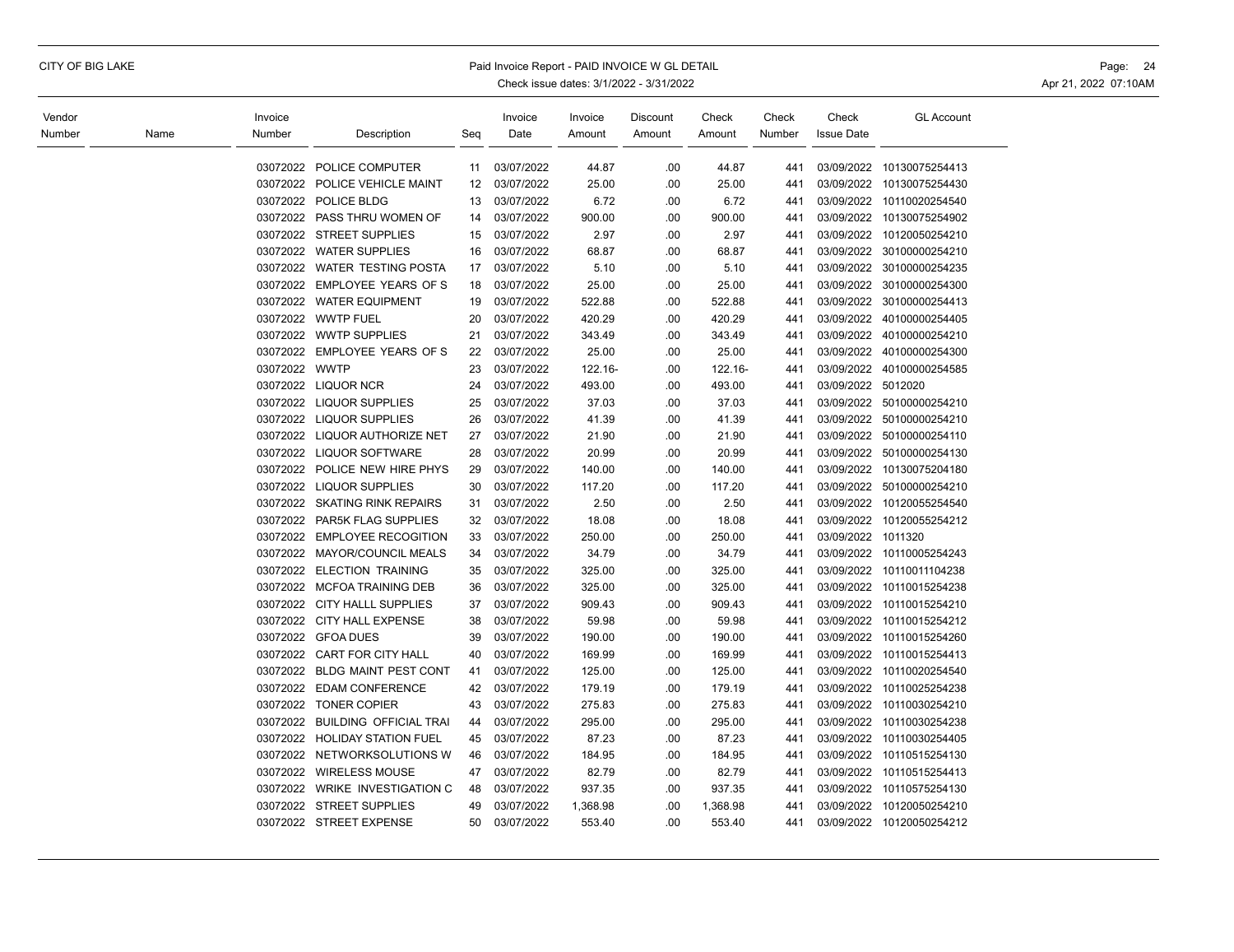## CITY OF BIG LAKE Paid Invoice Report - PAID INVOICE W GL DETAIL Page: 25

| Vendor |      | Invoice        |                               |                | Invoice    | Invoice  | Discount | Check    | Check  | Check             | <b>GL Account</b>         |
|--------|------|----------------|-------------------------------|----------------|------------|----------|----------|----------|--------|-------------------|---------------------------|
| Number | Name | Number         | Description                   | Seq            | Date       | Amount   | Amount   | Amount   | Number | <b>Issue Date</b> |                           |
|        |      | 03072022 BOOTS |                               | 51             | 03/07/2022 | 238.99   | .00      | 238.99   | 441    | 03/09/2022        | 10120050254218            |
|        |      |                | 03072022 CASEYS FUEL          | 52             | 03/07/2022 | 648.15   | .00      | 648.15   | 441    | 03/09/2022        | 10120050254405            |
|        |      | 03072022       | PW BUILDING REPAIR/M          | 53             | 03/07/2022 | 570.52   | .00      | 570.52   | 441    | 03/09/2022        | 10120050254540            |
|        |      | 03072022       | <b>BIG LAKE HARDWARE</b>      | 54             | 03/07/2022 | 122.16-  | .00      | 122.16-  | 441    | 03/09/2022        | 10120052254585            |
|        |      |                | 03072022 SHOP SUPPLIES        | 55             | 03/07/2022 | 359.17   | .00      | 359.17   | 441    | 03/09/2022        | 10120052254210            |
|        |      |                | 03072022 SMALL TOOLS          | 56             | 03/07/2022 | 55.96    | .00      | 55.96    | 441    | 03/09/2022        | 10120052254390            |
|        |      | 03072022 FUEL  |                               | 57             | 03/07/2022 | 175.55   | .00      | 175.55   | 441    | 03/09/2022        | 10120052254405            |
|        |      | 03072022       | <b>GENERATOR COOLANT</b>      | 58             | 03/07/2022 | 119.99   | .00      | 119.99   | 441    | 03/09/2022        | 10120052254413            |
|        |      | 03072022       | <b>PARK SUPPLIES</b>          | 59             | 03/07/2022 | 51.51    | .00      | 51.51    | 441    | 03/09/2022        | 10120055254210            |
|        |      | 03072022       | <b>HOLIDAY STATION FUEL</b>   | 60             | 03/07/2022 | 43.91    | .00      | 43.91    | 441    | 03/09/2022        | 10120055254405            |
|        |      | 03072022       | <b>LIQUOR LEMONS/LIMES</b>    | 61             | 03/07/2022 | 60.40    | .00      | 60.40    | 441    | 03/09/2022        | 50100000274266            |
|        |      | PARK BOX J     | PARKING BOX CC FEES -         | 1              | 01/31/2022 | 89.99    | .00      | 89.99    | 455    | 03/23/2022        | 10110015254110            |
|        |      | FM MKT JAN     | <b>FARMERS MKT CC FEES</b>    | 1              | 01/31/2022 | 28.00    | .00      | 28.00    | 457    | 03/24/2022        | 28000000254110            |
|        |      | 03242022       | SUPER ONE FOODS RAN           | $\mathbf{1}$   | 03/24/2022 | 156.48   | .00      | 156.48   | 458    | 03/25/2022        | 1011150                   |
|        |      | 03242022       | POLICE POSTAGE                | 2              | 03/24/2022 | 5.20     | .00      | 5.20     | 458    | 03/25/2022        | 10130075254235            |
|        |      | 03242022       | POLICE TRAINING               | 3              | 03/24/2022 | 1,795.00 | .00      | 1,795.00 | 458    | 03/25/2022        | 10130075254238            |
|        |      | 03242022       | POLICE K9                     | 4              | 03/24/2022 | 3,149.64 | .00      | 3,149.64 | 458    | 03/25/2022        | 10130075254253            |
|        |      | 03242022       | POLICE ADOBE                  | 5              | 03/24/2022 | 16.10    | .00      | 16.10    | 458    | 03/25/2022        | 10130075254260            |
|        |      |                | 03242022 WATER SUPPLIES       | 6              | 03/24/2022 | 85.18    | .00      | 85.18    | 458    | 03/25/2022        | 30100000254210            |
|        |      | 03242022       | <b>WATER TRAINING</b>         | $\overline{7}$ | 03/24/2022 | 294.50   | .00      | 294.50   | 458    | 03/25/2022        | 30100000254238            |
|        |      |                | 03242022 WATER TRAINING PARKI | 8              | 03/24/2022 | 12.00    | .00      | 12.00    | 458    | 03/25/2022        | 30100000254240            |
|        |      | 03242022       | <b>WATER NEW COMPRESS</b>     | 9              | 03/24/2022 | 344.00   | .00      | 344.00   | 458    | 03/25/2022        | 30100000254413            |
|        |      |                | 03242022 GMC LIGHTS           | 10             | 03/24/2022 | 65.73    | .00      | 65.73    | 458    | 03/25/2022        | 39900000704316            |
|        |      | 03242022       | <b>GMC</b>                    | 11             | 03/24/2022 | 20.53    | .00      | 20.53    | 458    | 03/25/2022        | 39900000704316            |
|        |      |                | 03242022 WWTP SUPPLIES        | 12             | 03/24/2022 | 386.45   | .00      | 386.45   | 458    | 03/25/2022        | 40100000254210            |
|        |      |                | 03242022 WWTP POSTAGE         | 13             | 03/24/2022 | 8.70     | .00      | 8.70     | 458    | 03/25/2022        | 40100000254235            |
|        |      | 03242022       | <b>WWTP FUEL</b>              | 14             | 03/24/2022 | 253.87   | .00      | 253.87   | 458    | 03/25/2022        | 40100000254405            |
|        |      |                | 03242022 WWTP EQUIPMENT       | 15             | 03/24/2022 | 178.99   | .00      | 178.99   | 458    | 03/25/2022        | 40100000254413            |
|        |      | 03242022       | <b>WWTP REPAIRS</b>           | 16             | 03/24/2022 | 193.67   | .00      | 193.67   | 458    | 03/25/2022        | 40100000254545            |
|        |      | 03242022       | NCR CC LIQUOR STORE           | 17             | 03/24/2022 | 450.08   | .00      | 450.08   | 458    | 03/25/2022        | 5012020                   |
|        |      | 03242022       | LIQUOR CC PROCESSIN           | 18             | 03/24/2022 | 21.20    | .00      | 21.20    | 458    | 03/25/2022        | 50100000254110            |
|        |      |                | 03242022 LIQUOR SUPPLIES      | 19             | 03/24/2022 | 17.17    | .00      | 17.17    | 458    | 03/25/2022        | 50100000254210            |
|        |      |                | 03242022 LIQUOR EQUIP         | 20             | 03/24/2022 | 359.98   | .00      | 359.98   | 458    | 03/25/2022        | 50100000254413            |
|        |      | 03242022       | POLICE FIREARMS               | 21             | 03/24/2022 | 259.90   | .00      | 259.90   | 458    | 03/25/2022        | 10130075254216            |
|        |      | 03242022       | <b>LIQUOR MISC</b>            | 22             | 03/24/2022 | 27.45    | .00      | 27.45    | 458    | 03/25/2022        | 50100000274266            |
|        |      | 03242022       | POLICE UNIFORM                | 23             | 03/24/2022 | 160.00   | .00      | 160.00   | 458    | 03/25/2022        | 10130075254215            |
|        |      |                | 03242022 FIREARMS             | 24             | 03/24/2022 | 218.04   | .00      | 218.04   | 458    | 03/25/2022        | 10130075254216            |
|        |      | 03242022       | <b>CITY HALL SUPPLIES</b>     | 25             | 03/24/2022 | 209.17   | .00      | 209.17   | 458    | 03/25/2022        | 10110015254210            |
|        |      | 03242022       | CITY HALL OTHER EXPE          | 26             | 03/24/2022 | 385.00   | .00      | 385.00   | 458    | 03/25/2022        | 10110015254212            |
|        |      |                | 03242022 MASKS/ SAFETY MAP HO | 27             | 03/24/2022 | 81.86    | .00      | 81.86    | 458    |                   | 03/25/2022 10110015254213 |
|        |      |                |                               |                |            |          |          |          |        |                   |                           |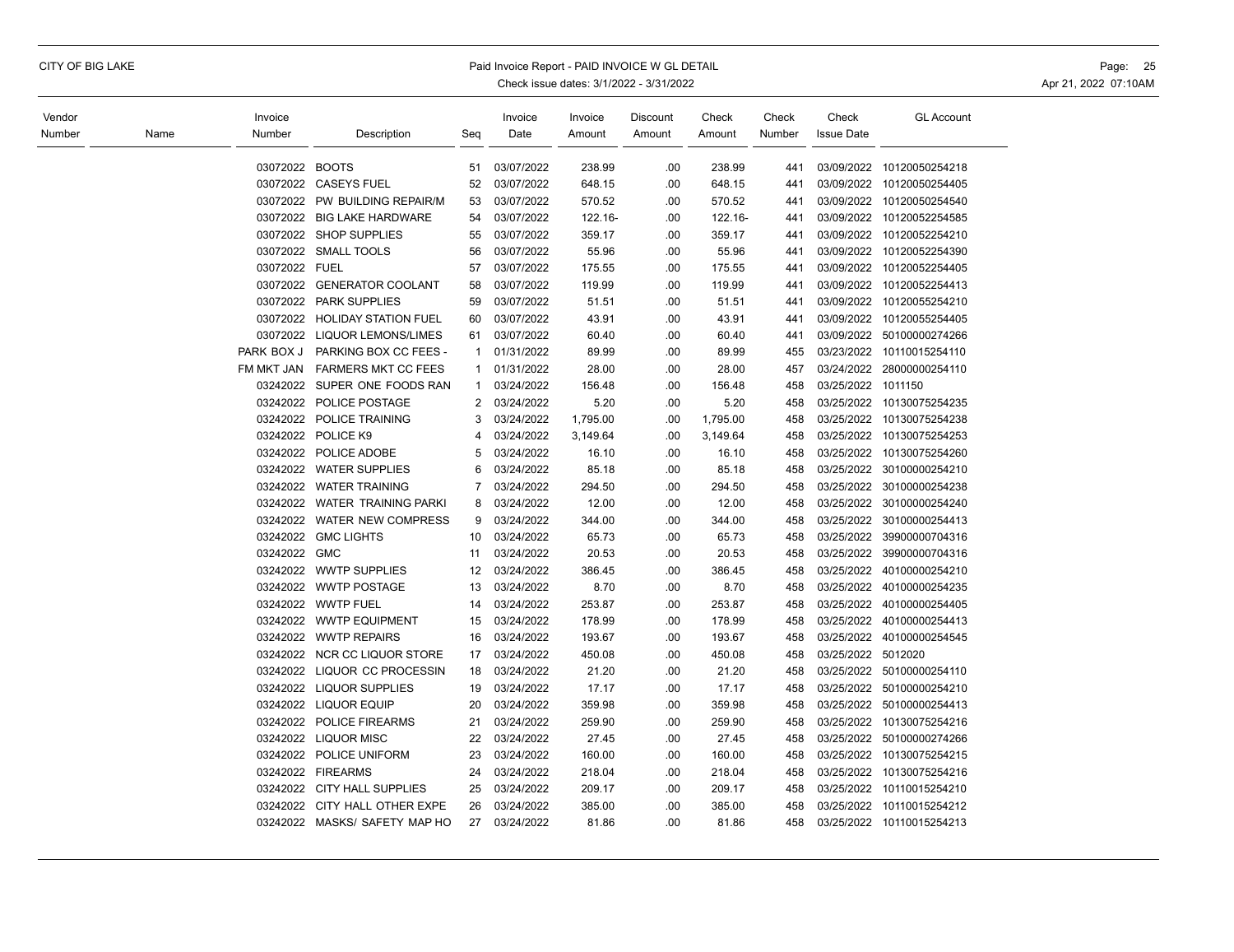## CITY OF BIG LAKE **Example 20 The Second Act of the Second Act of Paid Invoice Report - PAID INVOICE W GL DETAIL**

| Vendor |                                   | Invoice             |                               |     | Invoice    | Invoice   | Discount | Check     | Check  | Check             | <b>GL Account</b>         |
|--------|-----------------------------------|---------------------|-------------------------------|-----|------------|-----------|----------|-----------|--------|-------------------|---------------------------|
| Number | Name                              | Number              | Description                   | Seg | Date       | Amount    | Amount   | Amount    | Number | <b>Issue Date</b> |                           |
|        |                                   |                     |                               |     |            |           |          |           |        |                   |                           |
|        |                                   |                     | 03242022 CITY HALL TRAINING   | 28  | 03/24/2022 | 102.01    | .00      | 102.01    | 458    | 03/25/2022        | 10110015254238            |
|        |                                   | 03242022 MEALS      |                               | 29  | 03/24/2022 | 12.70     | .00      | 12.70     | 458    | 03/25/2022        | 10110015254243            |
|        |                                   |                     | 03242022 MNGFOA MEMBERSHIP    | 30  | 03/24/2022 | 70.00     | .00      | 70.00     | 458    |                   | 03/25/2022 10110015254260 |
|        |                                   |                     | 03242022 TRAINING DEPOSIT     | 31  | 03/24/2022 | 204.02    | .00      | 204.02    | 458    | 03/25/2022        | 10110025254238            |
|        |                                   | 03242022 FUEL       |                               | 32  | 03/24/2022 | 98.92     | .00      | 98.92     | 458    | 03/25/2022        | 10110030254405            |
|        |                                   |                     | 03242022 STREET SIGNS         | 33  | 03/24/2022 | 12.59     | .00      | 12.59     | 458    | 03/25/2022        | 10120050254395            |
|        |                                   |                     | 03242022 STREETS FUEL         | 34  | 03/24/2022 | 1,906.10  | .00      | 1,906.10  | 458    | 03/25/2022        | 10120050254405            |
|        |                                   |                     | 03242022 STREETS EQUIPMENT    | 35  | 03/24/2022 | 30.99     | .00      | 30.99     | 458    | 03/25/2022        | 10120050254413            |
|        |                                   | 03242022            | PW BLDG MAINT                 | 36  | 03/24/2022 | 77.14     | .00      | 77.14     | 458    | 03/25/2022        | 10120050254540            |
|        |                                   |                     | 03242022 SHOP SUPPLIES        | 37  | 03/24/2022 | 42.48     | .00      | 42.48     | 458    | 03/25/2022        | 10120052254210            |
|        |                                   | 03242022            | <b>BOOTS UNIFORMS</b>         | 38  | 03/24/2022 | 189.99    | .00      | 189.99    | 458    | 03/25/2022        | 10120052254218            |
|        |                                   |                     | 03242022 SHOP SUPPLIES        | 39  | 03/24/2022 | 7.37      | .00      | 7.37      | 458    | 03/25/2022        | 10120052254385            |
|        |                                   |                     | 03242022 SKATING RINKS        | 40  | 03/24/2022 | 8.07      | .00      | 8.07      | 458    | 03/25/2022        | 10120055254210            |
|        |                                   |                     | 03242022 PARK FUEL            | 41  | 03/24/2022 | 19.67     | .00      | 19.67     | 458    | 03/25/2022        | 10120055254405            |
|        |                                   |                     | 03242022 PARK SUPPLIES        | 42  | 03/24/2022 | 78.43     | .00      | 78.43     | 458    | 03/25/2022        | 10120055254413            |
|        |                                   | 03242022            | PARK SKATING RINK             | 43  | 03/24/2022 | 37.88     | .00      | 37.88     | 458    | 03/25/2022        | 10120055254540            |
|        |                                   |                     | 03242022 POLICE SUPPLIES      | 44  | 03/24/2022 | 610.24    | .00      | 610.24    | 458    | 03/25/2022        | 10130075254210            |
|        |                                   |                     | 03242022 2021 4TH QRT REBATE  | 45  | 03/24/2022 | 1,014.00- | .00      | 1,014.00- | 458    |                   | 03/25/2022 1010154156     |
|        |                                   |                     |                               |     |            |           |          |           |        |                   |                           |
|        | Total US BANK (E-CHECKS):         |                     |                               |     |            | 25,753.33 | .00      | 25,753.33 |        |                   |                           |
|        |                                   |                     |                               |     |            |           |          |           |        |                   |                           |
|        | 3896 UTILITY CONSULTANTS          | 111640              | <b>WWTP TESTING</b>           | 1   | 03/01/2022 | 1,058.88  | .00      | 1,058.88  | 88107  |                   | 03/02/2022 40100000204160 |
|        |                                   |                     |                               |     |            |           |          |           |        |                   |                           |
|        | Total UTILITY CONSULTANTS         | ÷                   |                               |     |            | 1,058.88  | .00      | 1,058.88  |        |                   |                           |
|        |                                   |                     |                               |     |            |           |          |           |        |                   |                           |
|        | 109469 VARNER TRANSPORTATI        |                     | 03042022 LIQUOR STORE FRT     | 1   | 03/04/2022 | 1,869.40  | .00      | 1,869.40  | 88134  |                   | 03/04/2022 50100000274269 |
|        |                                   |                     |                               |     |            |           |          |           |        |                   |                           |
|        | Total VARNER TRANSPORTATION LLC : |                     |                               |     |            | 1,869.40  | .00      | 1,869.40  |        |                   |                           |
|        |                                   |                     |                               |     |            |           |          |           |        |                   |                           |
|        | 104634 VERIZON WIRELESS           | 9900823822          | PLANNER CELL PHONE 6          | 1   | 03/14/2022 | 41.22     | .00      | 41.22     | 88171  | 03/16/2022        | 10110010254230            |
|        |                                   | 9900823822          | RECREATION COORD CE           | 2   | 03/14/2022 | 41.22     | .00      | 41.22     | 88171  |                   | 03/16/2022 10140056254230 |
|        |                                   | 9900823822          | <b>BUILDING OFFICIAL CELL</b> | 3   | 03/14/2022 | 41.22     | .00      | 41.22     | 88171  | 03/16/2022        | 10110030254230            |
|        |                                   | 9900823822          | <b>BUILDING OFFICIAL IPAD</b> | 4   | 03/14/2022 | 40.01     | .00      | 40.01     | 88171  | 03/16/2022        | 10110030254230            |
|        |                                   | 9900823822          | PLANNING TECH CELL 6          | 5   | 03/14/2022 | 41.22     | .00      | 41.22     | 88171  | 03/16/2022        | 10110010254230            |
|        |                                   | 9900823822          | CODE INSPECTOR 763-8          | 6   | 03/14/2022 | 41.22     | .00      | 41.22     | 88171  | 03/16/2022        | 10110010254230            |
|        |                                   | 9900823822          | <b>PW IPADS</b>               | 7   | 03/14/2022 | 280.07    | .00      | 280.07    | 88171  | 03/16/2022        | 10120055254230            |
|        |                                   | 9900823822          | <b>PW IPADS</b>               | 8   | 03/14/2022 | 240.06    | .00      | 240.06    | 88171  | 03/16/2022        | 10120050254230            |
|        |                                   | 9900823822 PW IPADS |                               | 9   | 03/14/2022 | 40.01     | .00.     | 40.01     | 88171  | 03/16/2022        | 10120052254230            |
|        |                                   | 9900823822          | <b>WW IPADS</b>               | 10  | 03/14/2022 | 120.03    | .00      | 120.03    | 88171  | 03/16/2022        | 40100000254230            |
|        |                                   | 9900823822 WW IPADS |                               | 11  | 03/14/2022 | 120.03    | .00      | 120.03    | 88171  |                   | 03/16/2022 30100000254230 |
|        |                                   |                     |                               |     |            |           |          |           |        |                   |                           |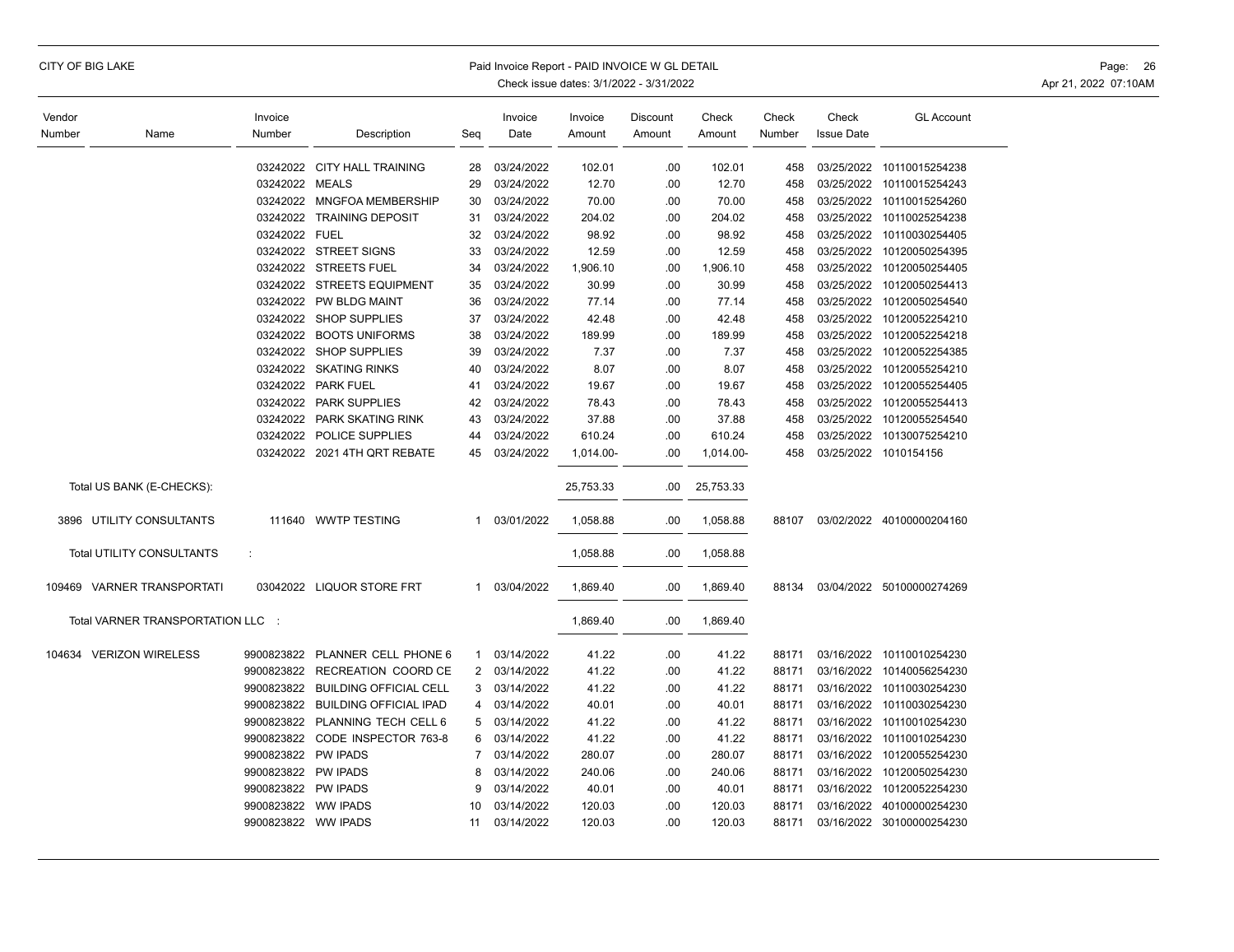| CITY OF BIG LAKE |  |
|------------------|--|
|------------------|--|

## Paid Invoice Report - PAID INVOICE W GL DETAIL **Page:** 27

Check issue dates: 3/1/2022 - 3/31/2022 <br>
Apr 21, 2022 07:10AM

 $\overline{\phantom{0}}$ 

| Vendor |                                  | Invoice           |                        |                | Invoice    | Invoice   | <b>Discount</b> | Check     | Check  | Check             | <b>GL Account</b> |
|--------|----------------------------------|-------------------|------------------------|----------------|------------|-----------|-----------------|-----------|--------|-------------------|-------------------|
| Number | Name                             | Number            | Description            | Seg            | Date       | Amount    | Amount          | Amount    | Number | <b>Issue Date</b> |                   |
|        |                                  |                   |                        |                |            |           |                 |           |        |                   |                   |
|        |                                  | 9900823822        | WW ONCALL 763-238-826  | 12             | 03/14/2022 | 41.22     | .00             | 41.22     | 88171  | 03/16/2022        | 30100000254230    |
|        |                                  | 9900823822        | POLICE PHONES          | 13             | 03/14/2022 | 1,100.52  | .00             | 1,100.52  | 88171  | 03/16/2022        | 10130075254230    |
|        |                                  | 9900823822        | OLSON NEW PHONE 320    | 14             | 03/14/2022 | 41.22     | .00             | 41.22     | 88171  | 03/16/2022        | 10130075254230    |
|        |                                  | 9900823822        | WASTE WATER TX 612-3   | 15             | 03/14/2022 | 40.01     | .00             | 40.01     | 88171  | 03/16/2022        | 40100000254230    |
|        |                                  | 9900890426        | POLICE CREDIT          | $\mathbf{1}$   | 03/14/2022 | 40.88-    | .00             | 40.88-    | 88171  | 03/16/2022        | 10130075254230    |
|        |                                  | 9900869519        | WWTP LIFT STATION ALA  | $\mathbf{1}$   | 03/17/2022 | 325.92    | .00             | 325.92    | 88189  | 03/18/2022        | 40100000254230    |
|        | <b>Total VERIZON WIRELESS</b>    | ÷                 |                        |                |            | 2,554.32  | .00             | 2,554.32  |        |                   |                   |
| 118591 | <b>VERRETT ROSEGRETTA</b>        | 02282022          | <b>CC TOKENS</b>       | 1              | 02/28/2022 | 5.00      | .00.            | 5.00      | 88108  | 03/02/2022        | 2802026           |
|        |                                  | 02282022          | PROMOTION TOKENS       | $\overline{2}$ | 02/28/2022 | 7.00      | .00             | 7.00      | 88108  | 03/02/2022        | 28000000254212    |
|        | Total VERRETT ROSEGRETTA:        |                   |                        |                |            | 12.00     | .00             | 12.00     |        |                   |                   |
| 2350   | VIKING COCA-COLA                 | 2866397           | MIX                    | 1              | 03/01/2022 | 528.65    | .00             | 528.65    | 88109  | 03/02/2022        | 50100000274265    |
|        |                                  | 2866398           | <b>BEER</b>            | 1              | 03/01/2022 | 244.00    | .00             | 244.00    | 88109  | 03/02/2022        | 50100000274263    |
|        |                                  | 2879547           | <b>MIX</b>             | 1              | 03/22/2022 | 849.75    | .00             | 849.75    | 88225  | 03/23/2022        | 50100000274265    |
|        |                                  | 2879548           | <b>BEER</b>            | 1              | 03/22/2022 | $12.20 -$ | .00             | $12.20 -$ | 88225  | 03/23/2022        | 50100000274263    |
|        |                                  |                   |                        |                |            |           |                 |           |        |                   |                   |
|        | Total VIKING COCA-COLA           | ÷                 |                        |                |            | 1,610.20  | .00             | 1,610.20  |        |                   |                   |
|        | 105684 VINOCOPIA                 | 0299144-IN        | <b>LIQUOR</b>          | 1              | 03/04/2022 | 285.25    | .00             | 285.25    | 88135  | 03/04/2022        | 50100000274262    |
|        |                                  | 0299144-IN        | <b>WINE</b>            | 2              | 03/04/2022 | 96.00     | .00             | 96.00     | 88135  | 03/04/2022        | 50100000274264    |
|        |                                  | 0299144-IN        | <b>FRT</b>             | 3              | 03/04/2022 | 10.00     | .00             | 10.00     | 88135  | 03/04/2022        | 50100000274269    |
|        | <b>Total VINOCOPIA</b><br>÷      |                   |                        |                |            | 391.25    | .00             | 391.25    |        |                   |                   |
| 109008 | VONAGE BUSINESS (E-C             | <b>INV0786000</b> | TELEPHONE BILL 3/16/22 | 1              | 03/22/2022 | 463.70    | .00             | 463.70    | 456    | 03/23/2022        | 10110015254230    |
|        |                                  | <b>INV0786000</b> | TELEPHONE BILL 3/16/22 | $\overline{2}$ | 03/22/2022 | 26.69     | .00             | 26.69     | 456    | 03/23/2022        | 10120050254230    |
|        |                                  | <b>INV0786000</b> | TELEPHONE BILL 3/16/22 | 3              | 03/22/2022 | 26.69     | .00             | 26.69     | 456    | 03/23/2022        | 10120055254230    |
|        |                                  | <b>INV0786000</b> | TELEPHONE BILL 3/16/22 | 4              | 03/22/2022 | 186.83    | .00             | 186.83    | 456    | 03/23/2022        | 10130075254230    |
|        |                                  | <b>INV0786000</b> | TELEPHONE BILL 3/16/22 | 5              | 03/22/2022 | 53.38     | .00             | 53.38     | 456    | 03/23/2022        | 30100000254230    |
|        |                                  | <b>INV0786000</b> | TELEPHONE BILL 3/16/22 | 6              | 03/22/2022 | 26.69     | .00             | 26.69     | 456    | 03/23/2022        | 40100000254230    |
|        |                                  | <b>INV0786000</b> | TELEPHONE BILL 3/16/22 | $\overline{7}$ | 03/22/2022 | 133.45    | .00             | 133.45    | 456    | 03/23/2022        | 50100000254230    |
|        |                                  | <b>INV0786000</b> | TELEPHONE BILL 3/16/22 | 8              | 03/22/2022 | 26.69     | .00             | 26.69     | 456    | 03/23/2022        | 60100000254230    |
|        | Total VONAGE BUSINESS (E-CHECK): |                   |                        |                |            | 944.12    | .00.            | 944.12    |        |                   |                   |
|        | 104547 VONCO                     | V200000663        | SLUDGE HAULING 2/15-2  | 1              | 03/01/2022 | 1,908.35  | .00             | 1,908.35  | 88110  | 03/02/2022        | 40100000254256    |
|        |                                  | V2 00000665       | SLUDGE HAULING 2/23-2  | $\mathbf{1}$   | 03/15/2022 | 2,694.11  | .00             | 2,694.11  | 88172  | 03/16/2022        | 40100000254256    |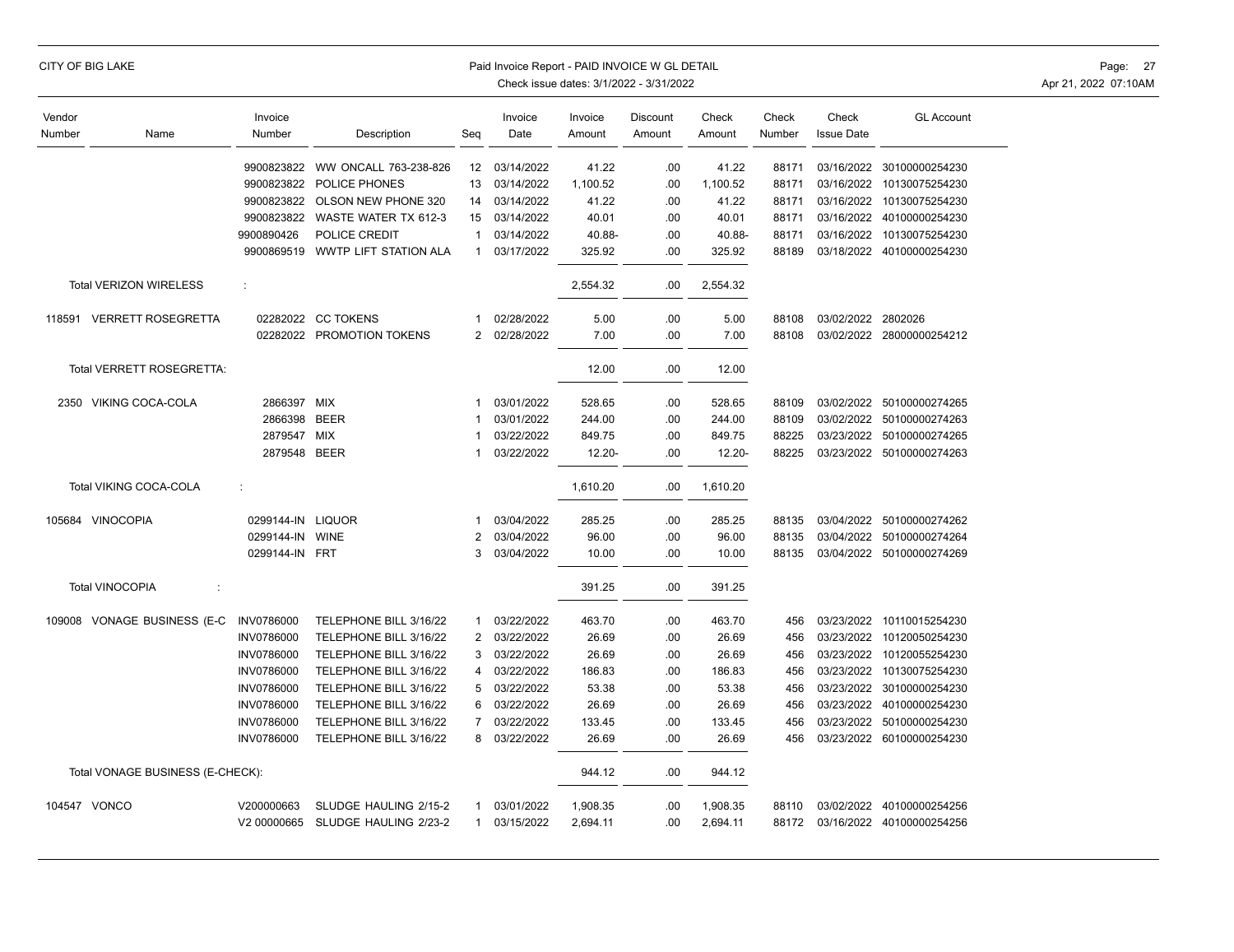|  | CITY OF BIG LAKE |
|--|------------------|
|  |                  |

## Paid Invoice Report - PAID INVOICE W GL DETAIL **Page:** 28

| Vendor<br>Number | Name                           | Invoice<br>Number | Description               | Seg          | Invoice<br>Date | Invoice<br>Amount | Discount<br>Amount | Check<br>Amount | Check<br>Number | Check<br><b>Issue Date</b> | <b>GL Account</b>         |
|------------------|--------------------------------|-------------------|---------------------------|--------------|-----------------|-------------------|--------------------|-----------------|-----------------|----------------------------|---------------------------|
|                  | <b>Total VONCO</b><br>÷        |                   |                           |              |                 | 4,602.46          | .00                | 4,602.46        |                 |                            |                           |
|                  | 118568 WACONIA BREWING CO      |                   | 320 BEER                  | 1            | 03/15/2022      | 101.50            | .00                | 101.50          | 88173           |                            | 03/16/2022 50100000274263 |
|                  | Total WACONIA BREWING COMPANY: |                   |                           |              |                 | 101.50            | .00                | 101.50          |                 |                            |                           |
|                  | 104201 WATER LABORATORIES I    | 8911              | <b>WATER TESTING-FEB</b>  | $\mathbf{1}$ | 03/15/2022      | 170.00            | .00                | 170.00          | 88174           |                            | 03/16/2022 30100000204160 |
|                  | Total WATER LABORATORIES INC   | ÷                 |                           |              |                 | 170.00            | .00                | 170.00          |                 |                            |                           |
|                  | 87369 WINDSTREAM               |                   | 03032022 SEWER MARCH 2022 |              | 1 03/15/2022    | 186.78            | .00                | 186.78          | 88175           |                            | 03/16/2022 40100000254230 |
|                  | <b>Total WINDSTREAM</b><br>÷   |                   |                           |              |                 | 186.78            | .00                | 186.78          |                 |                            |                           |
| 103840           | <b>WINE MERCHANTS</b>          | 7369592 WINE      |                           | $\mathbf{1}$ | 02/28/2022      | 2,240.00          | .00                | 2,240.00        | 88111           |                            | 03/02/2022 50100000274264 |
|                  | Total WINE MERCHANTS:          |                   |                           |              |                 | 2,240.00          | .00                | 2,240.00        |                 |                            |                           |
|                  | 6950 XCEL ENERGY               | 51-4262692-       | 302808445 LIFT 256 CRE    | 28           | 03/01/2022      | 226.99-           |                    |                 |                 |                            | 40100000254570            |
|                  |                                | 51-4262692-       | 304242721 10 LAKE ST U    | 29           | 03/01/2022      | 91.88             |                    |                 |                 |                            | 10120050254582            |
|                  |                                | 51-4262692-       | 304242721 10 LAKE ST U    | 30           | 03/01/2022      | 187.62-           |                    |                 |                 |                            | 10120050254575            |
|                  |                                | 51-4262692-       | 304242713 10 LAKE ST U    | 31           | 03/01/2022      | 32.19             |                    |                 |                 |                            | 10120050254582            |
|                  |                                | 51-4262692-       | 304242713 10 LAKE ST U    | 32           | 03/01/2022      | 92.96-            |                    |                 |                 |                            | 10120050254575            |
|                  |                                | 51-4262692-       | 304229382 SEWER PLAN      | 33           | 03/01/2022      | 36.49-            |                    |                 |                 |                            | 40100000254580            |
|                  |                                | 51-4262692-       | 304166698 ST LIGHT EAG    | 34           | 03/01/2022      | 54.64-            |                    |                 |                 |                            | 10120050254575            |
|                  |                                | 51-4262692-       | 304054546 CITY HALL LIG   | 35           | 03/01/2022      | 6.86              |                    |                 |                 |                            | 10120050254582            |
|                  |                                | 51-4262692-       | 304054546 CITY HALL LIG   | 36           | 03/01/2022      | 55.60-            |                    |                 |                 |                            | 10120050254575            |
|                  |                                | 51-4262692-       | 303997372 615 ROSE DRI    | 37           | 03/01/2022      | 682.15            |                    |                 |                 |                            | 50100000254582            |
|                  |                                | 51-4262692-       | 303997372 615 ROSE DRI    | 38           | 03/01/2022      | 1,761.20-         |                    |                 |                 |                            | 50100000254570            |
|                  |                                | 51-4262692-       | 303922326 514 FOREST      | 39           | 03/01/2022      | 6.21              |                    |                 |                 |                            | 10120055254582            |
|                  |                                | 51-4262692-       | 304244893 SEWER LIFT      | 40           | 03/01/2022      | 1,793.29-         |                    |                 |                 |                            | 40100000254570            |
|                  |                                | 51-4262692-       | 303922326 514 FOREST      | 41           | 03/01/2022      | 21.66-            |                    |                 |                 |                            | 10120055254570            |
|                  |                                | 51-4262692-       | 303456004 SEWER PLAN      | 42           | 03/01/2022      | 19.01             |                    |                 |                 |                            | 40100000254582            |
|                  |                                | 51-4262692-       | 303456004 SEWER PLAN      | 43           | 03/01/2022      | 179.21-           |                    |                 |                 |                            | 40100000254580            |
|                  |                                | 51-4262692-       | 303456004 SEWER PLAN      | 44           | 03/01/2022      | 139.71-           |                    |                 |                 |                            | 40100000254570            |
|                  |                                | 51-4262692-       | 303275744 CROSS WALK      | 45           | 03/01/2022      | $21.53 -$         |                    |                 |                 |                            | 10120050254575            |
|                  |                                | 51-4262692-       | 303085700 CITY HALL       | 46           | 03/01/2022      | 490.71            |                    |                 |                 |                            | 10110015254582            |
|                  |                                | 51-4262692-       | 303085700 CITY HALL       | 47           | 03/01/2022      | 1,155.51-         |                    |                 |                 |                            | 10110015254570            |
|                  |                                | 51-4262692-       | 303069137 PUMP HSE 60     | 48           | 03/01/2022      | 188.08            |                    |                 |                 |                            | 30100000254582            |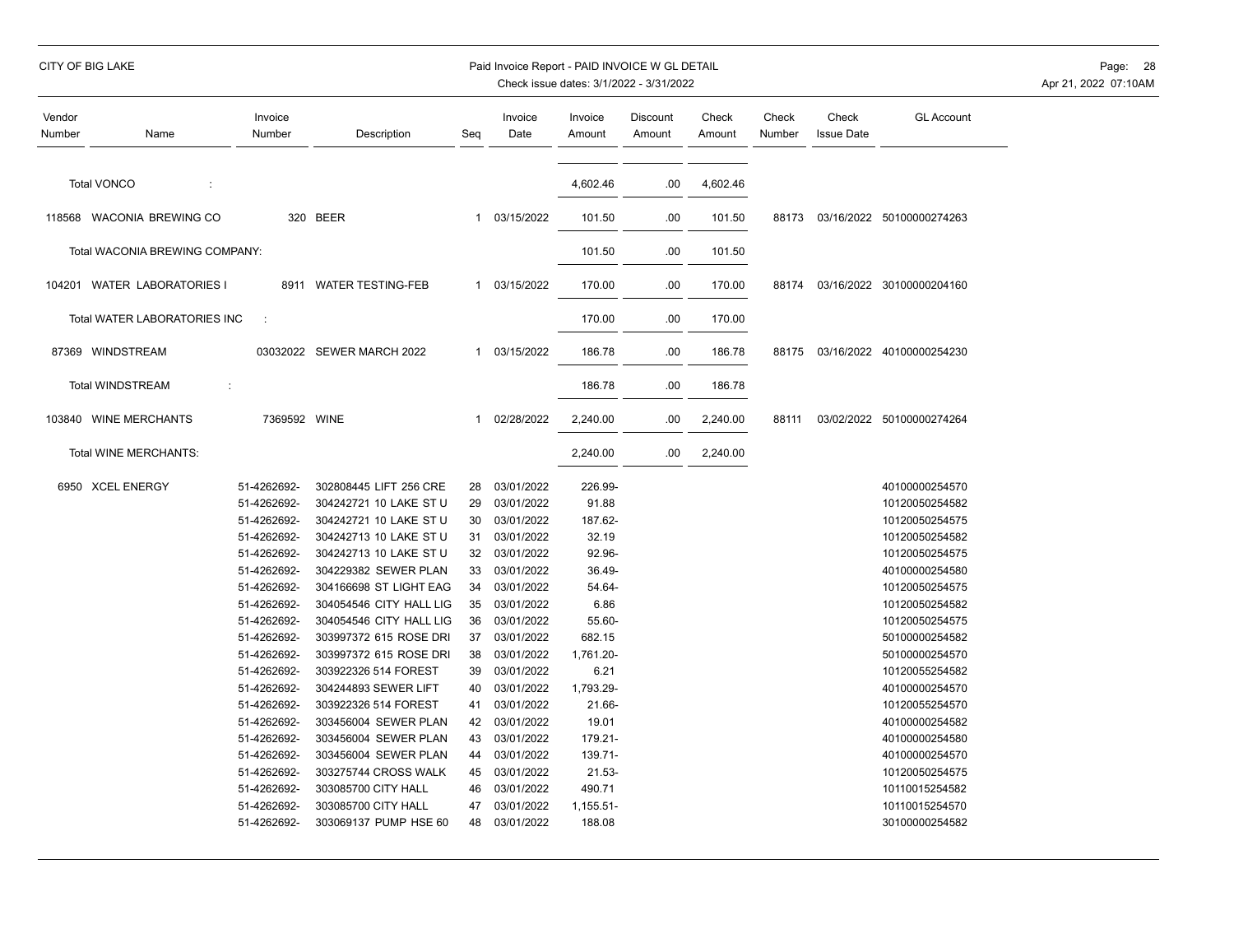## CITY OF BIG LAKE **Example 20** Paid Invoice Report - PAID INVOICE W GL DETAIL **Page:** 29 Page: 29

| Vendor |      | Invoice                    |                                                |                | Invoice                  | Invoice             | Discount | Check    | Check    | Check             | <b>GL Account</b>                |
|--------|------|----------------------------|------------------------------------------------|----------------|--------------------------|---------------------|----------|----------|----------|-------------------|----------------------------------|
| Number | Name | Number                     | Description                                    | Seq            | Date                     | Amount              | Amount   | Amount   | Number   | <b>Issue Date</b> |                                  |
|        |      |                            |                                                |                |                          |                     |          |          |          |                   |                                  |
|        |      | 51-4262692-<br>51-4262692- | 303069137 PUMP HSE 60<br>302963558 SKATING RIN | 49<br>50       | 03/01/2022<br>03/01/2022 | $37.17 -$<br>83.05  |          |          |          |                   | 30100000254570<br>10120055254582 |
|        |      | 51-4262692-                | 302963558 SKATING RIN                          | 51             | 03/01/2022               | 344.36-             |          |          |          |                   | 10120055254570                   |
|        |      |                            |                                                | 52             |                          |                     |          |          |          |                   |                                  |
|        |      | 51-4262692-                | 302808445 LIFT 256 CRE                         |                | 03/01/2022               | 84.90               |          |          |          |                   | 40100000254582                   |
|        |      | 51-4262692-<br>51-4262692- | 303771827 SEWER PLAN<br>304244893 SEWER LIFT   | 53<br>54       | 03/01/2022<br>03/01/2022 | 5,061.07-<br>482.90 |          |          |          |                   | 40100000254580<br>40100000254582 |
|        |      | 51-4459098-                | <b>STREET LIGHTS-FEB</b>                       | $\mathbf 1$    | 03/15/2022               | 4,070.64            |          |          | 88176    | 03/16/2022        | 10120050254575                   |
|        |      | 51-4262692-                |                                                | $\mathbf 1$    | 03/01/2022               |                     | .00      | 4,070.64 |          |                   |                                  |
|        |      |                            | 302808445 LIFT 256 CRE                         |                |                          | 226.99              | .00      | .00      | Multiple | Multiple          | 40100000254570                   |
|        |      | 51-4262692-<br>51-4262692- | 304242721 10 LAKE ST U                         | $\overline{2}$ | 03/01/2022               | 91.88-              | .00      | .00      | Multiple | Multiple          | 10120050254582                   |
|        |      |                            | 304242721 10 LAKE ST U                         | 3              | 03/01/2022               | 187.62              | .00      | .00      | Multiple |                   | Multiple 10120050254575          |
|        |      | 51-4262692-                | 304242713 10 LAKE ST U                         | 4              | 03/01/2022               | $32.19 -$           | .00      | .00      | Multiple |                   | Multiple 10120050254582          |
|        |      | 51-4262692-                | 304242713 10 LAKE ST U                         | 5              | 03/01/2022               | 92.96               | .00      | .00      | Multiple |                   | Multiple 10120050254575          |
|        |      | 51-4262692-                | 304229382 SEWER PLAN                           | 6              | 03/01/2022               | 36.49               | .00      | .00      | Multiple |                   | Multiple 40100000254580          |
|        |      | 51-4262692-                | 304166698 ST LIGHT EAG                         | $\overline{7}$ | 03/01/2022               | 54.64               | .00      | .00      | Multiple |                   | Multiple 10120050254575          |
|        |      | 51-4262692-                | 304054546 CITY HALL LIG                        | 8              | 03/01/2022               | $6.86 -$            | .00      | .00      | Multiple | Multiple          | 10120050254582                   |
|        |      | 51-4262692-                | 304054546 CITY HALL LIG                        | 9              | 03/01/2022               | 55.60               | .00      | .00      | Multiple | <b>Multiple</b>   | 10120050254575                   |
|        |      | 51-4262692-                | 303997372 615 ROSE DRI                         | 10             | 03/01/2022               | 682.15-             | .00      | .00      | Multiple | Multiple          | 50100000254582                   |
|        |      | 51-4262692-                | 303997372 615 ROSE DRI                         | 11             | 03/01/2022               | 1,761.20            | .00      | .00      | Multiple | Multiple          | 50100000254570                   |
|        |      | 51-4262692-                | 303922326 514 FOREST                           | 12             | 03/01/2022               | $6.21 -$            | .00      | .00      | Multiple |                   | Multiple 10120055254582          |
|        |      | 51-4262692-                | 304244893 SEWER LIFT                           | 13             | 03/01/2022               | 1,793.29            | .00      | .00      | Multiple | Multiple          | 40100000254570                   |
|        |      | 51-4262692-                | 303922326 514 FOREST                           | 14             | 03/01/2022               | 21.66               | .00      | .00      | Multiple |                   | Multiple 10120055254570          |
|        |      | 51-4262692-                | 303456004 SEWER PLAN                           | 15             | 03/01/2022               | 19.01-              | .00      | .00      | Multiple | Multiple          | 40100000254582                   |
|        |      | 51-4262692-                | 303456004 SEWER PLAN                           | 16             | 03/01/2022               | 179.21              | .00      | .00      | Multiple | Multiple          | 40100000254580                   |
|        |      | 51-4262692-                | 303456004 SEWER PLAN                           | 17             | 03/01/2022               | 139.71              | .00      | .00      | Multiple | Multiple          | 40100000254570                   |
|        |      | 51-4262692-                | 303275744 CROSS WALK                           | 18             | 03/01/2022               | 21.53               | .00      | .00      | Multiple | Multiple          | 10120050254575                   |
|        |      | 51-4262692-                | 303085700 CITY HALL                            | 19             | 03/01/2022               | 490.71-             | .00      | .00      | Multiple |                   | Multiple 10110015254582          |
|        |      | 51-4262692-                | 303085700 CITY HALL                            | 20             | 03/01/2022               | 1,155.51            | .00      | .00      | Multiple |                   | Multiple 10110015254570          |
|        |      | 51-4262692-                | 303069137 PUMP HSE 60                          | 21             | 03/01/2022               | 188.08-             | .00      | .00      | Multiple |                   | Multiple 30100000254582          |
|        |      | 51-4262692-                | 303069137 PUMP HSE 60                          | 22             | 03/01/2022               | 37.17               | .00      | .00      | Multiple |                   | Multiple 30100000254570          |
|        |      | 51-4262692-                | 302963558 SKATING RIN                          | 23             | 03/01/2022               | 83.05-              | .00      | .00      | Multiple | Multiple          | 10120055254582                   |
|        |      | 51-4262692-                | 302963558 SKATING RIN                          | 24             | 03/01/2022               | 344.36              | .00      | .00      | Multiple | Multiple          | 10120055254570                   |
|        |      | 51-4262692-                | 302808445 LIFT 256 CRE                         | 25             | 03/01/2022               | 84.90-              | .00      | .00      | Multiple | Multiple          | 40100000254582                   |
|        |      | 51-4262692-                | 303771827 SEWER PLAN                           | 26             | 03/01/2022               | 5,061.07            | .00      | .00      | Multiple |                   | Multiple 40100000254580          |
|        |      | 51-4262692-                | 304244893 SEWER LIFT                           | 27             | 03/01/2022               | 482.90-             | .00      | .00      | Multiple | <b>Multiple</b>   | 40100000254582                   |
|        |      | 51-00123334                | <b>IRRIGATION</b>                              | $\mathbf{1}$   | 03/22/2022               | 22.69               | .00      | 22.69    | 88226    |                   | 03/23/2022 10120055254570        |
|        |      | 51-4262692-                | 302808445 LIFT 256 CRE                         | $\mathbf{1}$   | 03/31/2022               | 226.99              | .00      | 226.99   | 88113    | 03/31/2022        | 40100000254582                   |
|        |      | 51-4262692-                | 304242721 10 LAKE ST U                         | $\overline{2}$ | 03/31/2022               | 91.88-              | .00      | 91.88-   | 88113    |                   | 03/31/2022 10120050254582        |
|        |      | 51-4262692-                | 304242721 10 LAKE ST U                         | 3              | 03/31/2022               | 187.62              | .00      | 187.62   | 88113    | 03/31/2022        | 10120050254575                   |
|        |      | 51-4262692-                | 304242713 10 LAKE ST U                         | 4              | 03/31/2022               | 32.19-              | .00      | 32.19-   | 88113    | 03/31/2022        | 10120050254582                   |
|        |      | 51-4262692-                | 304242713 10 LAKE ST U                         | 5              | 03/31/2022               | 92.96               | .00      | 92.96    | 88113    |                   | 03/31/2022 10120050254575        |
|        |      |                            |                                                |                |                          |                     |          |          |          |                   |                                  |